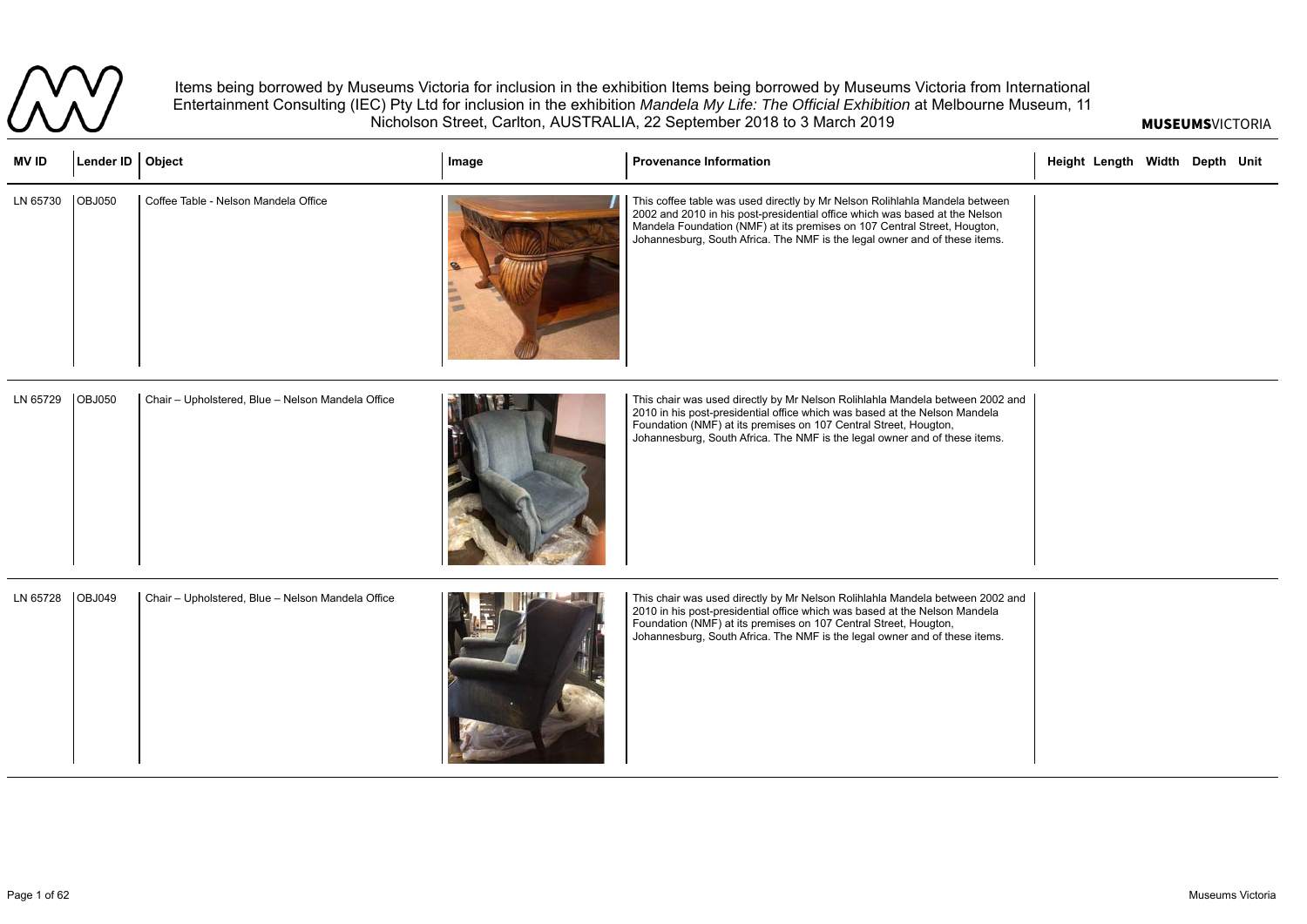| <b>MVID</b> | Lender ID   Object |                                                                                  | Image | <b>Provenance Information</b>                                                                                                                                                                                                                                                                        | Height Length Width Depth Unit |  |  |
|-------------|--------------------|----------------------------------------------------------------------------------|-------|------------------------------------------------------------------------------------------------------------------------------------------------------------------------------------------------------------------------------------------------------------------------------------------------------|--------------------------------|--|--|
| LN 65727    | <b>RSA092</b>      | Photograph - Formal studio portrait of Mandela as young<br>man, smiling (RSA092) |       | Obtained by gift, or purchased directly from Mr Nelson Rolihlahla Mandela and/or<br>members of the Mandela family and/or from auctions, mints and/or memorabilia<br>collections from around the world between 1993 and 2018 who were the<br>previous legal owners and/or originators of these items. |                                |  |  |
| LN 65726    | <b>RSA032</b>      | Shirt - Red with grey patterns of dragons (RSA032)                               |       | Obtained by gift, or purchased directly from Mr Nelson Rolihlahla Mandela and/or<br>members of the Mandela family and/or from auctions, mints and/or memorabilia<br>collections from around the world between 1993 and 2018 who were the<br>previous legal owners and/or originators of these items. |                                |  |  |
| LN 65725    | <b>RSA091</b>      | Bound Reports - (5) Volumes - Truth & Reconciliation<br>Committee (RSA091)       | 昌     | Obtained by gift, or purchased directly from Mr Nelson Rolihlahla Mandela and/or<br>members of the Mandela family and/or from auctions, mints and/or memorabilia<br>collections from around the world between 1993 and 2018 who were the<br>previous legal owners and/or originators of these items. |                                |  |  |
| LN 65724    | <b>RSA090</b>      | Photograph or Print - Courtyard at Robben Island<br>(RSA090)                     |       | Obtained by gift, or purchased directly from Mr Nelson Rolihlahla Mandela and/or<br>members of the Mandela family and/or from auctions, mints and/or memorabilia<br>collections from around the world between 1993 and 2018 who were the<br>previous legal owners and/or originators of these items. |                                |  |  |

|                      | Height Length Width Depth Unit |  |  |
|----------------------|--------------------------------|--|--|
| a and/or<br>orabilia |                                |  |  |
| a and/or<br>orabilia |                                |  |  |
| a and/or<br>orabilia |                                |  |  |
| a and/or<br>orabilia |                                |  |  |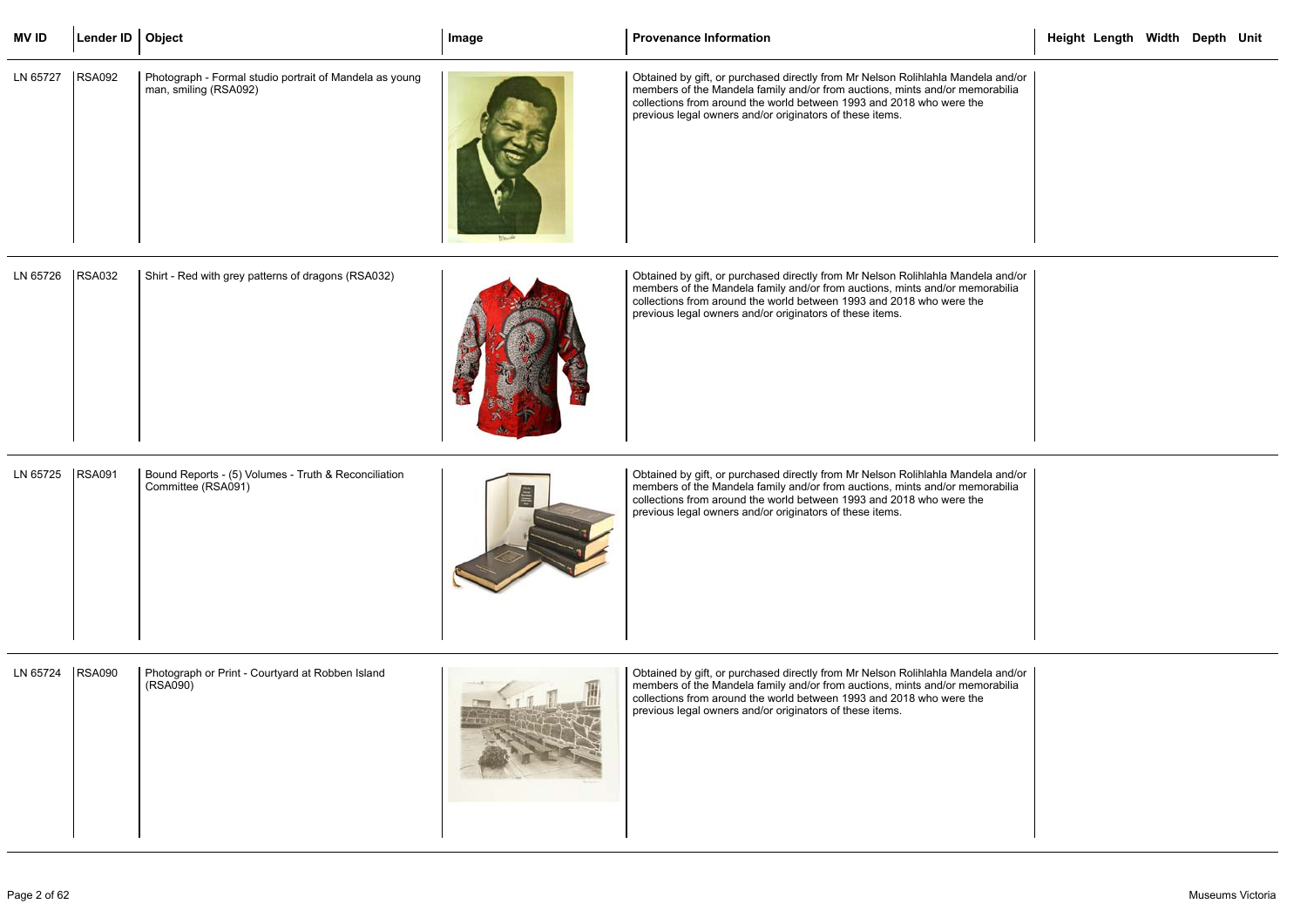| <b>MVID</b> | Lender ID $\vert$ Object |                                                                                                       | Image           | <b>Provenance Information</b>                                                                                                                                                                                                                                                                        | Height Length Width Depth Unit |  |  |
|-------------|--------------------------|-------------------------------------------------------------------------------------------------------|-----------------|------------------------------------------------------------------------------------------------------------------------------------------------------------------------------------------------------------------------------------------------------------------------------------------------------|--------------------------------|--|--|
| LN 65723    | <b>RSA089</b>            | Shoes - Barker, Red - Sole signed by Mandela (RSA089)                                                 |                 | Obtained by gift, or purchased directly from Mr Nelson Rolihlahla Mandela and/or<br>members of the Mandela family and/or from auctions, mints and/or memorabilia<br>collections from around the world between 1993 and 2018 who were the<br>previous legal owners and/or originators of these items. |                                |  |  |
| LN 65722    | <b>RSA088</b>            | Book - 'Playing the Enemy, Nelson Mandela and the game<br>that made a Nation' - John Carling (RSA088) | <b>PLAY INC</b> | Obtained by gift, or purchased directly from Mr Nelson Rolihlahla Mandela and/or<br>members of the Mandela family and/or from auctions, mints and/or memorabilia<br>collections from around the world between 1993 and 2018 who were the<br>previous legal owners and/or originators of these items. |                                |  |  |
| LN 65721    | <b>RSA087</b>            | Hat - Stetson, Cream - Signed by Mandela (RSA087)                                                     |                 | Obtained by gift, or purchased directly from Mr Nelson Rolihlahla Mandela and/or<br>members of the Mandela family and/or from auctions, mints and/or memorabilia<br>collections from around the world between 1993 and 2018 who were the<br>previous legal owners and/or originators of these items. |                                |  |  |
| LN 65720    | <b>RSA086</b>            | Flag - Paper - ANC (RSA086)                                                                           |                 | Obtained by gift, or purchased directly from Mr Nelson Rolihlahla Mandela and/or<br>members of the Mandela family and/or from auctions, mints and/or memorabilia<br>collections from around the world between 1993 and 2018 who were the<br>previous legal owners and/or originators of these items. |                                |  |  |

|                      | Height Length Width Depth Unit |  |  |
|----------------------|--------------------------------|--|--|
| a and/or<br>orabilia |                                |  |  |
| a and/or<br>orabilia |                                |  |  |
| a and/or<br>orabilia |                                |  |  |
| a and/or<br>orabilia |                                |  |  |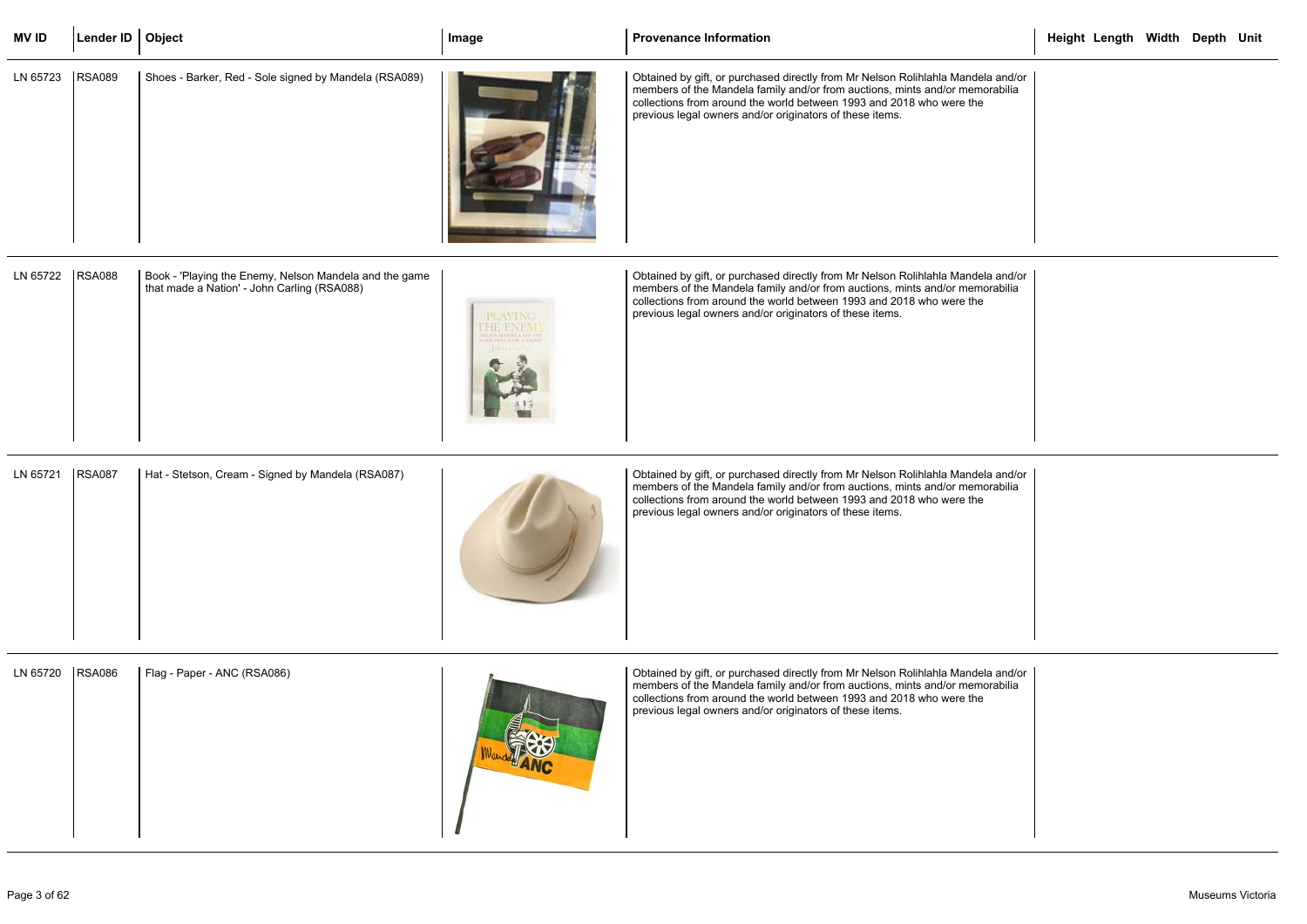| <b>MV ID</b>      | Lender ID   Object |                                                        | Image | <b>Provenance Information</b>                                                                                                                                                                                                       | Height Length Width Depth Unit |      |    |
|-------------------|--------------------|--------------------------------------------------------|-------|-------------------------------------------------------------------------------------------------------------------------------------------------------------------------------------------------------------------------------------|--------------------------------|------|----|
| LN 65719          | <b>RSA079</b>      | Painting - 'Uncovered Evidence' by John Meyer [RSA079] |       | Private Lender commissioned this series of 16 (sixteen) paintings depicting the<br>life of Nelson Rolihlahla Mandela from the artist John Meyer in 2015 and that this<br>Private Lender has been the sole owner of these paintings. | 1400                           | 2100 | mm |
| LN 65718   RSA078 |                    | Painting - 'State Visit' by John Meyer [RSA078]        |       | Private Lender commissioned this series of 16 (sixteen) paintings depicting the<br>life of Nelson Rolihlahla Mandela from the artist John Meyer in 2015 and that this<br>Private Lender has been the sole owner of these paintings. | 1400                           | 2100 | mm |
| LN 65717   RSA077 |                    | Painting - 'President Mandela' by John Meyer [RSA077]  |       | Private Lender commissioned this series of 16 (sixteen) paintings depicting the<br>life of Nelson Rolihlahla Mandela from the artist John Meyer in 2015 and that this<br>Private Lender has been the sole owner of these paintings. | 1400                           | 2100 | mm |
| LN 65716          | <b>RSA076</b>      | Painting - 'Prepared to Die' by John Meyer [RSA076]    |       | Private Lender commissioned this series of 16 (sixteen) paintings depicting the<br>life of Nelson Rolihlahla Mandela from the artist John Meyer in 2015 and that this<br>Private Lender has been the sole owner of these paintings. | 1400                           | 2100 | mm |

|                           |                                                     | THE OF NEISON TWILLIAM REPORT ION INCOLLED AND THE ANGLE OF THE ZUTS AN<br>Private Lender has been the sole owner of these paintings.              |
|---------------------------|-----------------------------------------------------|----------------------------------------------------------------------------------------------------------------------------------------------------|
| <b>RSA076</b><br>LN 65716 | Painting - 'Prepared to Die' by John Meyer [RSA076] | Private Lender commissioned this series of 16 (sixteen) paintings depic<br>life of Naloon Delibleble Mendels from the ortigt John Meyer in 2015 on |

| Painting - 'Prepared to Die' by John Meyer [RSA076] | Private Lender commissioned this series of 16 (sixteen) paintings depictin |
|-----------------------------------------------------|----------------------------------------------------------------------------|
| <b>RSA076</b>                                       | life of Nelson Rolihlahla Mandela from the artist John Meyer in 2015 and   |
| LN 65716                                            | Private Lender has been the sole owner of these paintings.                 |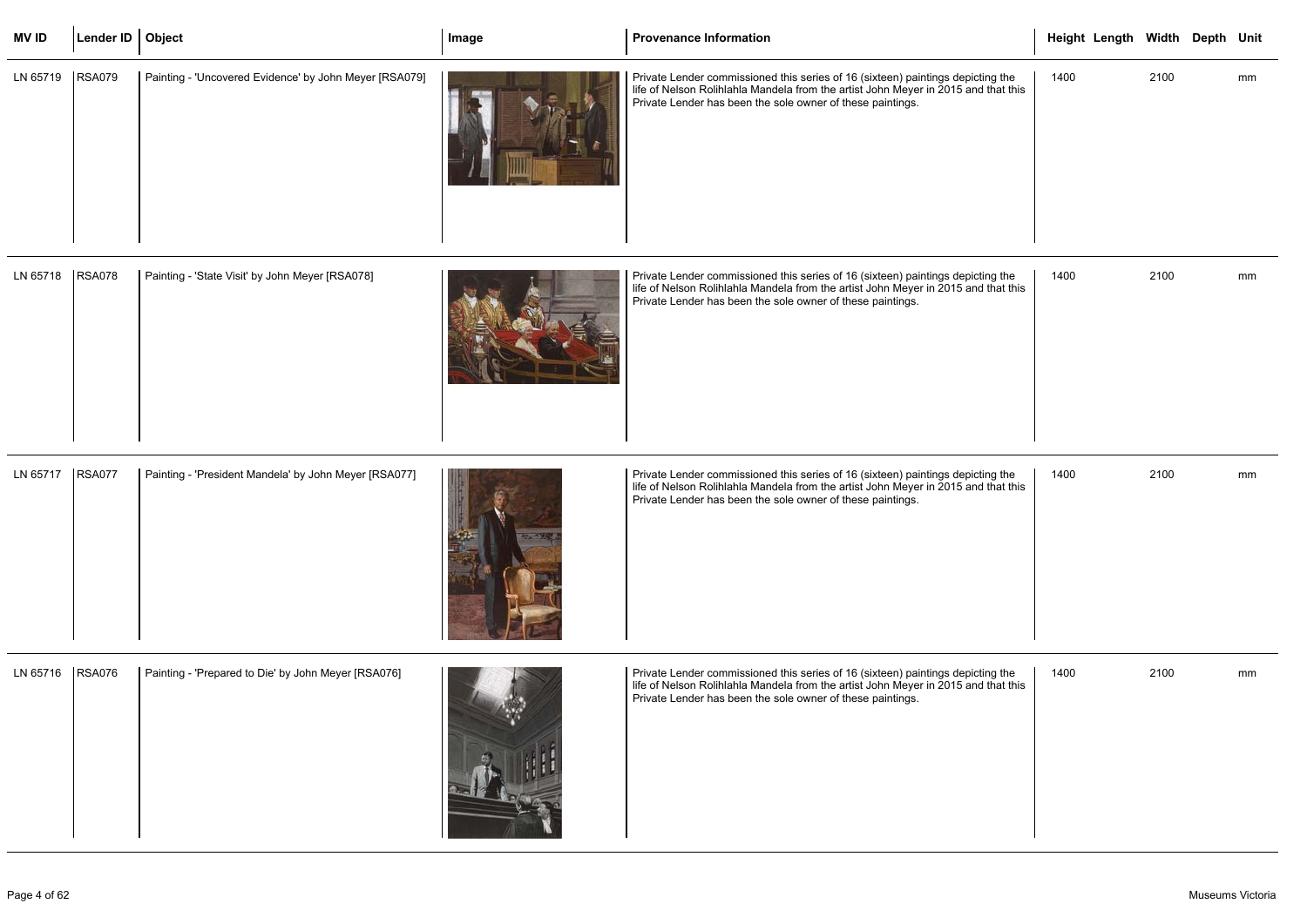| <b>MV ID</b>      | Lender ID   Object |                                                      | Image | Provenance Information                                                                                                                                                                                                              | Height Length Width Depth Unit |      |    |
|-------------------|--------------------|------------------------------------------------------|-------|-------------------------------------------------------------------------------------------------------------------------------------------------------------------------------------------------------------------------------------|--------------------------------|------|----|
| LN 65715   RSA075 |                    | Painting - 'Pillars of Stone' by John Meyer [RSA075] |       | Private Lender commissioned this series of 16 (sixteen) paintings depicting the<br>life of Nelson Rolihlahla Mandela from the artist John Meyer in 2015 and that this<br>Private Lender has been the sole owner of these paintings. | 1400                           | 2100 | mm |

| LN 65714 | <b>RSA074</b> | Painting - 'Nelson Dreaming' by John Meyer [RSA074] |  | Private Lender commissioned this series of 16 (sixteen) paintings depicting the<br>life of Nelson Rolihlahla Mandela from the artist John Meyer in 2015 and that this<br>Private Lender has been the sole owner of these paintings. |
|----------|---------------|-----------------------------------------------------|--|-------------------------------------------------------------------------------------------------------------------------------------------------------------------------------------------------------------------------------------|
|----------|---------------|-----------------------------------------------------|--|-------------------------------------------------------------------------------------------------------------------------------------------------------------------------------------------------------------------------------------|

|                        |      | Height Length Width Depth Unit |      |    |  |
|------------------------|------|--------------------------------|------|----|--|
| ing the<br>I that this | 1400 |                                | 2100 | mm |  |
| ing the<br>I that this | 1400 |                                | 2100 | mm |  |
| ing the<br>I that this | 1400 |                                | 2100 | mm |  |
| ing the<br>I that this | 1400 |                                | 2100 | mm |  |

| <b>RSA073</b><br>LN 65713 |  | Painting - 'Looking to the Future' by John Meyer [RSA073] |  | Private Lender commissioned this series of 16 (sixteen) paintings depicting the<br>life of Nelson Rolihlahla Mandela from the artist John Meyer in 2015 and that this<br>Private Lender has been the sole owner of these paintings. |
|---------------------------|--|-----------------------------------------------------------|--|-------------------------------------------------------------------------------------------------------------------------------------------------------------------------------------------------------------------------------------|
|---------------------------|--|-----------------------------------------------------------|--|-------------------------------------------------------------------------------------------------------------------------------------------------------------------------------------------------------------------------------------|

| LN 65712 | <b>RSA072</b> | Painting - 'Jazz Club', John Meyer [RSA072] |  | Private Lender commissioned this series of 16 (sixteen) paintings depicting the<br>life of Nelson Rolihlahla Mandela from the artist John Meyer in 2015 and that this<br>Private Lender has been the sole owner of these paintings. |
|----------|---------------|---------------------------------------------|--|-------------------------------------------------------------------------------------------------------------------------------------------------------------------------------------------------------------------------------------|
|----------|---------------|---------------------------------------------|--|-------------------------------------------------------------------------------------------------------------------------------------------------------------------------------------------------------------------------------------|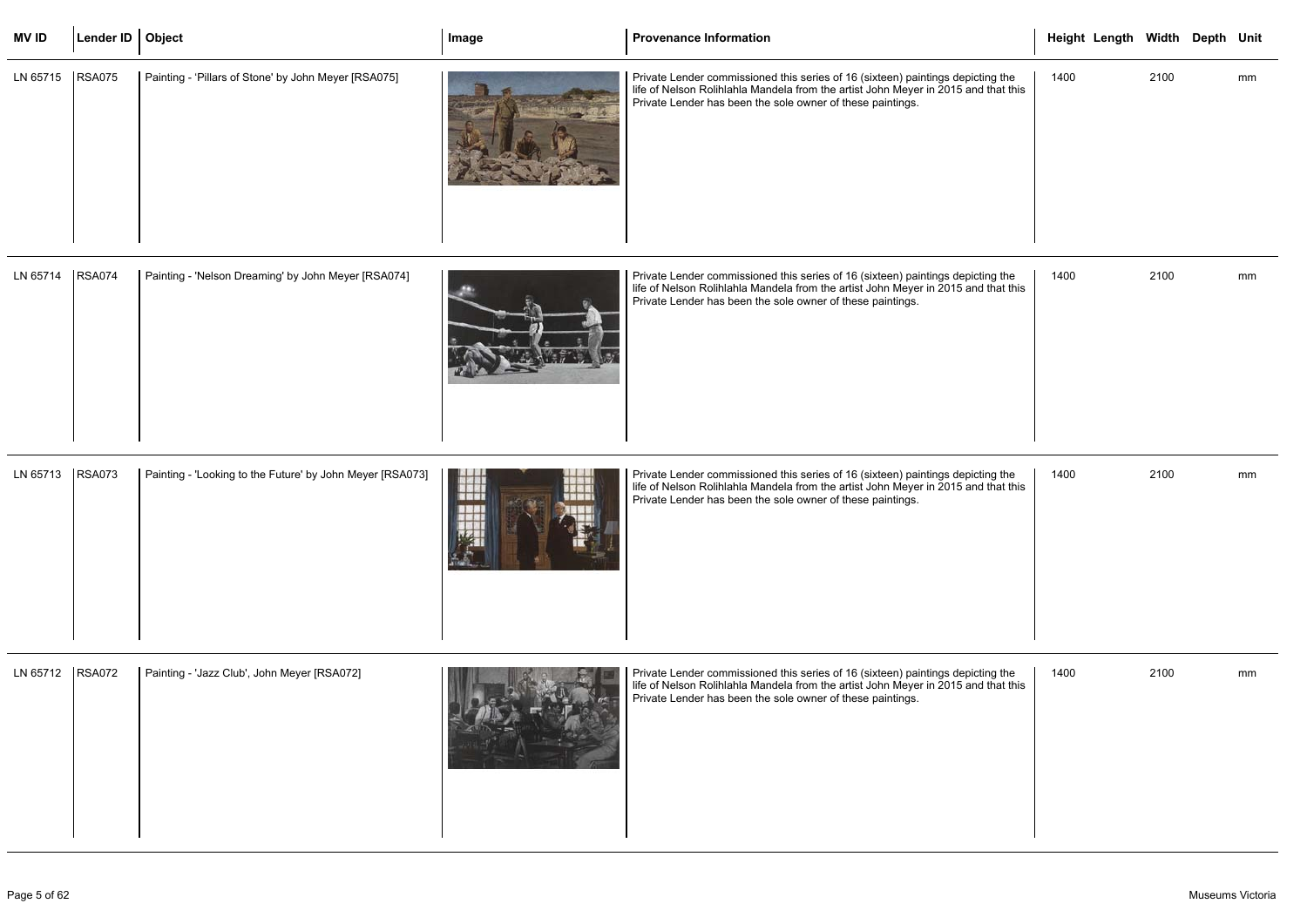| <b>MVID</b>       | Lender ID   Object |                                                                 | Image | <b>Provenance Information</b>                                                                                                                                                                                                       | Height Length Width Depth Unit |      |    |
|-------------------|--------------------|-----------------------------------------------------------------|-------|-------------------------------------------------------------------------------------------------------------------------------------------------------------------------------------------------------------------------------------|--------------------------------|------|----|
| LN 65711   RSA071 |                    | Painting - 'Insights' by John Meyer [RSA071]                    |       | Private Lender commissioned this series of 16 (sixteen) paintings depicting the<br>life of Nelson Rolihlahla Mandela from the artist John Meyer in 2015 and that this<br>Private Lender has been the sole owner of these paintings. | 1400                           | 2100 | mm |
| LN 65710   RSA070 |                    | Painting - 'Going Home' by John Meyer [RSA070]                  |       | Private Lender commissioned this series of 16 (sixteen) paintings depicting the<br>life of Nelson Rolihlahla Mandela from the artist John Meyer in 2015 and that this<br>Private Lender has been the sole owner of these paintings. | 1400                           | 2100 | mm |
| LN 65709          | <b>RSA069</b>      | Painting - 'Father of the Innocents' by John Meyer]<br>[RSA069] |       | Private Lender commissioned this series of 16 (sixteen) paintings depicting the<br>life of Nelson Rolihlahla Mandela from the artist John Meyer in 2015 and that this<br>Private Lender has been the sole owner of these paintings. | 1400                           | 2100 | mm |
| LN 65708          | <b>RSA068</b>      | Painting - 'Facing the Night' by John Meyer [RSA068]            |       | Private Lender commissioned this series of 16 (sixteen) paintings depicting the<br>life of Nelson Rolihlahla Mandela from the artist John Meyer in 2015 and that this<br>Private Lender has been the sole owner of these paintings. | 1400                           | 2100 | mm |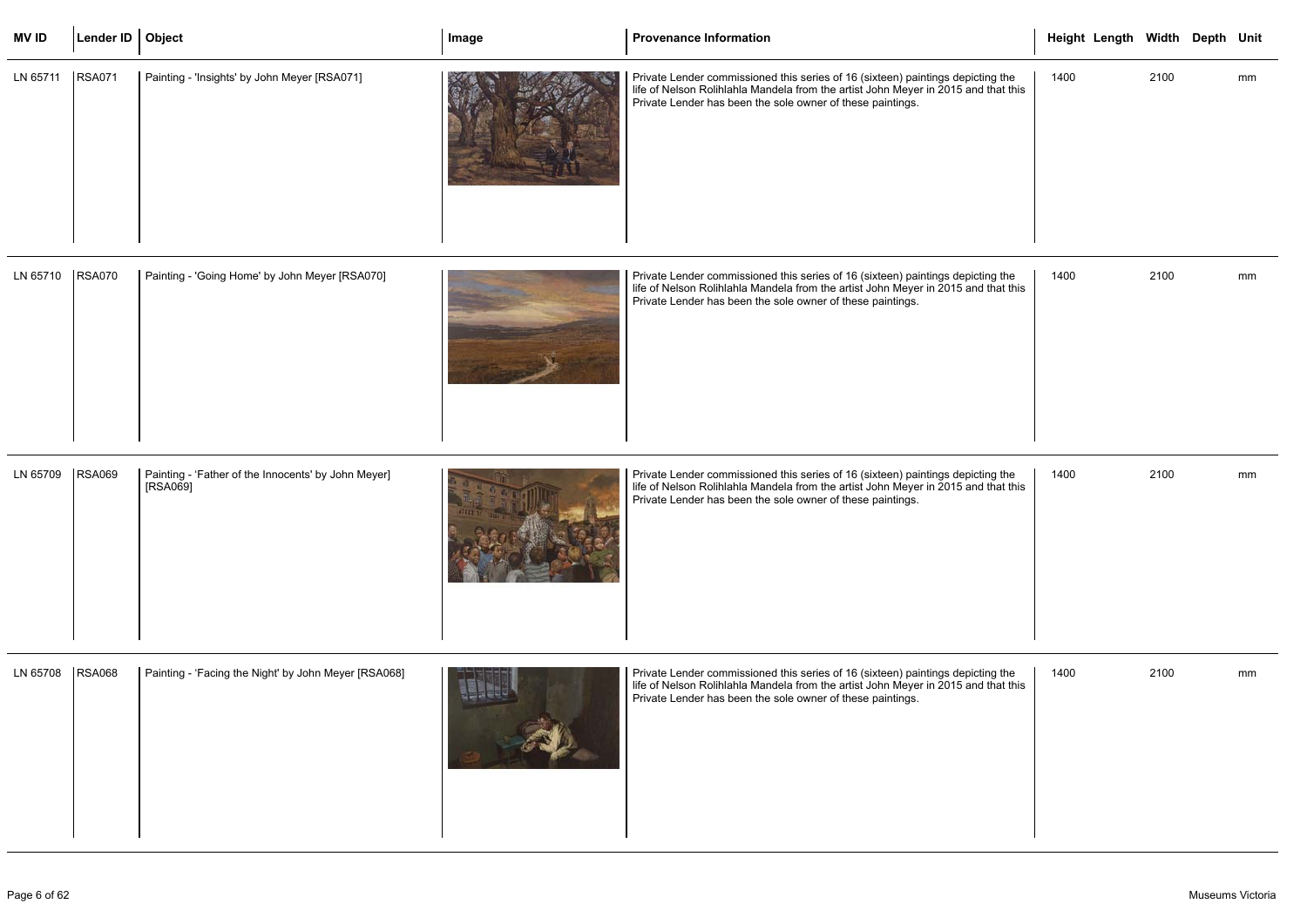| <b>MVID</b> | Lender ID   Object |                                                    | Image | <b>Provenance Information</b>                                                                                                                                                                                                       | Height Length Width Depth Unit |      |    |
|-------------|--------------------|----------------------------------------------------|-------|-------------------------------------------------------------------------------------------------------------------------------------------------------------------------------------------------------------------------------------|--------------------------------|------|----|
| LN 65707    | <b>RSA067</b>      | Painting - 'End of the Run' by John Meyer [RSA067] |       | Private Lender commissioned this series of 16 (sixteen) paintings depicting the<br>life of Nelson Rolihlahla Mandela from the artist John Meyer in 2015 and that this<br>Private Lender has been the sole owner of these paintings. | 1400                           | 2100 | mm |

| LN 65706 | <b>RSA066</b> | Painting - 'Boyhood' by John Meyer [RSA066] |  | Private Lender commissioned this series of 16 (sixteen) paintings depicting the<br>life of Nelson Rolihlahla Mandela from the artist John Meyer in 2015 and that this<br>Private Lender has been the sole owner of these paintings. |
|----------|---------------|---------------------------------------------|--|-------------------------------------------------------------------------------------------------------------------------------------------------------------------------------------------------------------------------------------|
|----------|---------------|---------------------------------------------|--|-------------------------------------------------------------------------------------------------------------------------------------------------------------------------------------------------------------------------------------|

|--|

|                        |      | Height Length Width Depth Unit |      |    |  |
|------------------------|------|--------------------------------|------|----|--|
| ing the<br>I that this | 1400 |                                | 2100 | mm |  |
| ing the<br>I that this | 1400 |                                | 2100 | mm |  |
| ing the<br>I that this | 1400 |                                | 2100 | mm |  |
| ing the<br>I that this | 1400 |                                | 2100 | mm |  |

| LN 65704 | <b>RSA064</b> | Painting - 'A Crucial Decision' by John Meyer [RSA064] |  | Private Lender commissioned this series of 16 (sixteen) paintings depicting the<br>life of Nelson Rolihlahla Mandela from the artist John Meyer in 2015 and that this<br>Private Lender has been the sole owner of these paintings. |
|----------|---------------|--------------------------------------------------------|--|-------------------------------------------------------------------------------------------------------------------------------------------------------------------------------------------------------------------------------------|
|----------|---------------|--------------------------------------------------------|--|-------------------------------------------------------------------------------------------------------------------------------------------------------------------------------------------------------------------------------------|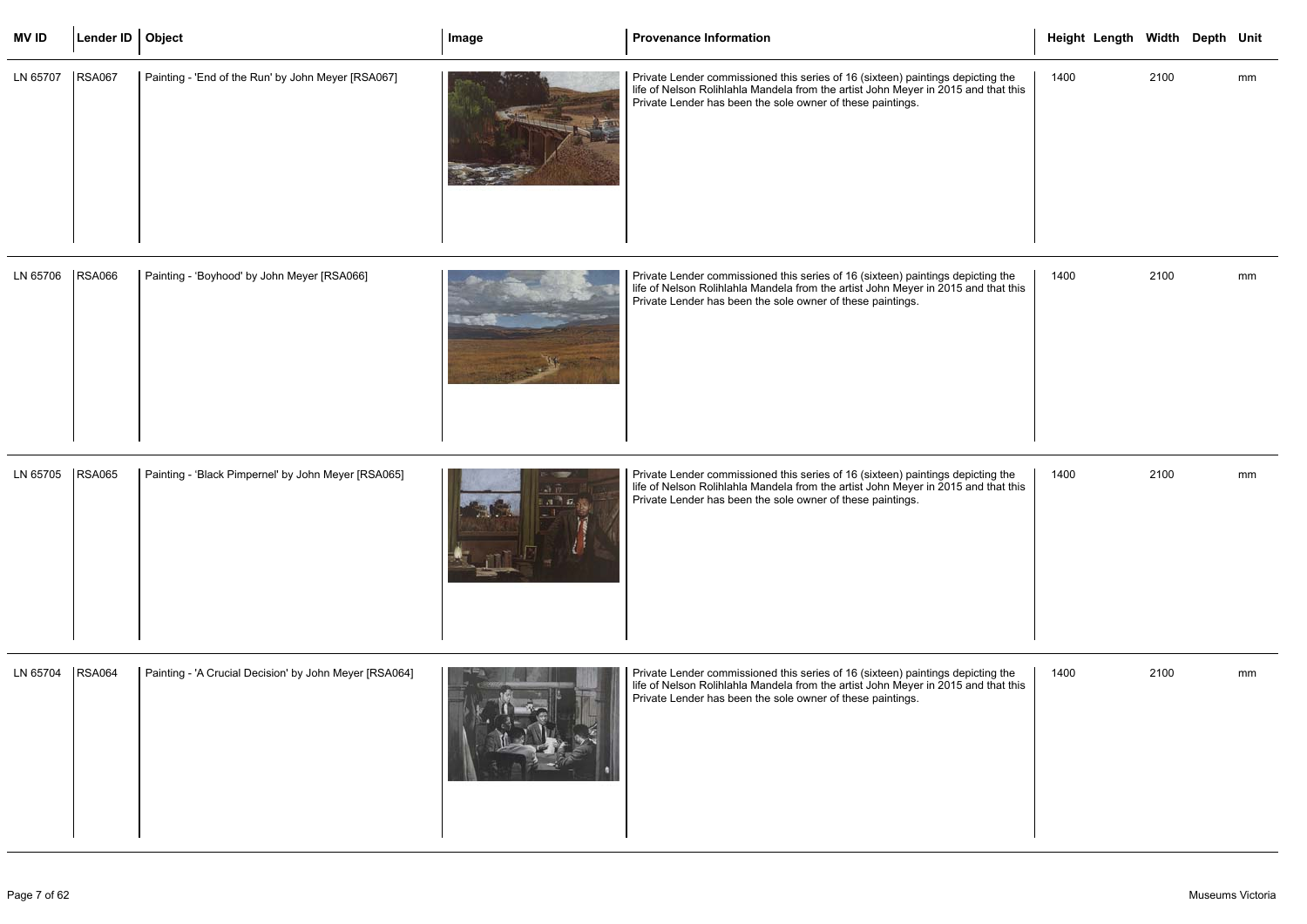| <b>MVID</b> | Lender ID   Object |                                                                                                            | Image                                                                                                                                                                                                                                                               | <b>Provenance Information</b>                                                                                                                                                                                                                                                                                                                                                                                                                                                | Height Length Width Depth Unit |     |    |    |
|-------------|--------------------|------------------------------------------------------------------------------------------------------------|---------------------------------------------------------------------------------------------------------------------------------------------------------------------------------------------------------------------------------------------------------------------|------------------------------------------------------------------------------------------------------------------------------------------------------------------------------------------------------------------------------------------------------------------------------------------------------------------------------------------------------------------------------------------------------------------------------------------------------------------------------|--------------------------------|-----|----|----|
| LN 65702    | <b>RSA060</b>      | Letter - Hand-written - from Nelson Mandela to Secretary<br>[RSA060]                                       | the Supplement .<br><b>Joe Suckard</b><br>Build Adverse pair is not be placed if they<br>Jose and Stop & Radio and Infor-<br>branch   hotel transfer Jacob<br>reported it if the result thanks where the<br>$M = 14 \text{ km}$<br><b>Janey</b><br>ALTRE<br>1111111 | Letter requesting secretary write to grandchildren's school for them to be<br>released from school at 11.55, second page copy of letter from secretary to<br>school.<br>Obtained by gift, or purchased directly from Mr Nelson Rolihlahla Mandela and/or<br>members of the Mandela family and/or from auctions, mints and/or memorabilia<br>collections from around the world between 1993 and 2018 who were the previous<br>legal owners and/or originators of these items. | 297                            | 210 |    | mm |
| LN 65697    | <b>RSA053</b>      | Book - Hardcover, Boxed- 'Long Walk to Freedom'<br>[RSA053]                                                | $\frac{1}{\sqrt{2}}$                                                                                                                                                                                                                                                | Boxed Hardcover - 'Long Walk to Freedom' - Commemorative Sale - UK<br>Obtained by gift, or purchased directly from Mr Nelson Rolihlahla Mandela and/or<br>members of the Mandela family and/or from auctions, mints and/or memorabilia<br>collections from around the world between 1993 and 2018 who were the previous<br>legal owners and/or originators of these items.                                                                                                   | 230                            | 155 | 70 | mm |
| LN 65695    | <b>RSA051</b>      | Book - Hardcover - '1953 Statutes of the Union of South<br>Africa', belonged to Mandela and Tambo [RSA051] | 111111                                                                                                                                                                                                                                                              | Obtained by gift, or purchased directly from Mr Nelson Rolihlahla Mandela and/or<br>members of the Mandela family and/or from auctions, mints and/or memorabilia<br>collections from around the world between 1993 and 2018 who were the previous<br>legal owners and/or originators of these items.                                                                                                                                                                         | 240                            | 155 | 25 | mm |
| LN 65694    | <b>RSA050</b>      | Book - Hardcover - 'Nelson Mandela a Life in Cartoons'<br>[RSA050]                                         | 132333                                                                                                                                                                                                                                                              | Obtained by gift, or purchased directly from Mr Nelson Rolihlahla Mandela and/or<br>members of the Mandela family and/or from auctions, mints and/or memorabilia<br>collections from around the world between 1993 and 2018 who were the previous<br>legal owners and/or originators of these items.                                                                                                                                                                         | 280                            | 295 | 22 | mm |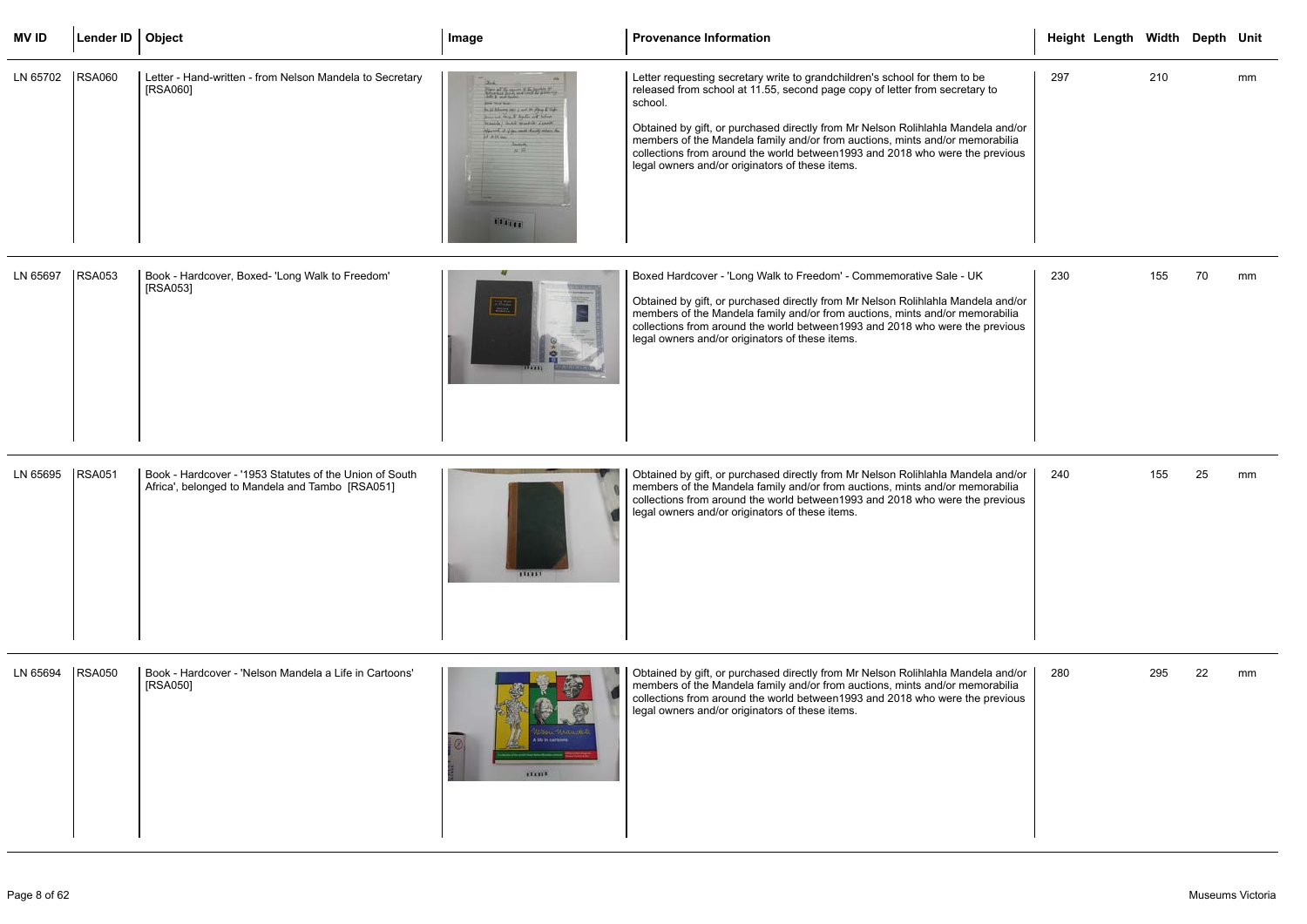| <b>MVID</b> | Lender ID   Object |                                                                                                                       | Image | <b>Provenance Information</b>                                                                                                                                                                                                                                                                                                                                                                                                                             | Height Length Width Depth Unit |  |    |
|-------------|--------------------|-----------------------------------------------------------------------------------------------------------------------|-------|-----------------------------------------------------------------------------------------------------------------------------------------------------------------------------------------------------------------------------------------------------------------------------------------------------------------------------------------------------------------------------------------------------------------------------------------------------------|--------------------------------|--|----|
| LN 65691    | <b>RSA045</b>      | Pen - Cascade rollerball by Parker Sonnet, made in France<br>- Used by NM to sign interim Constitution, 1993 [RSA045] |       | Pen - Cascade rollerball by Parker Sonnet, made in France. Used by Mandela to<br>sign interim Constitution in 1993 (with authenticity certificate)<br>Obtained by gift, or purchased directly from Mr Nelson Rolihlahla Mandela and/or<br>members of the Mandela family and/or from auctions, mints and/or memorabilia<br>collections from around the world between1993 and 2018 who were the previous<br>legal owners and/or originators of these items. | 135                            |  | mm |

| LN 65685 | <b>RSA039</b> | Ballot Paper [RSA039] |  | Obtained by gift, or purchased directly from Mr Nelson Rolihlahla Mandela and/or<br>  members of the Mandela family and/or from auctions, mints and/or memorabilia<br>collections from around the world between1993 and 2018 who were the previous<br>legal owners and/or originators of these items. |
|----------|---------------|-----------------------|--|-------------------------------------------------------------------------------------------------------------------------------------------------------------------------------------------------------------------------------------------------------------------------------------------------------|
|----------|---------------|-----------------------|--|-------------------------------------------------------------------------------------------------------------------------------------------------------------------------------------------------------------------------------------------------------------------------------------------------------|

| LN 65684 | <b>RSA038</b> | Shirt [RSA038] |  | Obtained by gift, or purchased directly from Mr Nelson Rolihlahla Mandela and/or<br>members of the Mandela family and/or from auctions, mints and/or memorabilia<br>collections from around the world between 1993 and 2018 who were the previous<br>legal owners and/or originators of these items. |
|----------|---------------|----------------|--|------------------------------------------------------------------------------------------------------------------------------------------------------------------------------------------------------------------------------------------------------------------------------------------------------|
|----------|---------------|----------------|--|------------------------------------------------------------------------------------------------------------------------------------------------------------------------------------------------------------------------------------------------------------------------------------------------------|

|                                              | Height Length Width Depth Unit |  |    |
|----------------------------------------------|--------------------------------|--|----|
| ndela to<br>a and/or<br>orabilia<br>orevious | 135                            |  | mm |
| a and/or<br>orabilia<br>orevious             |                                |  | mm |
| a and/or<br>orabilia<br>orevious             |                                |  | mm |
| a and/or<br>orabilia<br>orevious             |                                |  | mm |

| LN 65683 | <b>RSA037</b> | Shirt - Mandela's most favourite [RSA037] |  | Obtained by gift, or purchased directly from Mr Nelson Rolihlahla Mandela and/or<br>members of the Mandela family and/or from auctions, mints and/or memorabilia<br>collections from around the world between 1993 and 2018 who were the previous<br>legal owners and/or originators of these items. |
|----------|---------------|-------------------------------------------|--|------------------------------------------------------------------------------------------------------------------------------------------------------------------------------------------------------------------------------------------------------------------------------------------------------|
|----------|---------------|-------------------------------------------|--|------------------------------------------------------------------------------------------------------------------------------------------------------------------------------------------------------------------------------------------------------------------------------------------------------|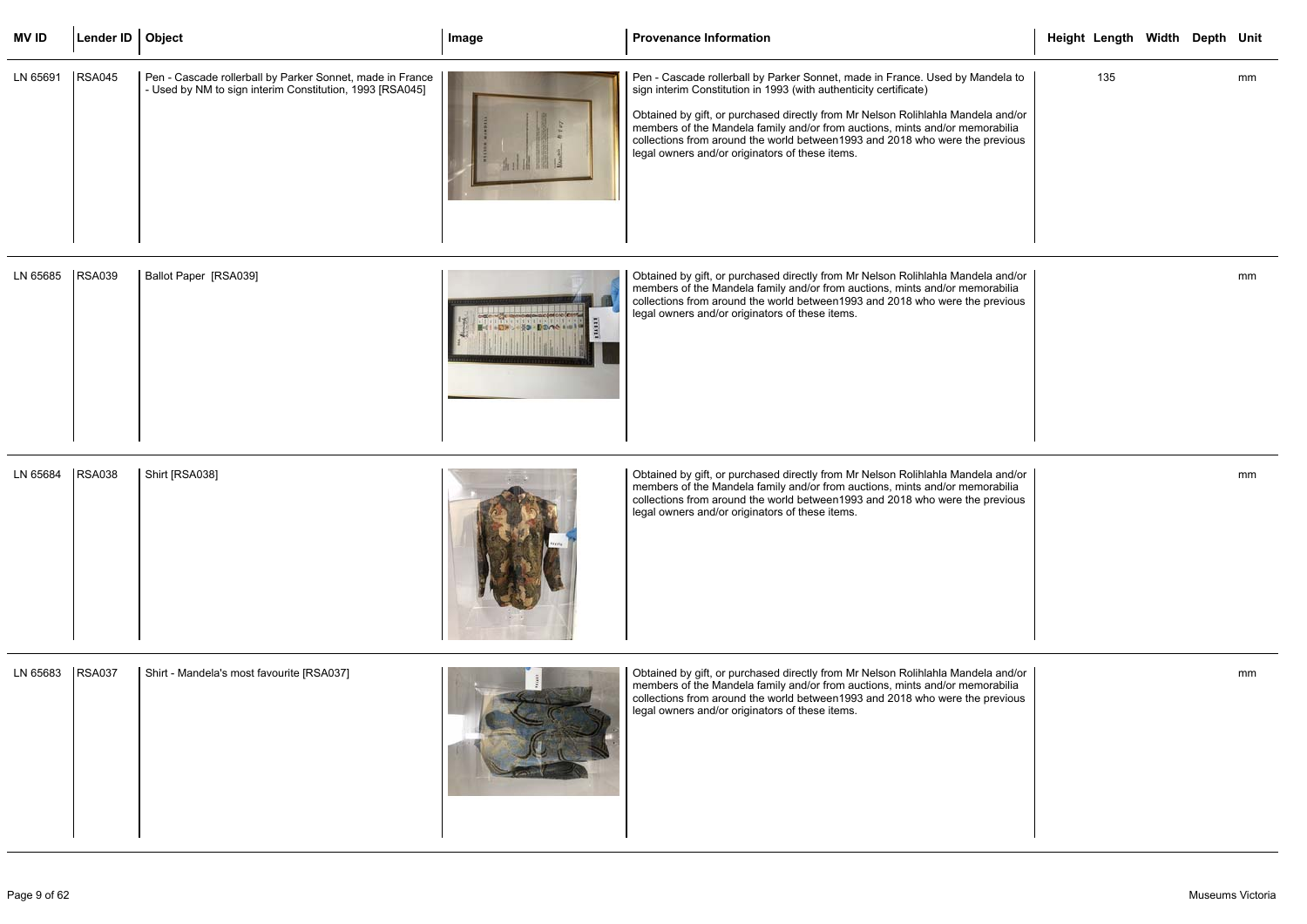| <b>MVID</b>       | Lender ID   Object |                                                                                                                         | Image | <b>Provenance Information</b>                                                                                                                                                                                                                                                                        | Height Length Width Depth Unit |  |    |
|-------------------|--------------------|-------------------------------------------------------------------------------------------------------------------------|-------|------------------------------------------------------------------------------------------------------------------------------------------------------------------------------------------------------------------------------------------------------------------------------------------------------|--------------------------------|--|----|
| LN 65682          | <b>RSA035</b>      | Shirt [RSA035]                                                                                                          |       | Obtained by gift, or purchased directly from Mr Nelson Rolihlahla Mandela and/or<br>members of the Mandela family and/or from auctions, mints and/or memorabilia<br>collections from around the world between 1993 and 2018 who were the previous<br>legal owners and/or originators of these items. |                                |  | mm |
| LN 65681          | <b>RSA034</b>      | Shirt - Worn during the election campaign in Johannesburg,<br>with Winnie wearing a similar styled shirt, 1995 [RSA034] |       | Obtained by gift, or purchased directly from Mr Nelson Rolihlahla Mandela and/or<br>members of the Mandela family and/or from auctions, mints and/or memorabilia<br>collections from around the world between 1993 and 2018 who were the previous<br>legal owners and/or originators of these items. |                                |  | mm |
| LN 65680          | <b>RSA030</b>      | Shirt - Green [RSA030]                                                                                                  |       | Obtained by gift, or purchased directly from Mr Nelson Rolihlahla Mandela and/or<br>members of the Mandela family and/or from auctions, mints and/or memorabilia<br>collections from around the world between 1993 and 2018 who were the previous<br>legal owners and/or originators of these items. |                                |  | mm |
| LN 65679   RSA029 |                    | Shirt - Worn while meeting with First Lady Michelle Obama,<br>2011 [RSA029]                                             |       | Obtained by gift, or purchased directly from Mr Nelson Rolihlahla Mandela and/or<br>members of the Mandela family and/or from auctions, mints and/or memorabilia<br>collections from around the world between 1993 and 2018 who were the previous<br>legal owners and/or originators of these items. |                                |  | mm |

| LIV UUU <i>U</i> | $\overline{\phantom{a}}$ | <b>Stripe Profit Write Hiseary With First Lauy Micrielle Obarria,</b><br>2011 [RSA029] |  | Obtained by gift, or purchased directly from influenciating indirection<br>members of the Mandela family and/or from auctions, mints and/or m<br>collections from around the world between 1993 and 2018 who were t<br>legal owners and/or originators of these items. |
|------------------|--------------------------|----------------------------------------------------------------------------------------|--|------------------------------------------------------------------------------------------------------------------------------------------------------------------------------------------------------------------------------------------------------------------------|
|------------------|--------------------------|----------------------------------------------------------------------------------------|--|------------------------------------------------------------------------------------------------------------------------------------------------------------------------------------------------------------------------------------------------------------------------|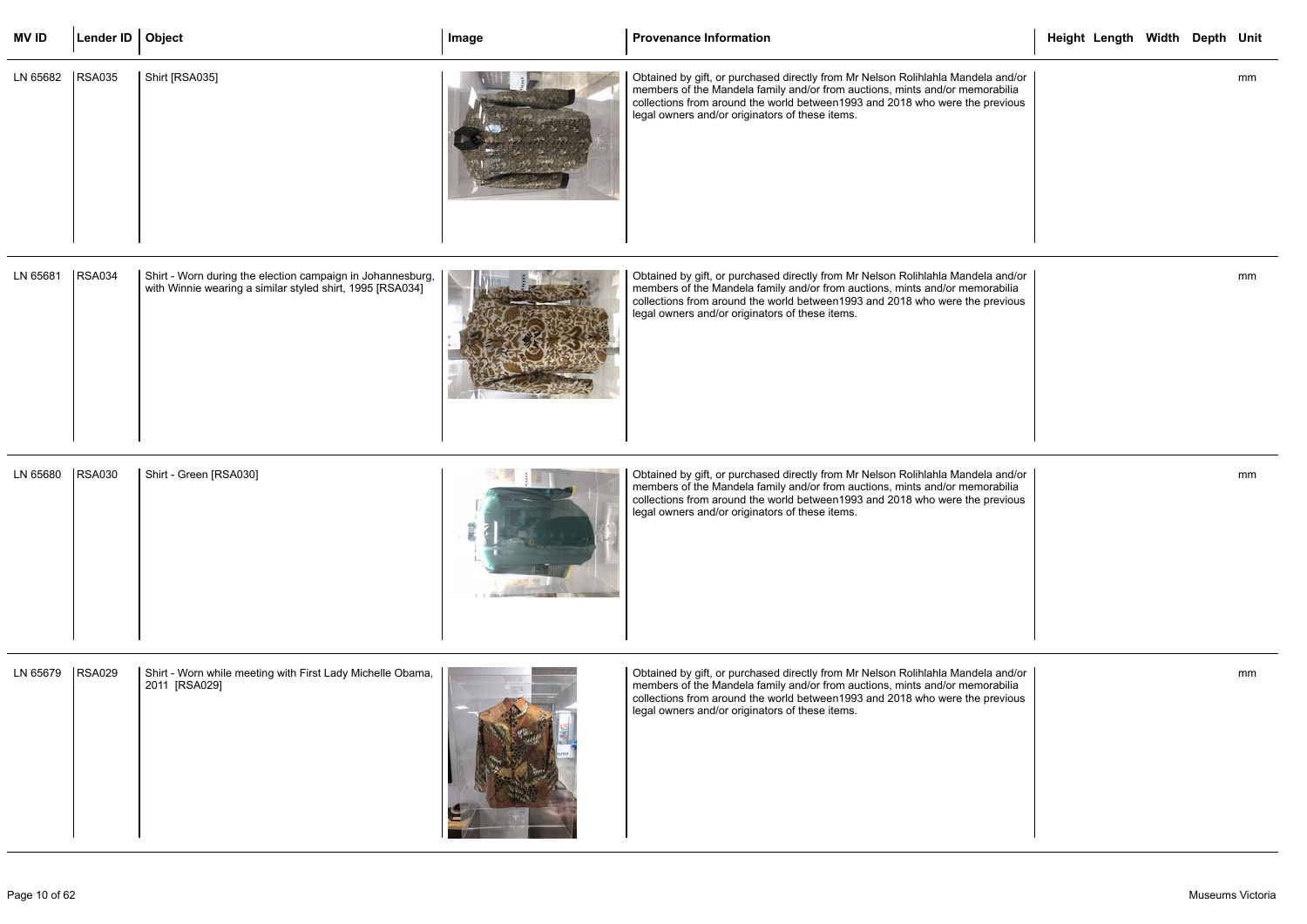| <b>MV ID</b> | Lender ID   Object |                                                         | Image | <b>Provenance Information</b>                                                                                                                                                                                                                                                                                                                                                                    | Height Length Width Depth Unit |
|--------------|--------------------|---------------------------------------------------------|-------|--------------------------------------------------------------------------------------------------------------------------------------------------------------------------------------------------------------------------------------------------------------------------------------------------------------------------------------------------------------------------------------------------|--------------------------------|
| LN 65678     | <b>RSA027</b>      | Shirt - Worn while meeting Ashell Prince, 2009 [RSA027] |       | Worn while meeting Ashell Prince (former captain of the South African Cricketer)<br>in 2009<br>Obtained by gift, or purchased directly from Mr Nelson Rolihlahla Mandela and/or members of the Mandela family and/or from auctions, mints and/or memorabilia<br>collections from around the world between 1993 and 2018 who were the previous<br>legal owners and/or originators of these items. | mm                             |
| LN 65677     | <b>RSA024</b>      | Shirt [RSA024]                                          |       | Shirt [RSA024] mustard/gold, black and white, fern and leaves pattern                                                                                                                                                                                                                                                                                                                            | mm                             |
| LN 65676     | <b>RSA022</b>      | Shirt [RSA022]                                          |       | Shirt long tailed birds on breast of shirt                                                                                                                                                                                                                                                                                                                                                       | mm                             |
| LN 65675     | <b>RSA020</b>      | Shirt [RSA020]                                          |       | Shirt embroidered, South Africa, Olympics, Sydney 2000                                                                                                                                                                                                                                                                                                                                           | mm                             |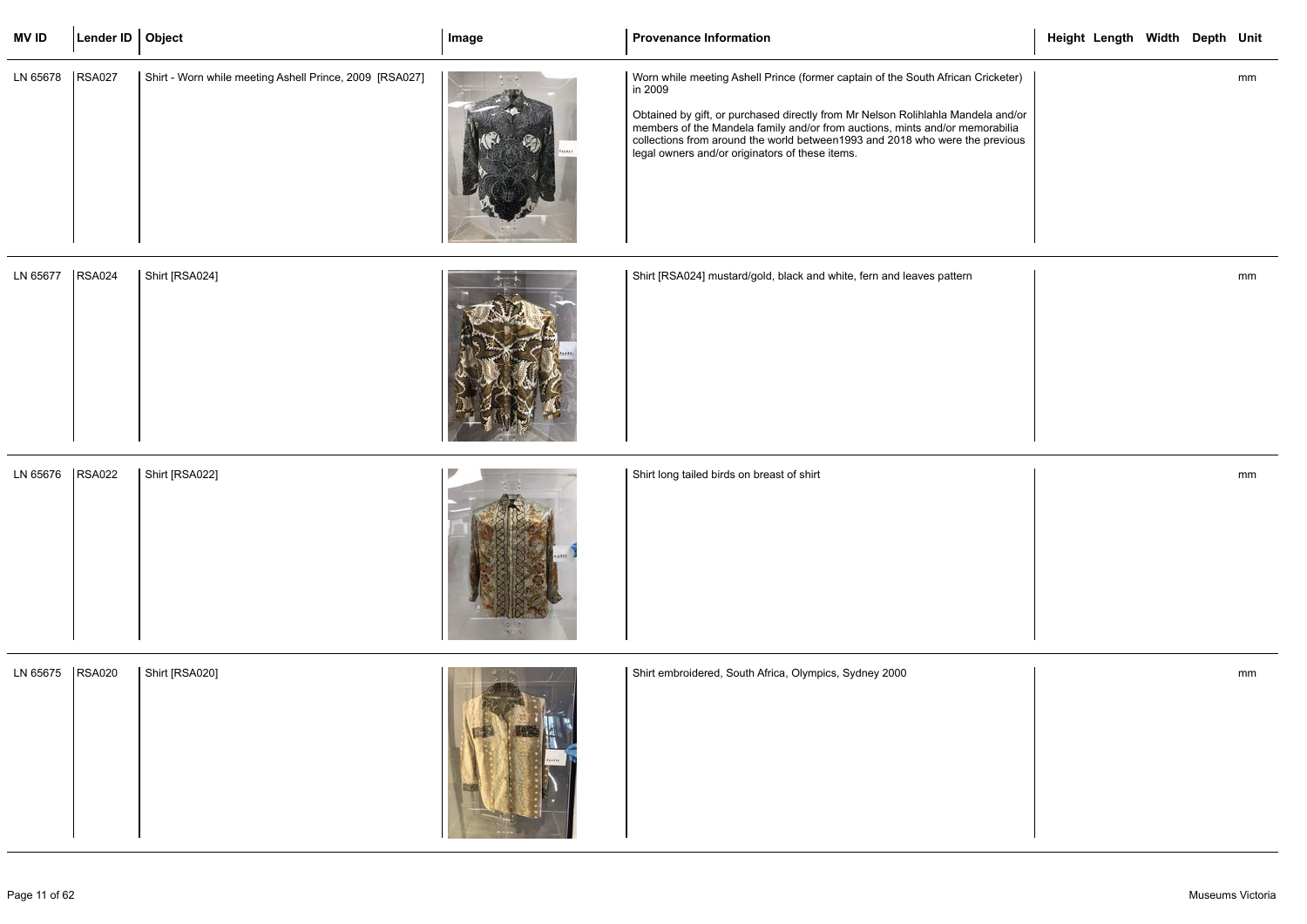| <b>MVID</b>       | Lender ID   Object |                                                                                               | Image | <b>Provenance Information</b>                                                                                                                                                                                                                                                                       | Height Length Width Depth Unit |     |    |
|-------------------|--------------------|-----------------------------------------------------------------------------------------------|-------|-----------------------------------------------------------------------------------------------------------------------------------------------------------------------------------------------------------------------------------------------------------------------------------------------------|--------------------------------|-----|----|
| LN 65672   RSA016 |                    | Birdhead Cane - 'To Madiba from Good Hope Primary<br>School, Westenburg Pietersburg' [RSA016] |       | Obtained by gift, or purchased directly from Mr Nelson Rolihlahla Mandela and/or<br>members of the Mandela family and/or from auctions, mints and/or memorabilia<br>collections from around the world between1993 and 2018 who were the previous<br>legal owners and/or originators of these items. | 890                            | 110 | mm |

| LN 65671 | <b>RSA015</b> | Invitation to Presidential Party [RSA015] | No the man of the lines.<br>The Man Sharp James M. M. States<br>Welson Rountains Mondela<br>of soldier later<br>Property Send Service<br><b>W. Rawling Clark Adam</b><br>as Banks of Algebra account<br><b><i>Australian of the Series Sales</i></b><br><b>Parents and American</b><br><b>BETAIN</b><br>TORONTO, AND IS NOT THE OWNER.<br><b>PERSONAL</b><br><b>BSA015</b> | Obtained by gift, or purchased directly from Mr Nelson Rolihlahla Mandela and/or<br>members of the Mandela family and/or from auctions, mints and/or memorabilia<br>collections from around the world between 1993 and 2018 who were the<br>previous legal owners and/or originators of these items. |
|----------|---------------|-------------------------------------------|----------------------------------------------------------------------------------------------------------------------------------------------------------------------------------------------------------------------------------------------------------------------------------------------------------------------------------------------------------------------------|------------------------------------------------------------------------------------------------------------------------------------------------------------------------------------------------------------------------------------------------------------------------------------------------------|
|----------|---------------|-------------------------------------------|----------------------------------------------------------------------------------------------------------------------------------------------------------------------------------------------------------------------------------------------------------------------------------------------------------------------------------------------------------------------------|------------------------------------------------------------------------------------------------------------------------------------------------------------------------------------------------------------------------------------------------------------------------------------------------------|

| LN 65670 | <b>RSA014</b> | Presidential Inauguration Album [RSA014] | <b>LEARTH</b> | Obtained by gift, or purchased directly from Mr Nelson Rolihlahla Mandela and/or<br>members of the Mandela family and/or from auctions, mints and/or memorabilia<br>collections from around the world between 1993 and 2018 who were the previous<br>legal owners and/or originators of these items. |
|----------|---------------|------------------------------------------|---------------|------------------------------------------------------------------------------------------------------------------------------------------------------------------------------------------------------------------------------------------------------------------------------------------------------|
|----------|---------------|------------------------------------------|---------------|------------------------------------------------------------------------------------------------------------------------------------------------------------------------------------------------------------------------------------------------------------------------------------------------------|

|                                                 |     | Height Length Width Depth Unit |     |    |    |
|-------------------------------------------------|-----|--------------------------------|-----|----|----|
| ela and/or<br>iorabilia<br>previous             | 890 |                                | 110 |    | mm |
| ela and/or<br>iorabilia<br>$\ddot{\phantom{0}}$ | 145 |                                | 210 |    | mm |
| ela and/or<br>iorabilia<br>previous             | 305 |                                | 353 | 52 | mm |
| ela and/or<br>iorabilia<br>previous             | 305 |                                | 353 | 52 | mm |

| OBJ046                                   | Obtained by gift, or purchased directly from Mr Nelson Rolihlahla Mandela and/or |
|------------------------------------------|----------------------------------------------------------------------------------|
| Presidential Inauguration Album [RSA014] | members of the Mandela family and/or from auctions, mints and/or memorabilia     |
| LN 65670                                 | collections from around the world between1993 and 2018 who were the previous     |
| <b>Austria</b>                           | legal owners and/or originators of these items.                                  |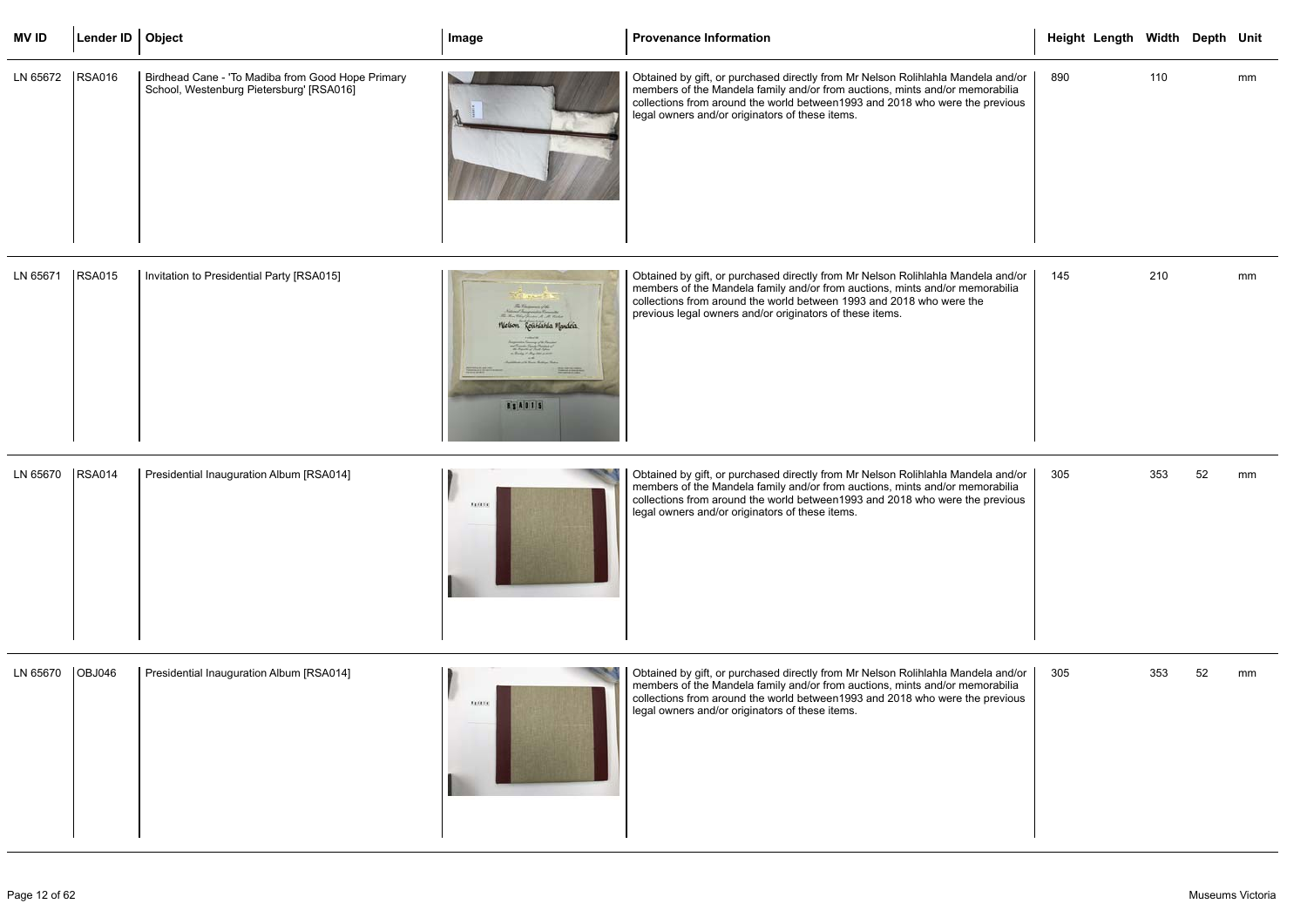| <b>MVID</b>       | Lender ID   Object |                                                        | Image                                  | Provenance Information                                                                                                                                                                                                                                                                              | Height Length Width Depth Unit |     |    |    |
|-------------------|--------------------|--------------------------------------------------------|----------------------------------------|-----------------------------------------------------------------------------------------------------------------------------------------------------------------------------------------------------------------------------------------------------------------------------------------------------|--------------------------------|-----|----|----|
| LN 65669   RSA014 |                    | Cover Box for Presidential Inauguration Album [RSA013] | $\frac{1}{\sqrt{2\pi}}$<br><b>TAXA</b> | Obtained by gift, or purchased directly from Mr Nelson Rolihlahla Mandela and/or<br>members of the Mandela family and/or from auctions, mints and/or memorabilia<br>collections from around the world between1993 and 2018 who were the previous<br>legal owners and/or originators of these items. | 310                            | 350 | 55 | mm |

| LN 65669 | <b>OBJ046</b> | Cover Box for Presidential Inauguration Album [RSA013] | <b>CONTRACTOR</b><br>$200 - 200$<br><b>STATIST</b> | Obtained by gift, or purchased directly from Mr Nelson Rolihlahla Mandela and/or<br>members of the Mandela family and/or from auctions, mints and/or memorabilia<br>collections from around the world between 1993 and 2018 who were the previous<br>legal owners and/or originators of these items. |
|----------|---------------|--------------------------------------------------------|----------------------------------------------------|------------------------------------------------------------------------------------------------------------------------------------------------------------------------------------------------------------------------------------------------------------------------------------------------------|
|----------|---------------|--------------------------------------------------------|----------------------------------------------------|------------------------------------------------------------------------------------------------------------------------------------------------------------------------------------------------------------------------------------------------------------------------------------------------------|

|                                     |     | Height Length Width Depth Unit |     |    |    |
|-------------------------------------|-----|--------------------------------|-----|----|----|
| ela and/or<br>iorabilia<br>previous | 310 |                                | 350 | 55 | mm |
| ela and/or<br>iorabilia<br>previous | 310 |                                | 350 | 55 | mm |
| ela and/or<br>iorabilia<br>previous | 240 |                                | 160 | 40 | mm |
| ela and/or<br>iorabilia<br>previous | 130 |                                | 100 | 6  | mm |

| LN 65667 | <b>RSA011</b> | Book - Conversations with myself - Inscribed and Signed<br>by Nelson Mandela [RSA011] | $\overline{a}$ | Obtained by gift, or purchased directly from Mr Nelson Rolihlahla Mandela and/or<br>members of the Mandela family and/or from auctions, mints and/or memorabilia<br>collections from around the world between 1993 and 2018 who were the previous<br>legal owners and/or originators of these items. |
|----------|---------------|---------------------------------------------------------------------------------------|----------------|------------------------------------------------------------------------------------------------------------------------------------------------------------------------------------------------------------------------------------------------------------------------------------------------------|
|----------|---------------|---------------------------------------------------------------------------------------|----------------|------------------------------------------------------------------------------------------------------------------------------------------------------------------------------------------------------------------------------------------------------------------------------------------------------|

| LN 65664 | <b>RSA008</b> | Passbook [RSA008] |  | Obtained by gift, or purchased directly from Mr Nelson Rolihlahla Mandela and/or<br>members of the Mandela family and/or from auctions, mints and/or memorabilia<br>collections from around the world between 1993 and 2018 who were the previous<br>legal owners and/or originators of these items. |
|----------|---------------|-------------------|--|------------------------------------------------------------------------------------------------------------------------------------------------------------------------------------------------------------------------------------------------------------------------------------------------------|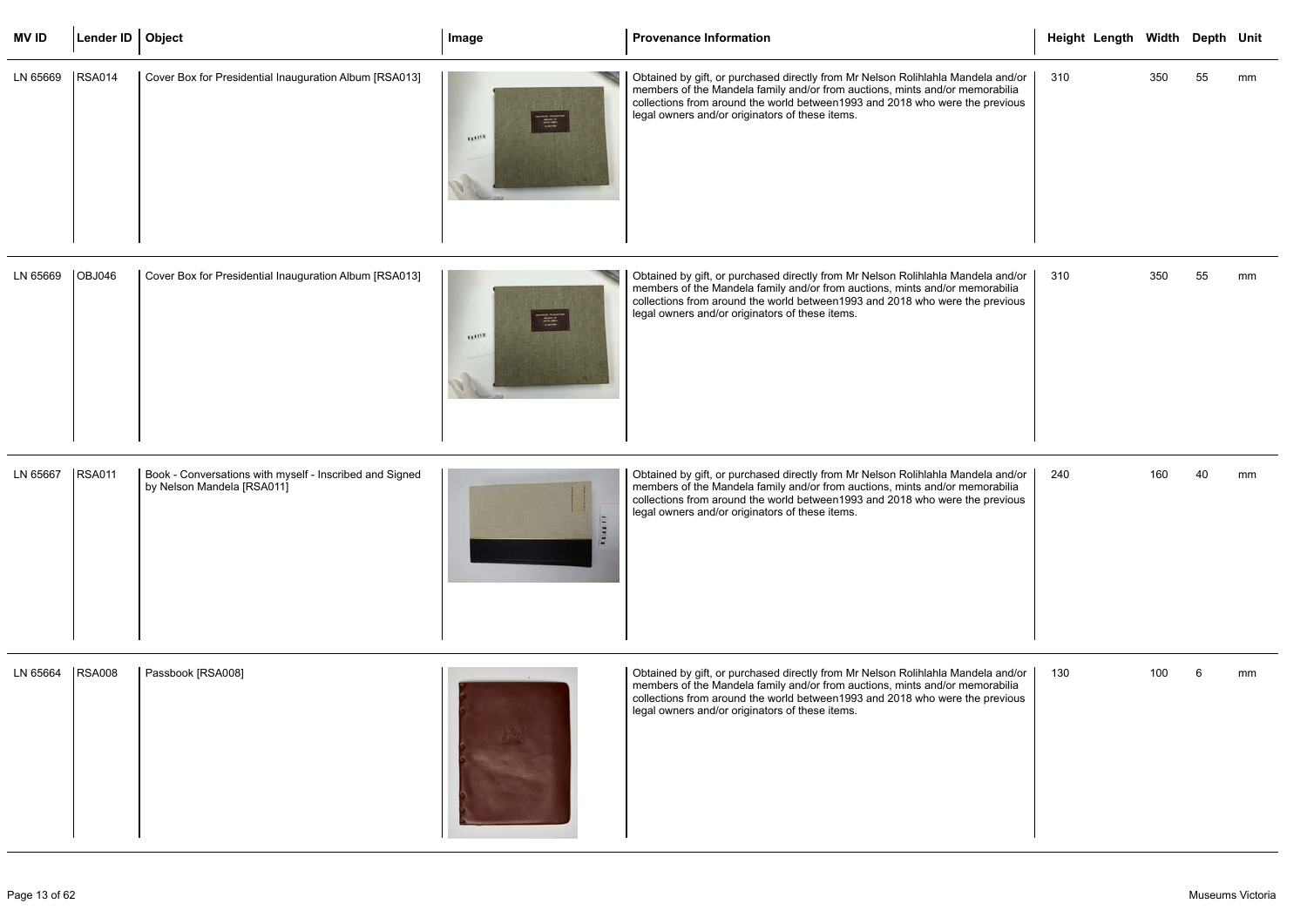| <b>MVID</b> | Lender ID   Object |                                                                        | Image                       | <b>Provenance Information</b>                                                                                                                                                                                                                                                                        | Height Length Width Depth Unit |     |     |    |
|-------------|--------------------|------------------------------------------------------------------------|-----------------------------|------------------------------------------------------------------------------------------------------------------------------------------------------------------------------------------------------------------------------------------------------------------------------------------------------|--------------------------------|-----|-----|----|
| LN 65663    | <b>RSA007</b>      | Beret - ANC (3 identical) size 58 [RSA007]                             |                             | Obtained by gift, or purchased directly from Mr Nelson Rolihlahla Mandela and/or<br>members of the Mandela family and/or from auctions, mints and/or memorabilia<br>collections from around the world between 1993 and 2018 who were the previous<br>legal owners and/or originators of these items. |                                |     |     | mm |
| LN 65662    | <b>RSA006</b>      | Shirt with Badge Attached - Nelson Mandela ANC<br>circa1992 [RSA006]   |                             | Obtained by gift, or purchased directly from Mr Nelson Rolihlahla Mandela and/or<br>members of the Mandela family and/or from auctions, mints and/or memorabilia<br>collections from around the world between 1993 and 2018 who were the previous<br>legal owners and/or originators of these items. | 735                            | 628 |     | mm |
| LN 65660    | <b>RSA004</b>      | Boxing Glove - Signed by Rubin 'Hurricane' Carter<br>[RSA004] [OBJ018] | <b>ALBER</b><br><b>MENS</b> | Obtained by gift, or purchased directly from Mr Nelson Rolihlahla Mandela and/or<br>members of the Mandela family and/or from auctions, mints and/or memorabilia<br>collections from around the world between 1993 and 2018 who were the previous<br>legal owners and/or originators of these items. | 275                            | 165 | 110 | mm |
| LN 65659    | <b>RSA003</b>      | Green Blazer - SA Rugby Honorary Patron - Personal<br>Jacket [RSA003]  |                             | Obtained by gift, or purchased directly from Mr Nelson Rolihlahla Mandela and/or<br>members of the Mandela family and/or from auctions, mints and/or memorabilia<br>collections from around the world between 1993 and 2018 who were the previous<br>legal owners and/or originators of these items. | 850                            | 565 | 335 | mm |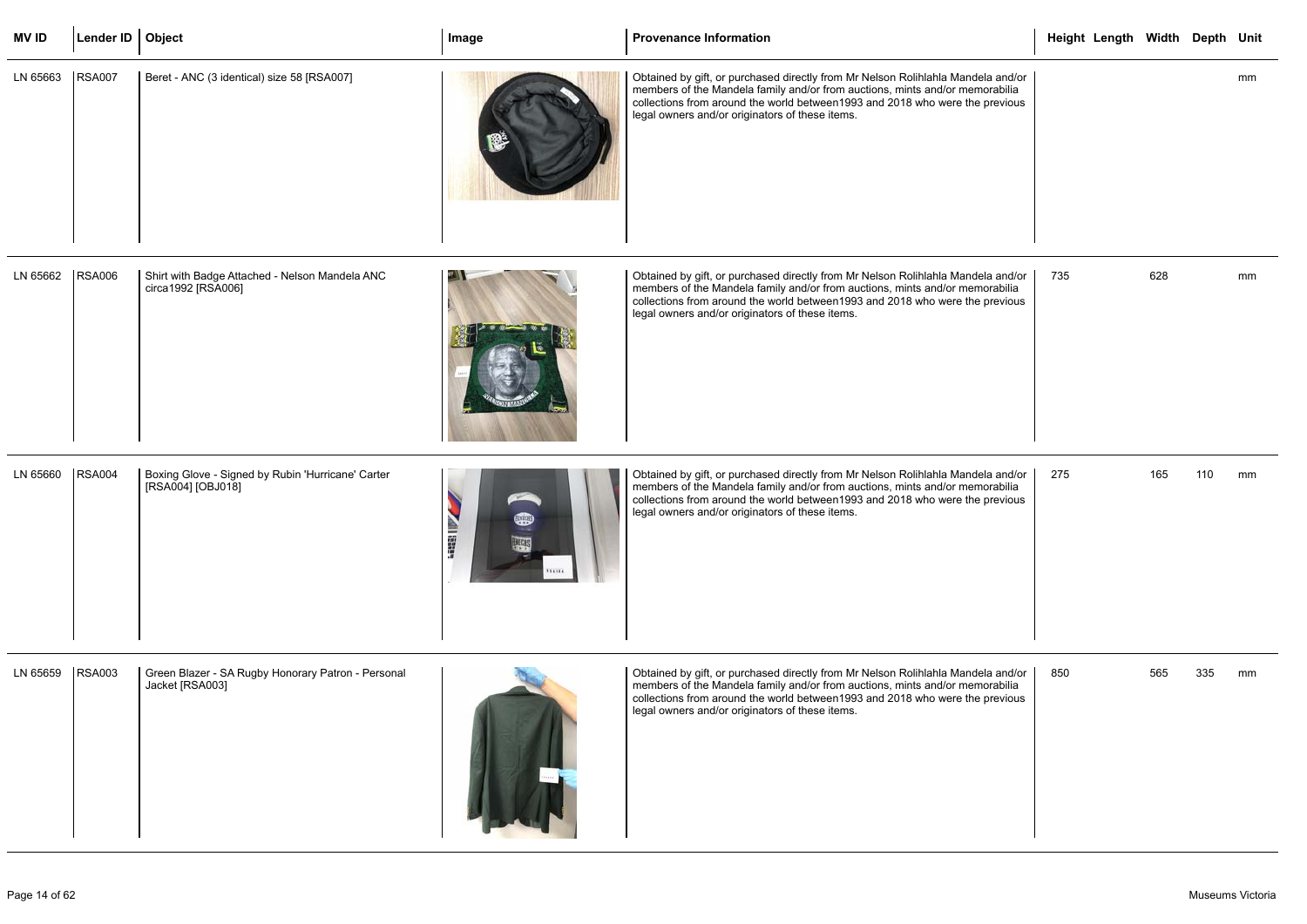| <b>MVID</b> | Lender ID   Object |                                                | Image         | <b>Provenance Information</b>                                                                                                                                                                                                                                                                        |     | Height Length Width Depth Unit |     |     |    |
|-------------|--------------------|------------------------------------------------|---------------|------------------------------------------------------------------------------------------------------------------------------------------------------------------------------------------------------------------------------------------------------------------------------------------------------|-----|--------------------------------|-----|-----|----|
| LN 65658    | <b>RSA002</b>      | Boxing Glove - Signed by Muhammad Ali [RSA002] |               | Obtained by gift, or purchased directly from Mr Nelson Rolihlahla Mandela and/or<br>members of the Mandela family and/or from auctions, mints and/or memorabilia<br>collections from around the world between 1993 and 2018 who were the previous<br>legal owners and/or originators of these items. | 335 |                                | 190 | 120 | mm |
| LN 65657    | <b>RSA001</b>      | Black leather Shoes-Mandela                    | <b>RAYANT</b> | Black leather Shoes- Mandela,                                                                                                                                                                                                                                                                        | 93  |                                | 107 | 305 | mm |

| LN 65656 | RI121 | Photo - Black & White - Muhammed Ali and Madiba [RI121] |      | Black & White - Muhammed Ali and Madiba, 8x12.                                                                                                                                                                                                                                                       |
|----------|-------|---------------------------------------------------------|------|------------------------------------------------------------------------------------------------------------------------------------------------------------------------------------------------------------------------------------------------------------------------------------------------------|
|          |       |                                                         | 1111 | Obtained by gift, or purchased directly from Mr Nelson Rolihlahla Mandela and/or<br>members of the Mandela family and/or from auctions, mints and/or memorabilia<br>collections from around the world between 1993 and 2018 who were the previous<br>legal owners and/or originators of these items. |

|                                         |     | Height Length Width Depth Unit |     |     |        |
|-----------------------------------------|-----|--------------------------------|-----|-----|--------|
| a and/or $\vert$<br>rabilia<br>orevious | 335 |                                | 190 | 120 | mm     |
|                                         | 93  |                                | 107 | 305 | $\,mm$ |
| a and/or<br>rabilia<br>orevious         | 203 |                                | 252 |     | $\,mm$ |
| a and/or<br>rabilia<br>orevious         |     |                                |     |     | mm     |

| LN 65655 | RI120 | Sticker - 'A BLACK MAN IS ALWAYS A SUSPECT' [RI120] | 81120 | Obtained by gift, or purchased directly from Mr Nelson Rolihlahla Mandela and/or<br>members of the Mandela family and/or from auctions, mints and/or memorabilia<br>collections from around the world between1993 and 2018 who were the previous<br>legal owners and/or originators of these items. |
|----------|-------|-----------------------------------------------------|-------|-----------------------------------------------------------------------------------------------------------------------------------------------------------------------------------------------------------------------------------------------------------------------------------------------------|
|----------|-------|-----------------------------------------------------|-------|-----------------------------------------------------------------------------------------------------------------------------------------------------------------------------------------------------------------------------------------------------------------------------------------------------|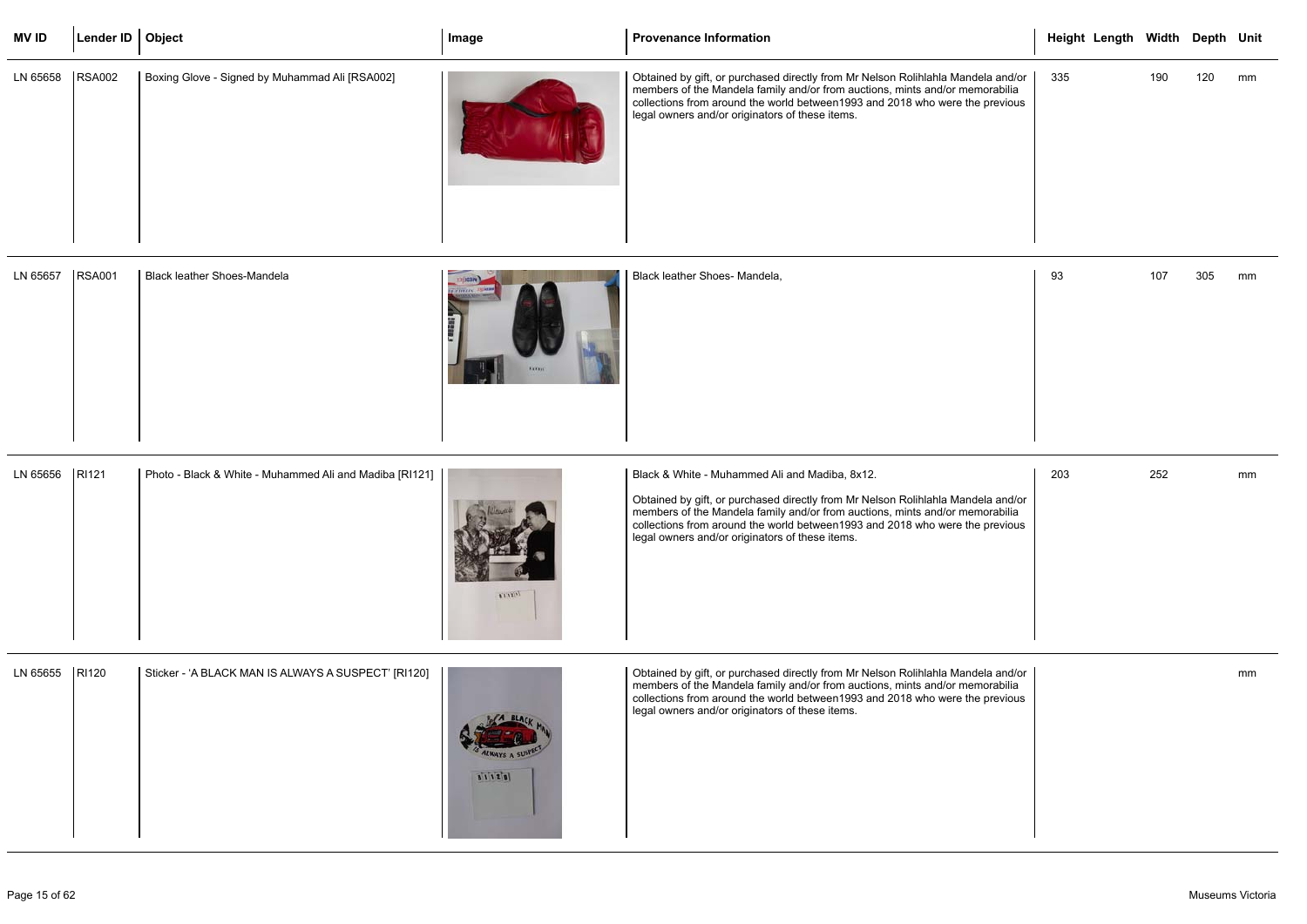| <b>MVID</b>      | Lender ID   Object |                                                                                          | Image        | <b>Provenance Information</b>                                                                                                                                                                                                                                                                                                                                                                                                                                                    | Height Length Width Depth Unit |     |    |
|------------------|--------------------|------------------------------------------------------------------------------------------|--------------|----------------------------------------------------------------------------------------------------------------------------------------------------------------------------------------------------------------------------------------------------------------------------------------------------------------------------------------------------------------------------------------------------------------------------------------------------------------------------------|--------------------------------|-----|----|
| LN 65650   RI111 |                    | Pages [11] - Pad, hinged at top, Madiba writing 'Release<br>from Victor Verster' [RI111] | <b>TANTA</b> | Obtained by gift, or purchased directly from Mr Nelson Rolihlahla Mandela and/or<br>members of the Mandela family and/or from auctions, mints and/or memorabilia<br>collections from around the world between 1993 and 2018 who were the previous<br>legal owners and/or originators of these items.                                                                                                                                                                             | 297                            | 210 | mm |
| LN 65649 RI110   |                    | Pages [8] - Pad, hinged at top but loose, Madiba writing<br>[RI110]                      | <b>ALTER</b> | a. Returning to Qunu ten months after being released from prison, change in<br>traditions, discussed Christmas Day feast in village (division between men and<br>women).<br>Obtained by gift, or purchased directly from Mr Nelson Rolihlahla Mandela and/or<br>members of the Mandela family and/or from auctions, mints and/or memorabilia<br>collections from around the world between 1993 and 2018 who were the previous<br>legal owners and/or originators of these items. | 297                            | 210 | mm |
| LN 65646         | <b>RI090</b>       | Diary - Hardcover - 1997 President: Central Diary [RI090]                                | *****        | Obtained by gift, or purchased directly from Mr Nelson Rolihlahla Mandela and/or<br>members of the Mandela family and/or from auctions, mints and/or memorabilia<br>collections from around the world between 1993 and 2018 who were the previous<br>legal owners and/or originators of these items.                                                                                                                                                                             | 297                            | 210 | mm |
| LN 65642 RI086   |                    | Exercise Book - Springbok - About half pages written upon<br>[RI086]                     | 11777        | Obtained by gift, or purchased directly from Mr Nelson Rolihlahla Mandela and/or<br>members of the Mandela family and/or from auctions, mints and/or memorabilia<br>collections from around the world between 1993 and 2018 who were the previous<br>legal owners and/or originators of these items.                                                                                                                                                                             | 297                            | 210 | mm |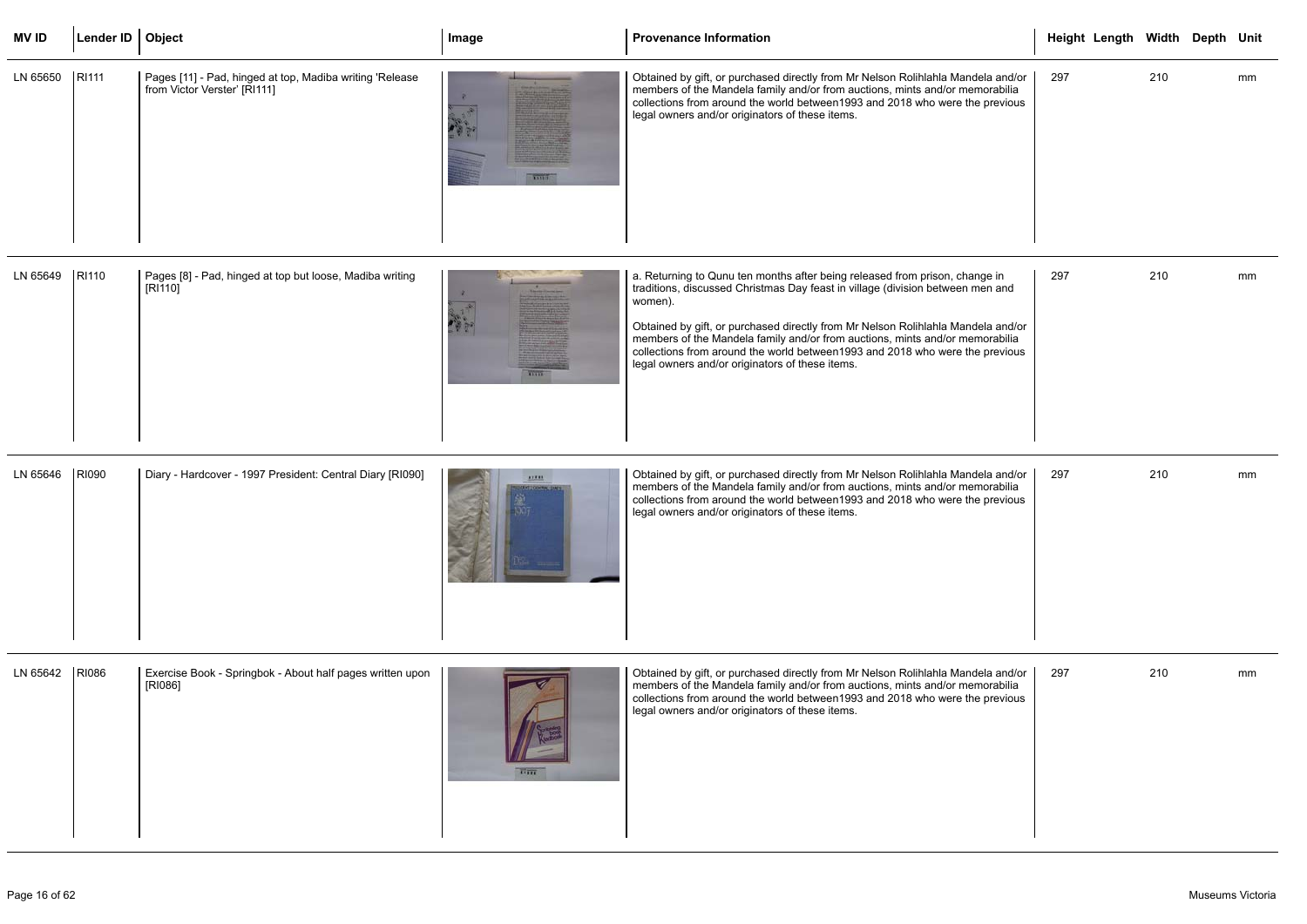| <b>MVID</b>       | Lender ID   Object |                                                                      | Image        | Provenance Information                                                                                                                                                                                                                                                                               | Height Length Width Depth Unit |     |    |
|-------------------|--------------------|----------------------------------------------------------------------|--------------|------------------------------------------------------------------------------------------------------------------------------------------------------------------------------------------------------------------------------------------------------------------------------------------------------|--------------------------------|-----|----|
| LN 65642   OBJ062 |                    | Exercise Book - Springbok - About half pages written upon<br>[RI086] | <b>TITTE</b> | Obtained by gift, or purchased directly from Mr Nelson Rolihlahla Mandela and/or<br>members of the Mandela family and/or from auctions, mints and/or memorabilia<br>collections from around the world between 1993 and 2018 who were the previous<br>legal owners and/or originators of these items. | 297                            | 210 | mm |

| LN 65632 | <b>RI076</b> | Documents [10] - Handwritten [RI076] |  | Obtained by gift, or purchased directly from Mr Nelson Rolihlahla Mandela and/or<br>members of the Mandela family and/or from auctions, mints and/or memorabilia<br>collections from around the world between 1993 and 2018 who were the previous<br>legal owners and/or originators of these items. |
|----------|--------------|--------------------------------------|--|------------------------------------------------------------------------------------------------------------------------------------------------------------------------------------------------------------------------------------------------------------------------------------------------------|
|----------|--------------|--------------------------------------|--|------------------------------------------------------------------------------------------------------------------------------------------------------------------------------------------------------------------------------------------------------------------------------------------------------|

| LN 65628 | <b>RI072</b> | Documents [10] - Handwritten [RI072] |  | Obtained by gift, or purchased directly from Mr Nelson Rolihlahla Mandela and/or<br>members of the Mandela family and/or from auctions, mints and/or memorabilia<br>collections from around the world between 1993 and 2018 who were the previous<br>legal owners and/or originators of these items. |
|----------|--------------|--------------------------------------|--|------------------------------------------------------------------------------------------------------------------------------------------------------------------------------------------------------------------------------------------------------------------------------------------------------|
|----------|--------------|--------------------------------------|--|------------------------------------------------------------------------------------------------------------------------------------------------------------------------------------------------------------------------------------------------------------------------------------------------------|

|                                    |     | Height Length Width Depth Unit |     |    |
|------------------------------------|-----|--------------------------------|-----|----|
| a and/or<br>rabilia<br>revious     | 297 |                                | 210 | mm |
| a and/or<br>rabilia<br>revious     | 297 |                                | 210 | mm |
| a and/or $ $<br>rabilia<br>revious | 297 |                                | 210 | mm |
| a and/or<br>rabilia<br>revious     | 297 |                                | 210 | mm |

| LN 65627 | RI071 | Documents [10] - Handwritten [RI071.08] |  | Obtained by gift, or purchased directly from Mr Nelson Rolihlahla Mandela and/or<br>members of the Mandela family and/or from auctions, mints and/or memorabilia<br>collections from around the world between1993 and 2018 who were the previous<br>legal owners and/or originators of these items. |
|----------|-------|-----------------------------------------|--|-----------------------------------------------------------------------------------------------------------------------------------------------------------------------------------------------------------------------------------------------------------------------------------------------------|
|----------|-------|-----------------------------------------|--|-----------------------------------------------------------------------------------------------------------------------------------------------------------------------------------------------------------------------------------------------------------------------------------------------------|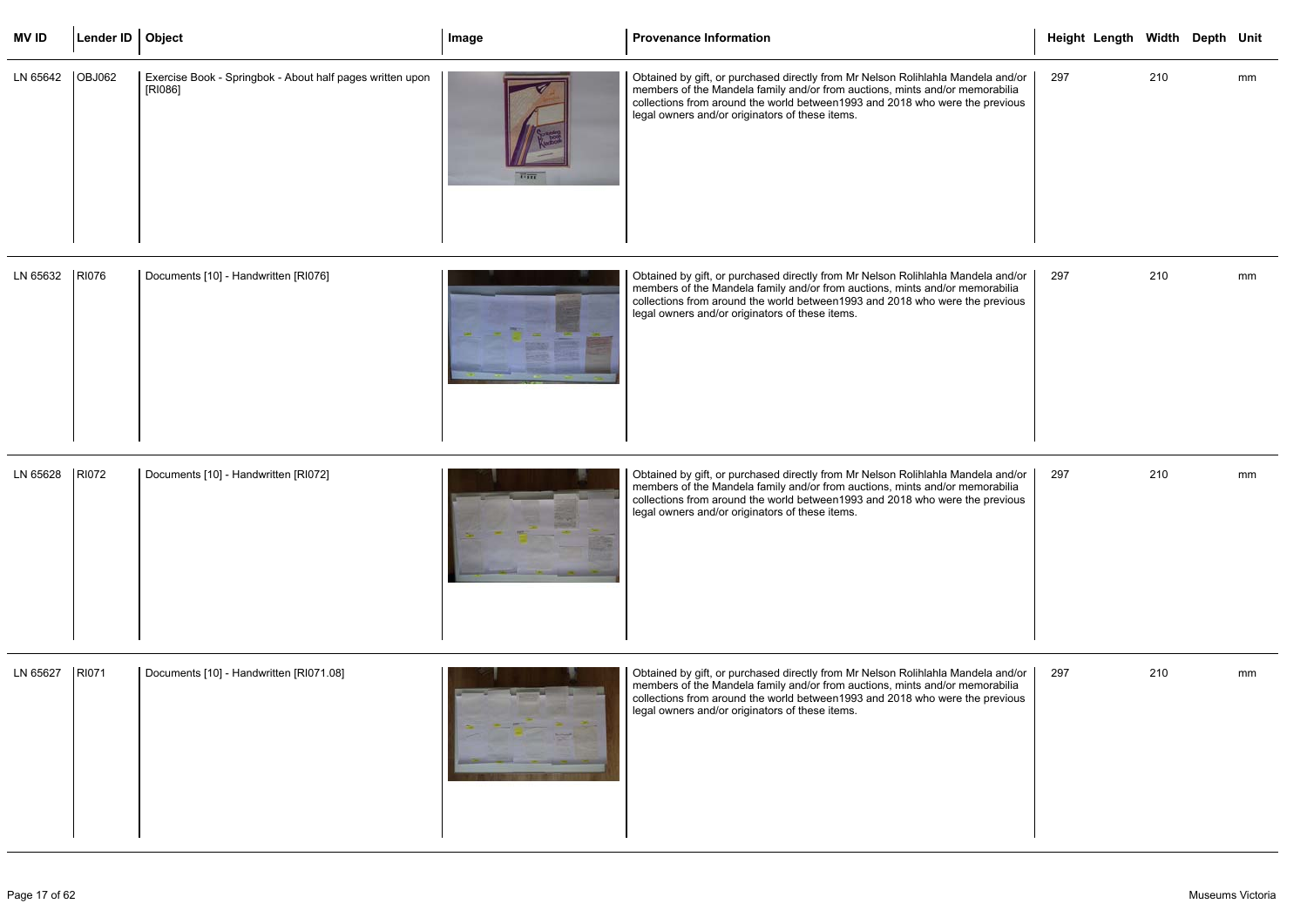| <b>MVID</b> | Lender ID   Object |                                                                                                               | Image                                                                                                               | <b>Provenance Information</b>                                                                                                                                                                                                                                                                        | Height Length Width Depth Unit |     |     |    |
|-------------|--------------------|---------------------------------------------------------------------------------------------------------------|---------------------------------------------------------------------------------------------------------------------|------------------------------------------------------------------------------------------------------------------------------------------------------------------------------------------------------------------------------------------------------------------------------------------------------|--------------------------------|-----|-----|----|
| LN 65626    | <b>RI070</b>       | Certificate - [US] Presidential Medal of Freedom, presented<br>to Mandela by George Bush, July 9 2002 [RI070] | Circulated state them it as a famous<br>Problems Addit of Product<br>Wenn S. Markla<br>20022<br>that of the youther | Obtained by gift, or purchased directly from Mr Nelson Rolihlahla Mandela and/or<br>members of the Mandela family and/or from auctions, mints and/or memorabilia<br>collections from around the world between 1993 and 2018 who were the previous<br>legal owners and/or originators of these items. | 278                            | 355 |     | mm |
| LN 65625    | RI069              | Boxing Glove - Signed by Rubin 'The Hurricane' Carter and<br>Mandela [RI069]                                  |                                                                                                                     | Obtained by gift, or purchased directly from Mr Nelson Rolihlahla Mandela and/or<br>members of the Mandela family and/or from auctions, mints and/or memorabilia                                                                                                                                     | 295                            | 165 | 180 | mm |

| r and | anno | Obti<br>mer<br>colle<br>lega |
|-------|------|------------------------------|
|       |      |                              |

members of the Mandela family and/or from auctions, mints and/or memorabilia collections from around the world between1993 and 2018 who were the previous legal owners and/or originators of these items.

|                                       |     | Height Length Width Depth Unit |     |     |    |
|---------------------------------------|-----|--------------------------------|-----|-----|----|
| a and/or $\mid$<br>rabilia<br>revious | 278 |                                | 355 |     | mm |
| a and/or<br>rabilia<br>revious        | 295 |                                | 165 | 180 | mm |
| a and/or<br>rabilia<br>revious        | 82  |                                | 152 |     | mm |
| a and/or<br>rabilia<br>revious        |     |                                |     |     | mm |

| LN 65624 | RI068 | Bumper Sticker - 'A BLACK MAN IS ALWAYS A SUSPECT'<br>[RI068] | T1088 | Obtained by gift, or purchased directly from Mr Nelson Rolihlahla Mandela and/or<br>members of the Mandela family and/or from auctions, mints and/or memorabilia<br>collections from around the world between 1993 and 2018 who were the previous<br>legal owners and/or originators of these items. |
|----------|-------|---------------------------------------------------------------|-------|------------------------------------------------------------------------------------------------------------------------------------------------------------------------------------------------------------------------------------------------------------------------------------------------------|
|----------|-------|---------------------------------------------------------------|-------|------------------------------------------------------------------------------------------------------------------------------------------------------------------------------------------------------------------------------------------------------------------------------------------------------|

| LN 65623 | RI066 | Soccer Balls - 2 Jo'bulani 2010 World Cup [RI066] | 111111 | Obtained by gift, or purchased directly from Mr Nelson Rolihlahla Mandela and/or<br>members of the Mandela family and/or from auctions, mints and/or memorabilia<br>collections from around the world between 1993 and 2018 who were the previous<br>legal owners and/or originators of these items. |
|----------|-------|---------------------------------------------------|--------|------------------------------------------------------------------------------------------------------------------------------------------------------------------------------------------------------------------------------------------------------------------------------------------------------|
|----------|-------|---------------------------------------------------|--------|------------------------------------------------------------------------------------------------------------------------------------------------------------------------------------------------------------------------------------------------------------------------------------------------------|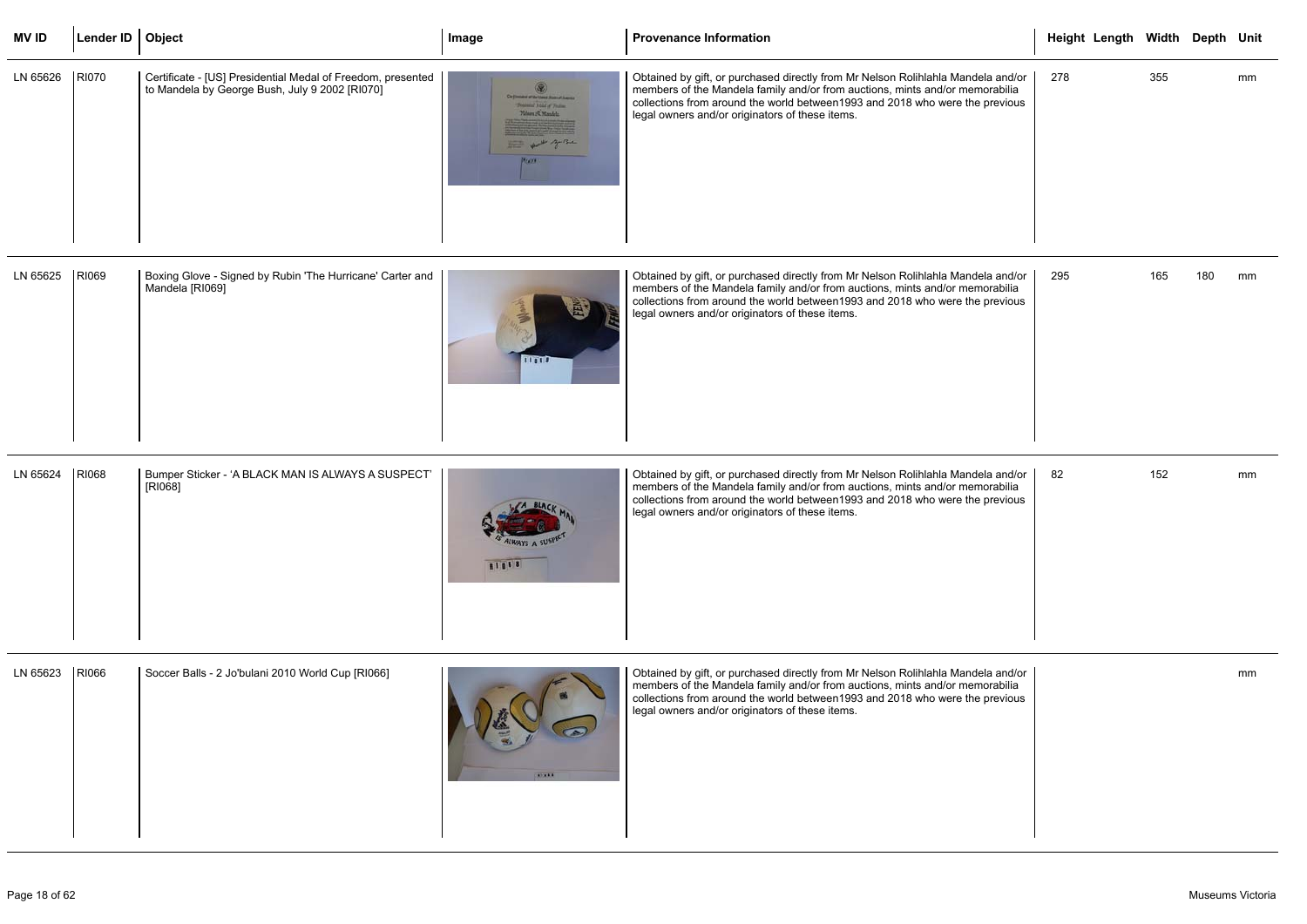| <b>MVID</b> | Lender ID   Object |                                                                                         | Image    | <b>Provenance Information</b>                                                                                                                                                                                                                                                                                                           | Height Length Width Depth Unit |     |     |    |
|-------------|--------------------|-----------------------------------------------------------------------------------------|----------|-----------------------------------------------------------------------------------------------------------------------------------------------------------------------------------------------------------------------------------------------------------------------------------------------------------------------------------------|--------------------------------|-----|-----|----|
| LN 65621    | RI062              | Statues [2] - Plaster - Rugby, 1995 [RI062]                                             |          | Obtained by gift, or purchased directly from Mr Nelson Rolihlahla Mandela and/or<br>members of the Mandela family and/or from auctions, mints and/or memorabilia<br>collections from around the world between 1993 and 2018 who were the previous<br>legal owners and/or originators of these items.                                    | 595                            | 245 | 180 | mm |
| LN 65620    | RI060              | Sweater - Rugby Polo Showing Evolution of Springbok<br>Team Logo [RI060]                |          | Obtained by gift, or purchased directly from Mr Nelson Rolihlahla Mandela and/or<br>members of the Mandela family and/or from auctions, mints and/or memorabilia<br>collections from around the world between 1993 and 2018 who were the previous<br>legal owners and/or originators of these items.                                    | 790                            | 670 |     | mm |
| LN 65617    | RI056.03           | Letter - Single Page, Paper - To Madiba from Gracia<br>Machel, 9.5.98 [RI056.03]        | 21111.37 | Faded black ink on white paper.<br>Obtained by gift, or purchased directly from Mr Nelson Rolihlahla Mandela and/or<br>members of the Mandela family and/or from auctions, mints and/or memorabilia<br>collections from around the world between 1993 and 2018 who were the previous<br>legal owners and/or originators of these items. | 297                            | 210 |     | mm |
| LN 65616    | RI056.02           | Letter - Two Pages, Cream Paper, Blue Ink - 'Hello<br>Madiba mum', 27.3.1997 [RI056.02] | 11111.69 | Obtained by gift, or purchased directly from Mr Nelson Rolihlahla Mandela and/or<br>members of the Mandela family and/or from auctions, mints and/or memorabilia<br>collections from around the world between 1993 and 2018 who were the previous<br>legal owners and/or originators of these items.                                    | 149                            | 210 |     | mm |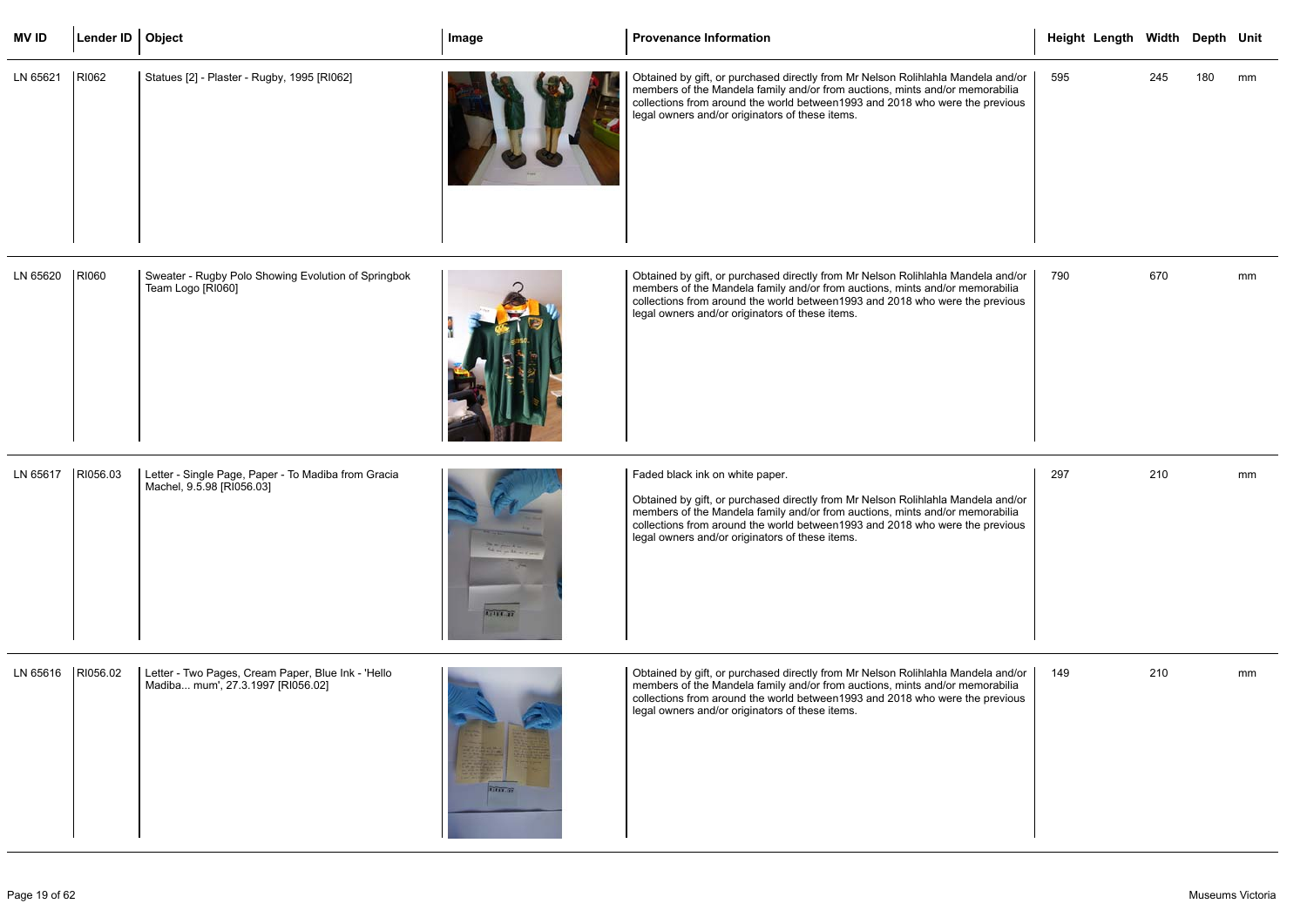| <b>MV ID</b>        | Lender ID   Object |                                                                              | Image                                    | <b>Provenance Information</b>                                                                                                                                                                                                                                                                        | Height Length Width Depth Unit |     |     |    |
|---------------------|--------------------|------------------------------------------------------------------------------|------------------------------------------|------------------------------------------------------------------------------------------------------------------------------------------------------------------------------------------------------------------------------------------------------------------------------------------------------|--------------------------------|-----|-----|----|
| LN 65615            | RI056.01           | Envelope [RI056.01]                                                          | <b>TITLE</b>                             | Obtained by gift, or purchased directly from Mr Nelson Rolihlahla Mandela and/or<br>members of the Mandela family and/or from auctions, mints and/or memorabilia<br>collections from around the world between 1993 and 2018 who were the previous<br>legal owners and/or originators of these items. | 110                            | 221 |     | mm |
| LN 65614            | RI056              | Letters - In paper envelope - Written to Mandela by Gracia<br>Machel [RI056] |                                          | Obtained by gift, or purchased directly from Mr Nelson Rolihlahla Mandela and/or<br>members of the Mandela family and/or from auctions, mints and/or memorabilia<br>collections from around the world between1993 and 2018 who were the previous<br>legal owners and/or originators of these items.  |                                |     |     | mm |
| LN 65613            | RI055.02           | Invitation - RSVP Slip [RI055.02]                                            | R.S.V.P.<br>Press Palace and<br>11055.02 | Obtained by gift, or purchased directly from Mr Nelson Rolihlahla Mandela and/or<br>members of the Mandela family and/or from auctions, mints and/or memorabilia<br>collections from around the world between 1993 and 2018 who were the previous<br>legal owners and/or originators of these items. | 99                             | 99  |     | mm |
| LN 65612   RI055.01 |                    | Invitation - Mandela's 80th Birthday [RI055.01]                              | пстентон<br>нитеч<br>71111               | Obtained by gift, or purchased directly from Mr Nelson Rolihlahla Mandela and/or<br>members of the Mandela family and/or from auctions, mints and/or memorabilia<br>collections from around the world between 1993 and 2018 who were the previous<br>legal owners and/or originators of these items. | 192                            | 222 | -11 | mm |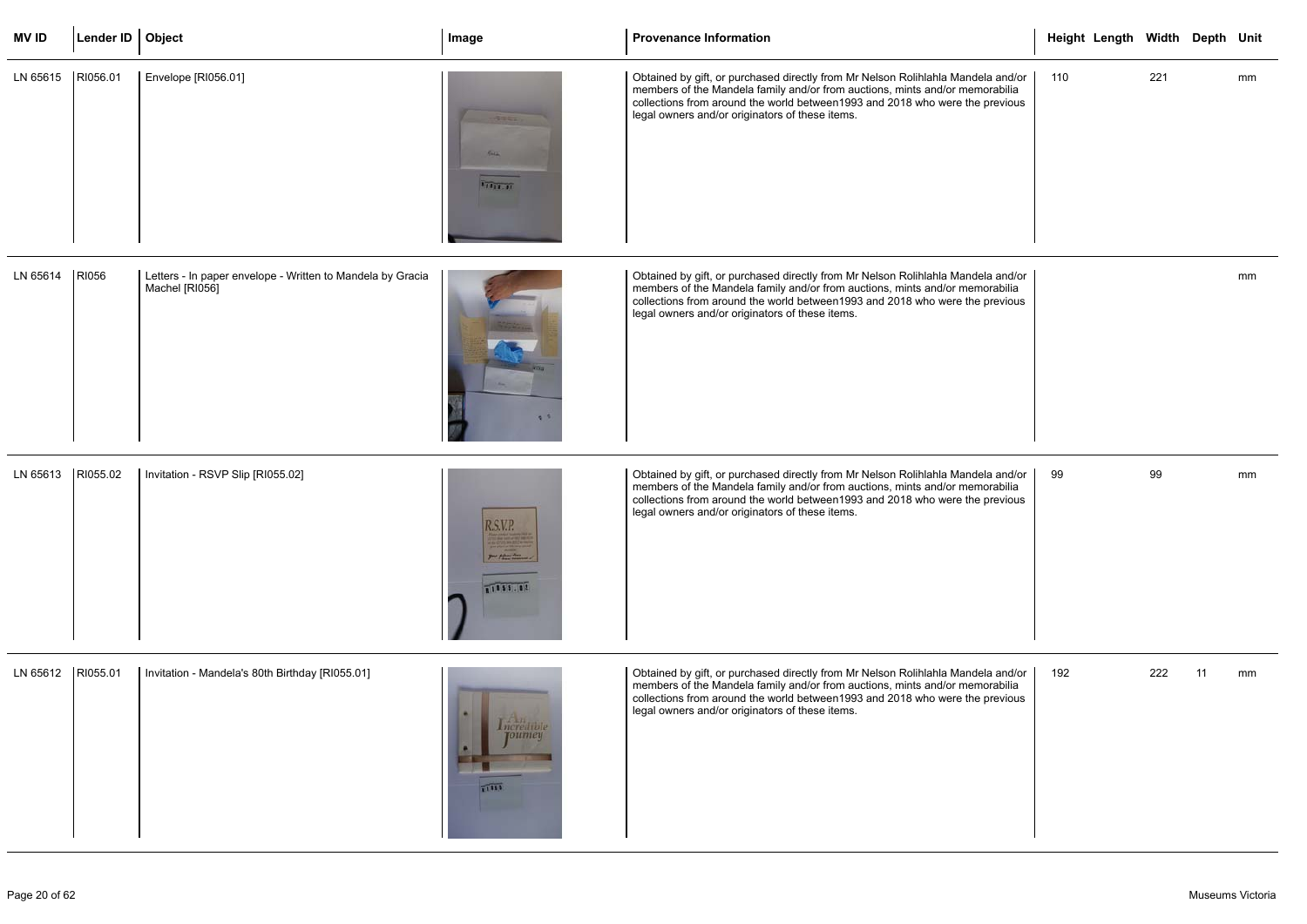| <b>MV ID</b>   | Lender ID   Object |                                                                                                                                      | Image               | <b>Provenance Information</b>                                                                                                                                                                                                                                                                                                                                                                                                                                         | Height Length Width Depth Unit |     |     |    |
|----------------|--------------------|--------------------------------------------------------------------------------------------------------------------------------------|---------------------|-----------------------------------------------------------------------------------------------------------------------------------------------------------------------------------------------------------------------------------------------------------------------------------------------------------------------------------------------------------------------------------------------------------------------------------------------------------------------|--------------------------------|-----|-----|----|
| LN 65611       | RI053              | Photographic Print - Colour - Nelson and Graca kissing<br>[RI053]                                                                    |                     | Obtained by gift, or purchased directly from Mr Nelson Rolihlahla Mandela and/or<br>members of the Mandela family and/or from auctions, mints and/or memorabilia<br>collections from around the world between 1993 and 2018 who were the previous<br>legal owners and/or originators of these items.                                                                                                                                                                  | 380                            | 250 |     | mm |
| LN 65610       | RI052              | Certificate - 'The National Bar Association Incorporated'<br>[RI052]                                                                 | Ron, Moisse Mashriz | The National Bar Association Incorporated, undated. Signed by President NBA,<br><b>Executive Director NBA.</b><br>Obtained by gift, or purchased directly from Mr Nelson Rolihlahla Mandela and/or<br>members of the Mandela family and/or from auctions, mints and/or memorabilia<br>collections from around the world between1993 and 2018 who were the previous<br>legal owners and/or originators of these items.                                                 | 275                            | 214 |     | mm |
| LN 65609       | RI049              | Ticket - Stub - The 46664 Concert. Honouring Nelson<br>Mandela at 90 [RI049]                                                         | 81049               | Obtained by gift, or purchased directly from Mr Nelson Rolihlahla Mandela and/or<br>members of the Mandela family and/or from auctions, mints and/or memorabilia<br>collections from around the world between 1993 and 2018 who were the previous<br>legal owners and/or originators of these items.                                                                                                                                                                  | 80                             | 110 |     | mm |
| LN 65608 RI048 |                    | Book - Hardcover, Green, Fabric-covered - 'The South<br>African Criminal Procedures Act', by Charles W.H.<br>Landsdown, 1935 [RI048] | <b>TIBEE</b>        | Hardcover, Green, Fabric-covered - 'The South African Criminal Procedures Act',<br>by Charles W.H. Landsdown, Second Edition published by Juta & Co Ltd, 1935<br>Obtained by gift, or purchased directly from Mr Nelson Rolihlahla Mandela and/or<br>members of the Mandela family and/or from auctions, mints and/or memorabilia<br>collections from around the world between 1993 and 2018 who were the previous<br>legal owners and/or originators of these items. | 247                            | 30  | 157 | mm |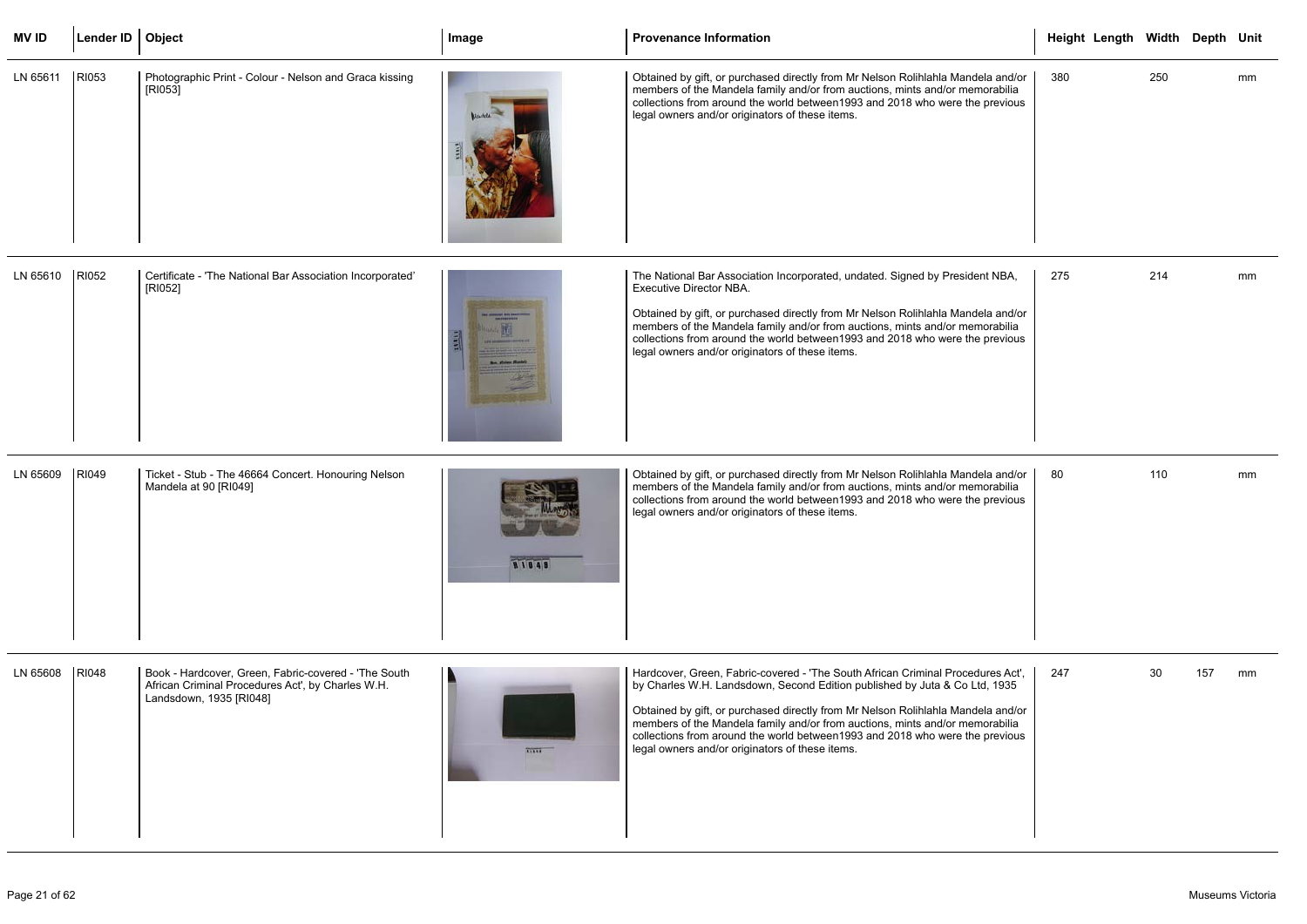| MV ID            | Lender ID   Object |                                                                                                                                      | Image        | <b>Provenance Information</b>                                                                                                                                                                                                                                                                                                                                                                                                                                        | Height Length Width Depth Unit |    |     |    |
|------------------|--------------------|--------------------------------------------------------------------------------------------------------------------------------------|--------------|----------------------------------------------------------------------------------------------------------------------------------------------------------------------------------------------------------------------------------------------------------------------------------------------------------------------------------------------------------------------------------------------------------------------------------------------------------------------|--------------------------------|----|-----|----|
| LN 65608   OBJ12 |                    | Book - Hardcover, Green, Fabric-covered - 'The South<br>African Criminal Procedures Act', by Charles W.H.<br>Landsdown, 1935 [RI048] | <b>ALLES</b> | Hardcover, Green, Fabric-covered - 'The South African Criminal Procedures Act',<br>by Charles W.H. Landsdown, Second Edition published by Juta & Co Ltd, 1935<br>Obtained by gift, or purchased directly from Mr Nelson Rolihlahla Mandela and/or<br>members of the Mandela family and/or from auctions, mints and/or memorabilia<br>collections from around the world between1993 and 2018 who were the previous<br>legal owners and/or originators of these items. | 247                            | 30 | 157 | mm |

| LN 65607 | RI046 | Slippers - Black Leather [RI046] |  | Obtained by gift, or purchased directly from Mr Nelson Rolihlahla Mandela and/or<br>members of the Mandela family and/or from auctions, mints and/or memorabilia<br>collections from around the world between1993 and 2018 who were the previous<br>legal owners and/or originators of these items. |
|----------|-------|----------------------------------|--|-----------------------------------------------------------------------------------------------------------------------------------------------------------------------------------------------------------------------------------------------------------------------------------------------------|
|----------|-------|----------------------------------|--|-----------------------------------------------------------------------------------------------------------------------------------------------------------------------------------------------------------------------------------------------------------------------------------------------------|

| LN 65605 | RI037 | Poster - ANC Happy Birthday Tata Madiba [RI037] |  | Obtained by gift, or purchased directly from Mr Nelson Rolihlahla Mandela and/or<br>members of the Mandela family and/or from auctions, mints and/or memorabilia<br>collections from around the world between1993 and 2018 who were the previous<br>legal owners and/or originators of these items. |
|----------|-------|-------------------------------------------------|--|-----------------------------------------------------------------------------------------------------------------------------------------------------------------------------------------------------------------------------------------------------------------------------------------------------|
|----------|-------|-------------------------------------------------|--|-----------------------------------------------------------------------------------------------------------------------------------------------------------------------------------------------------------------------------------------------------------------------------------------------------|

|                                                        |     | Height Length Width Depth Unit |                 |     |    |
|--------------------------------------------------------|-----|--------------------------------|-----------------|-----|----|
| res Act',<br>, 1935<br>a and/or<br>rabilia<br>orevious | 247 |                                | 30 <sub>o</sub> | 157 | mm |
| a and/or<br>rabilia<br>orevious                        | 83  |                                | 125             | 335 | mm |
| a and/or<br>rabilia<br>orevious                        | 845 |                                | 600             |     | mm |
| a and/or<br>rabilia<br>orevious                        | 405 |                                | 505             |     | mm |

| LN 65604 | RI034 | Honorary Doctorate - Amherst Massachusetts [RI034] | <b>KELLER</b> | Obtained by gift, or purchased directly from Mr Nelson Rolihlahla Mandela and/or<br>members of the Mandela family and/or from auctions, mints and/or memorabilia<br>collections from around the world between 1993 and 2018 who were the previous<br>legal owners and/or originators of these items. |
|----------|-------|----------------------------------------------------|---------------|------------------------------------------------------------------------------------------------------------------------------------------------------------------------------------------------------------------------------------------------------------------------------------------------------|
|----------|-------|----------------------------------------------------|---------------|------------------------------------------------------------------------------------------------------------------------------------------------------------------------------------------------------------------------------------------------------------------------------------------------------|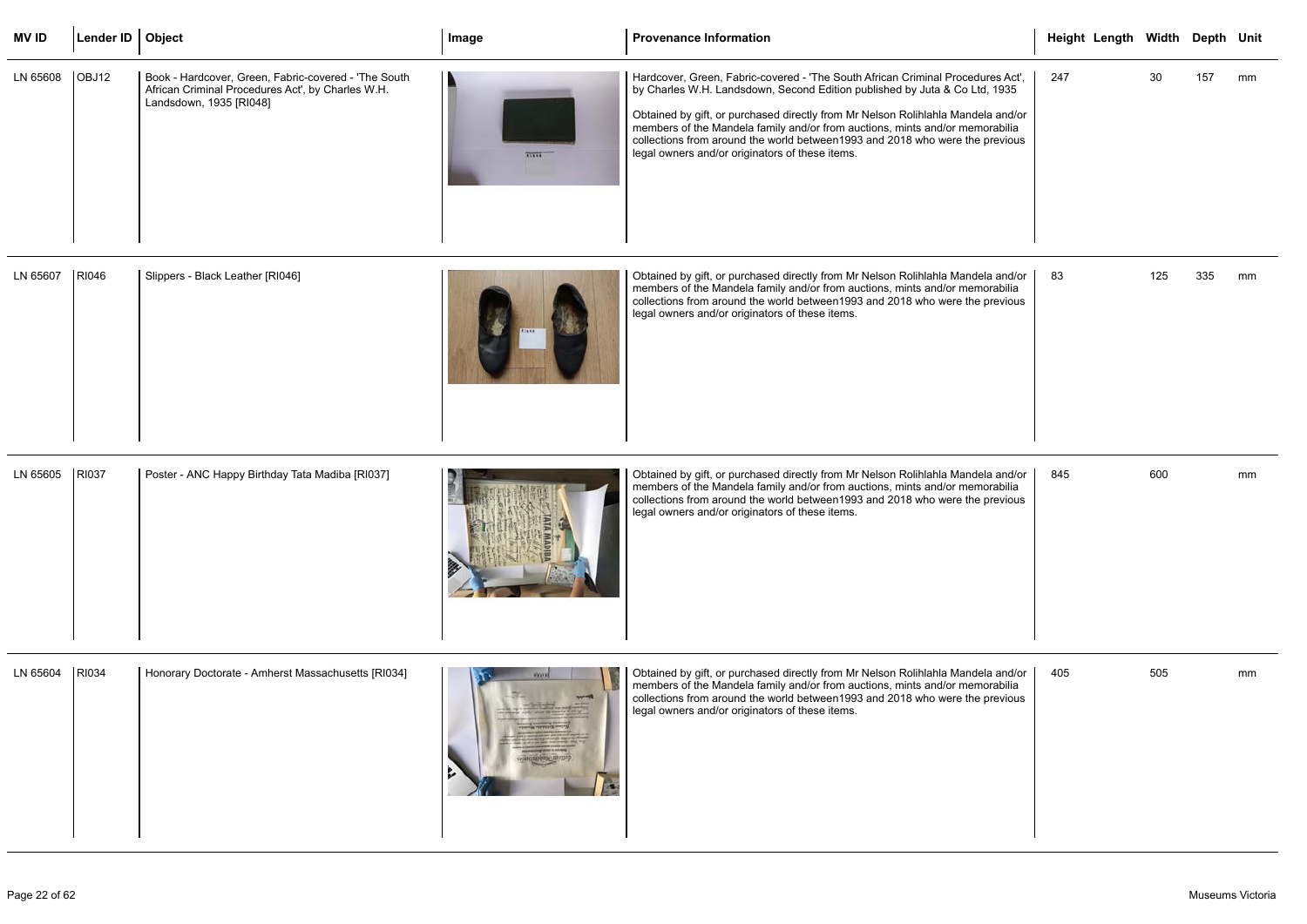| <b>MVID</b>    | Lender ID   Object |                                                                        | Image                 | <b>Provenance Information</b>                                                                                                                                                                                                                                                                                                                               | Height Length Width Depth Unit |     |    |
|----------------|--------------------|------------------------------------------------------------------------|-----------------------|-------------------------------------------------------------------------------------------------------------------------------------------------------------------------------------------------------------------------------------------------------------------------------------------------------------------------------------------------------------|--------------------------------|-----|----|
| LN 65603       | RI033              | Honorary Doctor of Laws - University of Zululand [RI033]               | 49,63,93              | Obtained by gift, or purchased directly from Mr Nelson Rolihlahla Mandela and/or<br>members of the Mandela family and/or from auctions, mints and/or memorabilia<br>collections from around the world between 1993 and 2018 who were the previous<br>legal owners and/or originators of these items.                                                        | 417                            | 294 | mm |
| LN 65602       | <b>RI032</b>       | Honorary Doctorate - Universitas Hiberniae Nationalis<br>[RI032]       | Kentuck and           | Obtained by gift, or purchased directly from Mr Nelson Rolihlahla Mandela and/or<br>members of the Mandela family and/or from auctions, mints and/or memorabilia<br>collections from around the world between 1993 and 2018 who were the previous<br>legal owners and/or originators of these items.                                                        | 349                            | 444 | mm |
| LN 65601       | RI029              | Poster - ANC, 'Mandela for President. The People's<br>Choice!' [RI029] |                       | Obtained by gift, or purchased directly from Mr Nelson Rolihlahla Mandela and/or<br>members of the Mandela family and/or from auctions, mints and/or memorabilia<br>collections from around the world between 1993 and 2018 who were the previous<br>legal owners and/or originators of these items.                                                        | 762                            | 506 | mm |
| LN 65600 RI028 |                    | Poster - ANC, 'A better life for all' [RI028]                          | A better life for all | Photographic image of Mandela and group of children<br>Obtained by gift, or purchased directly from Mr Nelson Rolihlahla Mandela and/or<br>members of the Mandela family and/or from auctions, mints and/or memorabilia<br>collections from around the world between 1993 and 2018 who were the previous<br>legal owners and/or originators of these items. | 762                            | 506 | mm |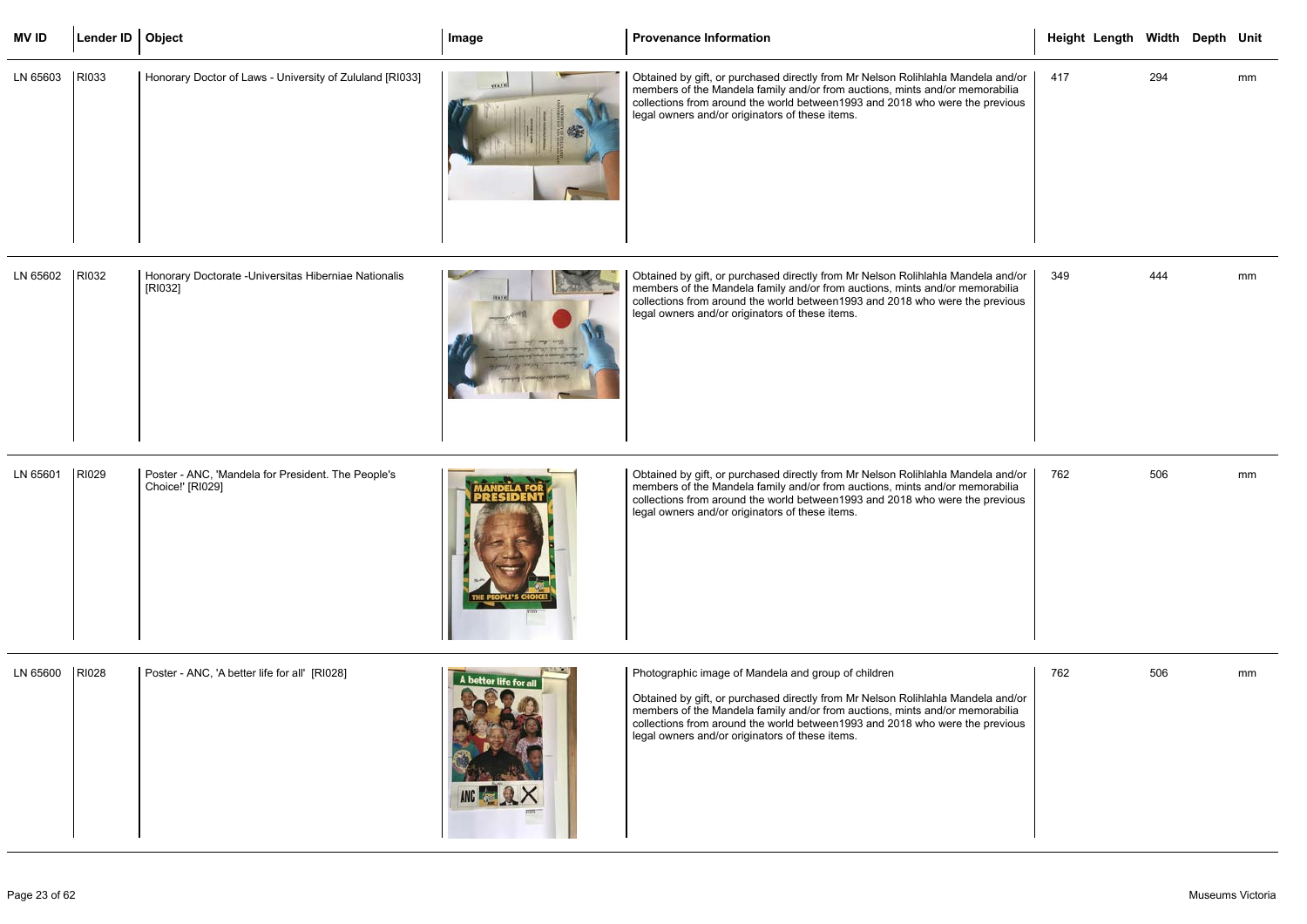| <b>MVID</b> | Lender ID   Object |                                                                                          | Image | <b>Provenance Information</b>                                                                                                                                                                                                                                                                                                                                                                                       | Height Length Width Depth Unit |     |    |    |
|-------------|--------------------|------------------------------------------------------------------------------------------|-------|---------------------------------------------------------------------------------------------------------------------------------------------------------------------------------------------------------------------------------------------------------------------------------------------------------------------------------------------------------------------------------------------------------------------|--------------------------------|-----|----|----|
| LN 65599    | RI027              | Book - Hardcover - Group Areas and their Development by<br>Dison & Mohamed, 1960 [RI027] | 31827 | Hardcover - Group Areas and their Development by Dison & Mohamed,<br>published by Durban Butterworths, 1960<br>Obtained by gift, or purchased directly from Mr Nelson Rolihlahla Mandela and/or<br>members of the Mandela family and/or from auctions, mints and/or memorabilia<br>collections from around the world between 1993 and 2018 who were the previous<br>legal owners and/or originators of these items. | 250                            | 166 | 25 | mm |
| LN 65599    | OBJ11              | Book - Hardcover - Group Areas and their Development by<br>Dison & Mohamed, 1960 [RI027] | 31827 | Hardcover - Group Areas and their Development by Dison & Mohamed,<br>published by Durban Butterworths, 1960<br>Obtained by gift, or purchased directly from Mr Nelson Rolihlahla Mandela and/or<br>members of the Mandela family and/or from auctions, mints and/or memorabilia<br>collections from around the world between 1993 and 2018 who were the previous<br>legal owners and/or originators of these items. | 250                            | 166 | 25 | mm |
| LN 65598    | RI025              | Book - Hardcover, Red - Group Areas Act by V.G.<br>Hiemstra, 1953 [RI025]                | 31125 | Hardcover, Red Cover - Group Areas Act by V.G. Hiemstra published by Juta &<br>Co Ltd, 1953<br>Obtained by gift, or purchased directly from Mr Nelson Rolihlahla Mandela and/or<br>members of the Mandela family and/or from auctions, mints and/or memorabilia<br>collections from around the world between 1993 and 2018 who were the previous<br>legal owners and/or originators of these items.                 | 223                            | 145 | 15 | mm |
| LN 65598    | <b>OBJ009</b>      | Book - Hardcover, Red - Group Areas Act by V.G.<br>Hiemstra, 1953 [RI025]                | 11125 | Hardcover, Red Cover - Group Areas Act by V.G. Hiemstra published by Juta &<br>Co Ltd, 1953<br>Obtained by gift, or purchased directly from Mr Nelson Rolihlahla Mandela and/or<br>members of the Mandela family and/or from auctions, mints and/or memorabilia<br>collections from around the world between 1993 and 2018 who were the previous<br>legal owners and/or originators of these items.                 | 223                            | 145 | 15 | mm |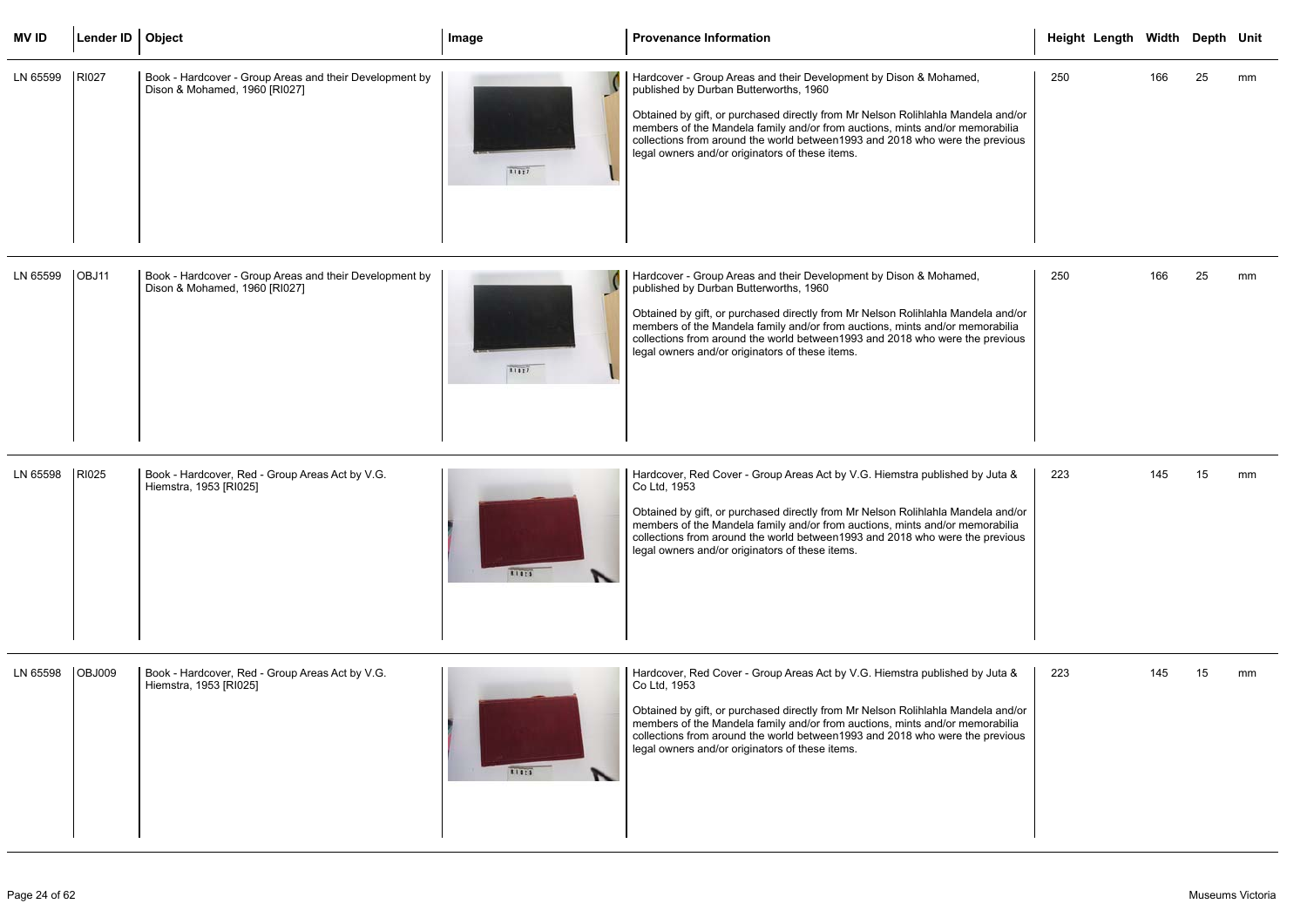| <b>MVID</b>    | Lender ID   Object |                                                                      | Image                                           | <b>Provenance Information</b>                                                                                                                                                                                                                                                                                                                                                         | Height Length Width Depth Unit |     |    |    |
|----------------|--------------------|----------------------------------------------------------------------|-------------------------------------------------|---------------------------------------------------------------------------------------------------------------------------------------------------------------------------------------------------------------------------------------------------------------------------------------------------------------------------------------------------------------------------------------|--------------------------------|-----|----|----|
| LN 65595       | RI022              | Book - Hardcover - Muhammed Ali by Thomas Hauser,<br>1991 [RI022]    | MUHAMMAD<br>His Life and Times<br>Themas Hauser | Three sports collector cards tucked within.<br>Obtained by gift, or purchased directly from Mr Nelson Rolihlahla Mandela and/or<br>members of the Mandela family and/or from auctions, mints and/or memorabilia<br>collections from around the world between 1993 and 2018 who were the previous<br>legal owners and/or originators of these items.                                   | 242                            | 164 | 37 | mm |
| LN 65595       | OBJ59              | Book - Hardcover - Muhammed Ali by Thomas Hauser,<br>1991 [RI022]    | MUHAMMAD<br>His Life and Times<br>Themas Hauser | Three sports collector cards tucked within.<br>Obtained by gift, or purchased directly from Mr Nelson Rolihlahla Mandela and/or<br>members of the Mandela family and/or from auctions, mints and/or memorabilia<br>collections from around the world between 1993 and 2018 who were the previous<br>legal owners and/or originators of these items.                                   | 242                            | 164 | 37 | mm |
| LN 65589       | RI015              | Flag or Headscarf - ANC Women's League [RI015]                       | ************                                    | Obtained by gift, or purchased directly from Mr Nelson Rolihlahla Mandela and/or<br>members of the Mandela family and/or from auctions, mints and/or memorabilia<br>collections from around the world between 1993 and 2018 who were the previous<br>legal owners and/or originators of these items.                                                                                  | 790                            | 780 |    | mm |
| LN 65587 RI012 |                    | Book - Hardcover - Group Areas Act by V.G. Hiemstra,<br>1953 [RI012] | 21212                                           | Hardcover - Group Areas Act by V.G. Hiemstra published by Juta & Co Ltd, 1953<br>Obtained by gift, or purchased directly from Mr Nelson Rolihlahla Mandela and/or<br>members of the Mandela family and/or from auctions, mints and/or memorabilia<br>collections from around the world between 1993 and 2018 who were the previous<br>legal owners and/or originators of these items. | 220                            | 147 | 18 | mm |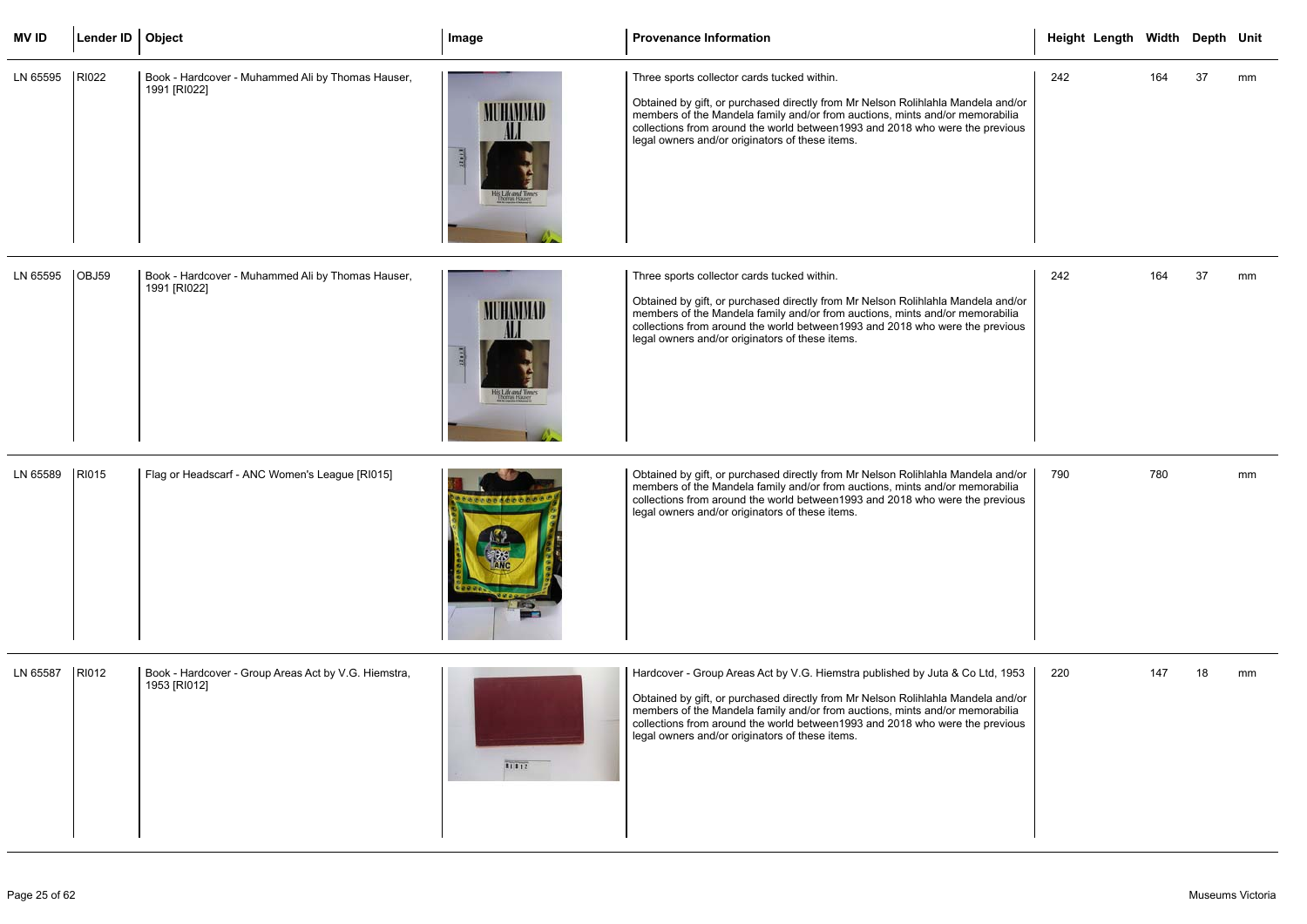| <b>MVID</b> | Lender ID   Object |                                                                      | Image | <b>Provenance Information</b>                                                                                                                                                                                                                                                                                                                                                         | Height Length Width Depth Unit |     |    |    |
|-------------|--------------------|----------------------------------------------------------------------|-------|---------------------------------------------------------------------------------------------------------------------------------------------------------------------------------------------------------------------------------------------------------------------------------------------------------------------------------------------------------------------------------------|--------------------------------|-----|----|----|
| LN 65587    | <b>OBJ008</b>      | Book - Hardcover - Group Areas Act by V.G. Hiemstra,<br>1953 [RI012] | 1111  | Hardcover - Group Areas Act by V.G. Hiemstra published by Juta & Co Ltd, 1953<br>Obtained by gift, or purchased directly from Mr Nelson Rolihlahla Mandela and/or<br>members of the Mandela family and/or from auctions, mints and/or memorabilia<br>collections from around the world between 1993 and 2018 who were the previous<br>legal owners and/or originators of these items. | 220                            | 147 | 18 | mm |

| LN 65586 | RI010 | Book - Statutes of the Union of South Africa 1953 [RI010] | 11:11 | Obtained by gift, or purchased directly from Mr Nelson Rolihlahla Mandela and/or<br>members of the Mandela family and/or from auctions, mints and/or memorabilia<br>collections from around the world between 1993 and 2018 who were the previous<br>legal owners and/or originators of these items. |
|----------|-------|-----------------------------------------------------------|-------|------------------------------------------------------------------------------------------------------------------------------------------------------------------------------------------------------------------------------------------------------------------------------------------------------|
|----------|-------|-----------------------------------------------------------|-------|------------------------------------------------------------------------------------------------------------------------------------------------------------------------------------------------------------------------------------------------------------------------------------------------------|

| LN 65586 | OBJ13 | Book - Statutes of the Union of South Africa 1953 [RI010] |  | Obtained by gift, or purchased directly from Mr Nelson Rolihlahla Mandela and/or<br>members of the Mandela family and/or from auctions, mints and/or memorabilia<br>collections from around the world between1993 and 2018 who were the previous<br>legal owners and/or originators of these items. |
|----------|-------|-----------------------------------------------------------|--|-----------------------------------------------------------------------------------------------------------------------------------------------------------------------------------------------------------------------------------------------------------------------------------------------------|
|----------|-------|-----------------------------------------------------------|--|-----------------------------------------------------------------------------------------------------------------------------------------------------------------------------------------------------------------------------------------------------------------------------------------------------|

|                                           |     | Height Length Width Depth Unit |        |    |    |
|-------------------------------------------|-----|--------------------------------|--------|----|----|
| d, 1953<br>a and/or<br>rabilia<br>revious | 220 |                                | 147    | 18 | mm |
| a and/or<br>rabilia<br>revious            | 237 |                                | 161 25 |    | mm |
| a and/or<br>rabilia<br>revious            | 237 |                                | 161    | 25 | mm |
| a and/or<br>rabilia<br>revious            | 240 |                                | 163    | 31 | mm |

| LN 65584 | <b>RI008</b> | Book - Uhambo Olude Oluya Enkululekweni -- LWTF<br>isiZulu edition [RI008] | <b>LILAMBO OLLDE OLLY</b><br><b>ENKULLLEKWENT</b> | Obtained by gift, or purchased directly from Mr Nelson Rolihlahla Mandela and/or<br>members of the Mandela family and/or from auctions, mints and/or memorabilia<br>collections from around the world between 1993 and 2018 who were the previous<br>legal owners and/or originators of these items. |
|----------|--------------|----------------------------------------------------------------------------|---------------------------------------------------|------------------------------------------------------------------------------------------------------------------------------------------------------------------------------------------------------------------------------------------------------------------------------------------------------|
|----------|--------------|----------------------------------------------------------------------------|---------------------------------------------------|------------------------------------------------------------------------------------------------------------------------------------------------------------------------------------------------------------------------------------------------------------------------------------------------------|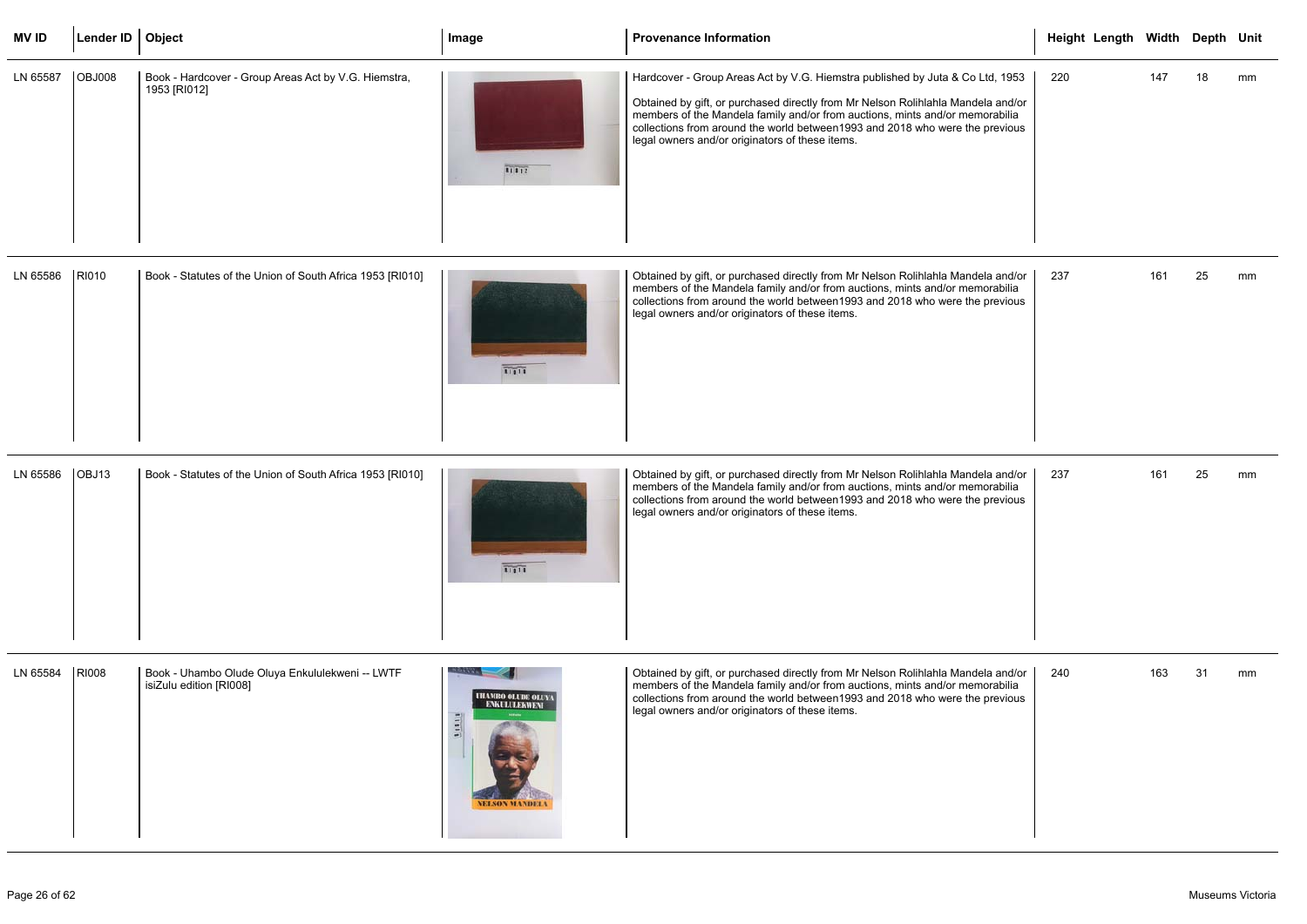| <b>MVID</b> | Lender ID   Object |                                                                                               | Image                                                                                        | <b>Provenance Information</b>                                                                                                                                                                                                                                                                        |     | Height Length Width Depth Unit |     |    |    |
|-------------|--------------------|-----------------------------------------------------------------------------------------------|----------------------------------------------------------------------------------------------|------------------------------------------------------------------------------------------------------------------------------------------------------------------------------------------------------------------------------------------------------------------------------------------------------|-----|--------------------------------|-----|----|----|
| LN 65584    | <b>OBJ082</b>      | Book - Uhambo Olude Oluya Enkululekweni -- LWTF<br>isiZulu edition [RI008]                    | <b>URAMBO OLLDE OLUYA</b><br>ENKULUEKWENI<br>$\frac{1}{2}$<br><b>NELSON MANDEL</b>           | Obtained by gift, or purchased directly from Mr Nelson Rolihlahla Mandela and/or<br>members of the Mandela family and/or from auctions, mints and/or memorabilia<br>collections from around the world between 1993 and 2018 who were the previous<br>legal owners and/or originators of these items. | 240 |                                | 163 | 31 | mm |
| LN 65583    | RI007              | Book - Leather-bound Edition - Indelela Ende Eya<br>Enkululekweni -- LWTF in isiXhosa [RI007] | $\begin{array}{c} \text{ROLHA} \\ \text{EQOLINA} \\ \text{RRAULULIKWBA} \end{array}$         | Obtained by gift, or purchased directly from Mr Nelson Rolihlahla Mandela and/or<br>members of the Mandela family and/or from auctions, mints and/or memorabilia<br>collections from around the world between 1993 and 2018 who were the previous<br>legal owners and/or originators of these items. | 252 |                                | 175 | 42 | mm |
| LN 65583    | OBJ81              | Book - Leather-bound Edition - Indelela Ende Eya<br>Enkululekweni -- LWTF in isiXhosa [RI007] | KELELA<br><b>ENDERYA</b><br><b>INKULULEKWINI</b><br>$\frac{1}{2}$<br><b>HELICIN MANDERS,</b> | Obtained by gift, or purchased directly from Mr Nelson Rolihlahla Mandela and/or<br>members of the Mandela family and/or from auctions, mints and/or memorabilia<br>collections from around the world between 1993 and 2018 who were the previous<br>legal owners and/or originators of these items. | 252 |                                | 175 | 42 | mm |
| LN 65582    | RI006              | Handbook - Hardcover, Green - Group Areas Act [RI006]                                         | HANDROOM<br>THE THE THE THE THE THE<br>81888                                                 | Obtained by gift, or purchased directly from Mr Nelson Rolihlahla Mandela and/or<br>members of the Mandela family and/or from auctions, mints and/or memorabilia<br>collections from around the world between 1993 and 2018 who were the previous<br>legal owners and/or originators of these items. | 251 |                                | 157 | 15 | mm |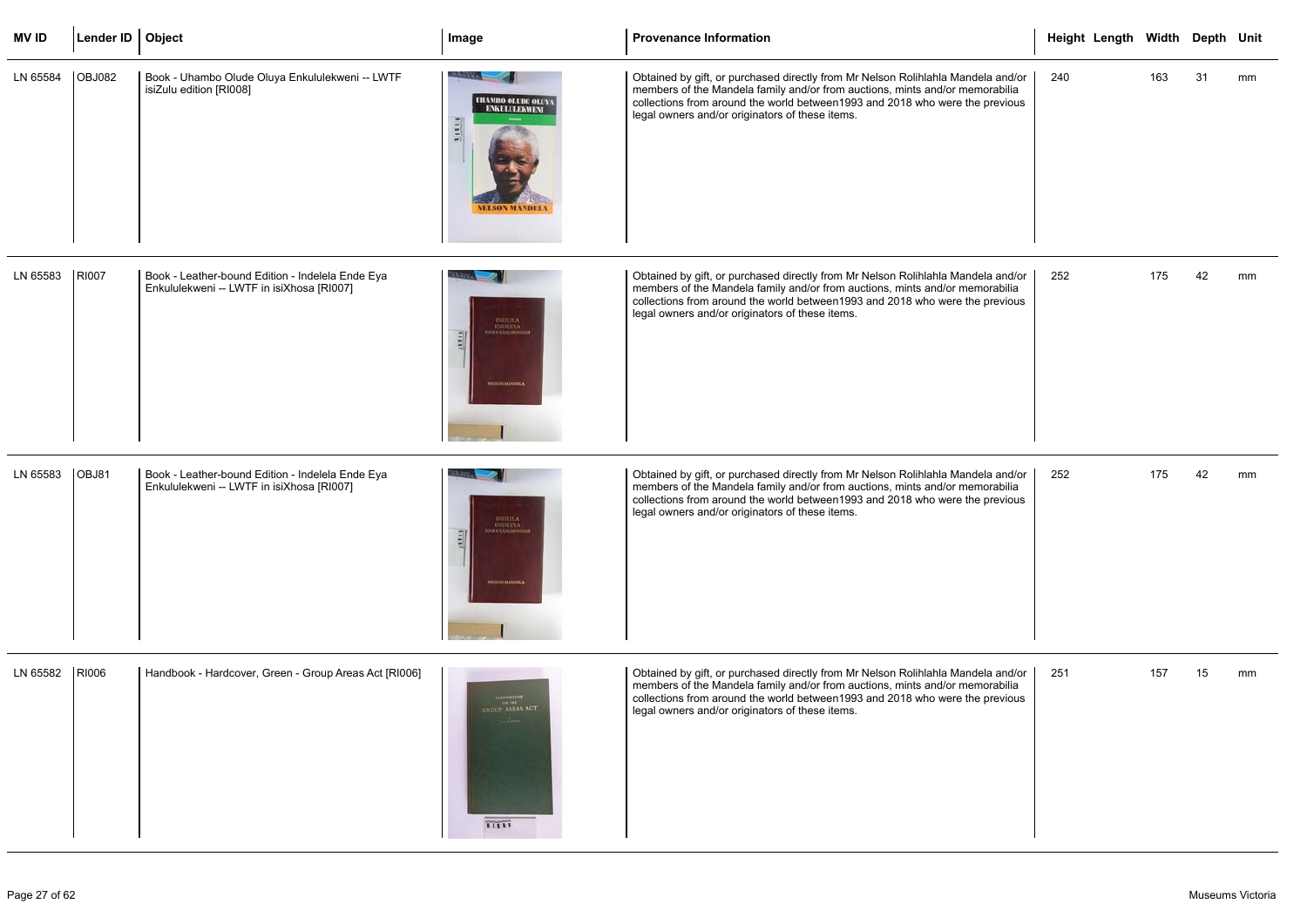| <b>MV ID</b> | Lender ID   Object |                                                       | Image                  | <b>Provenance Information</b>                                                                                                                                                                                                                                                                        | Height Length Width Depth Unit |     |    |    |
|--------------|--------------------|-------------------------------------------------------|------------------------|------------------------------------------------------------------------------------------------------------------------------------------------------------------------------------------------------------------------------------------------------------------------------------------------------|--------------------------------|-----|----|----|
| LN 65581     | <b>RI005</b>       | Badge - Campaign Rosette [RI005]                      | <b>RIO05</b>           | Obtained by gift, or purchased directly from Mr Nelson Rolihlahla Mandela and/or<br>members of the Mandela family and/or from auctions, mints and/or memorabilia<br>collections from around the world between 1993 and 2018 who were the previous<br>legal owners and/or originators of these items. | 165                            | 80  | 10 | mm |
| LN 65580     | <b>RI004</b>       | Address Book [RI004]                                  | 10011                  | Obtained by gift, or purchased directly from Mr Nelson Rolihlahla Mandela and/or<br>members of the Mandela family and/or from auctions, mints and/or memorabilia<br>collections from around the world between 1993 and 2018 who were the previous<br>legal owners and/or originators of these items. | 187                            | 148 | 33 | mm |
| LN 65579     | <b>RSA085</b>      | Lanyard and Pass - 466/64 concert, June 2008 (RSA085) |                        | Obtained by gift, or purchased directly from Mr Nelson Rolihlahla Mandela and/or<br>members of the Mandela family and/or from auctions, mints and/or memorabilia<br>collections from around the world between 1993 and 2018 who were the<br>previous legal owners and/or originators of these items. |                                |     |    |    |
| LN 65578     | <b>RSA084</b>      | Record - Vinyl LP - The Special AKA (RSA084)          | <b>THE SPECIAL AKA</b> | Obtained by gift, or purchased directly from Mr Nelson Rolihlahla Mandela and/or<br>members of the Mandela family and/or from auctions, mints and/or memorabilia<br>collections from around the world between 1993 and 2018 who were the<br>previous legal owners and/or originators of these items. |                                |     |    |    |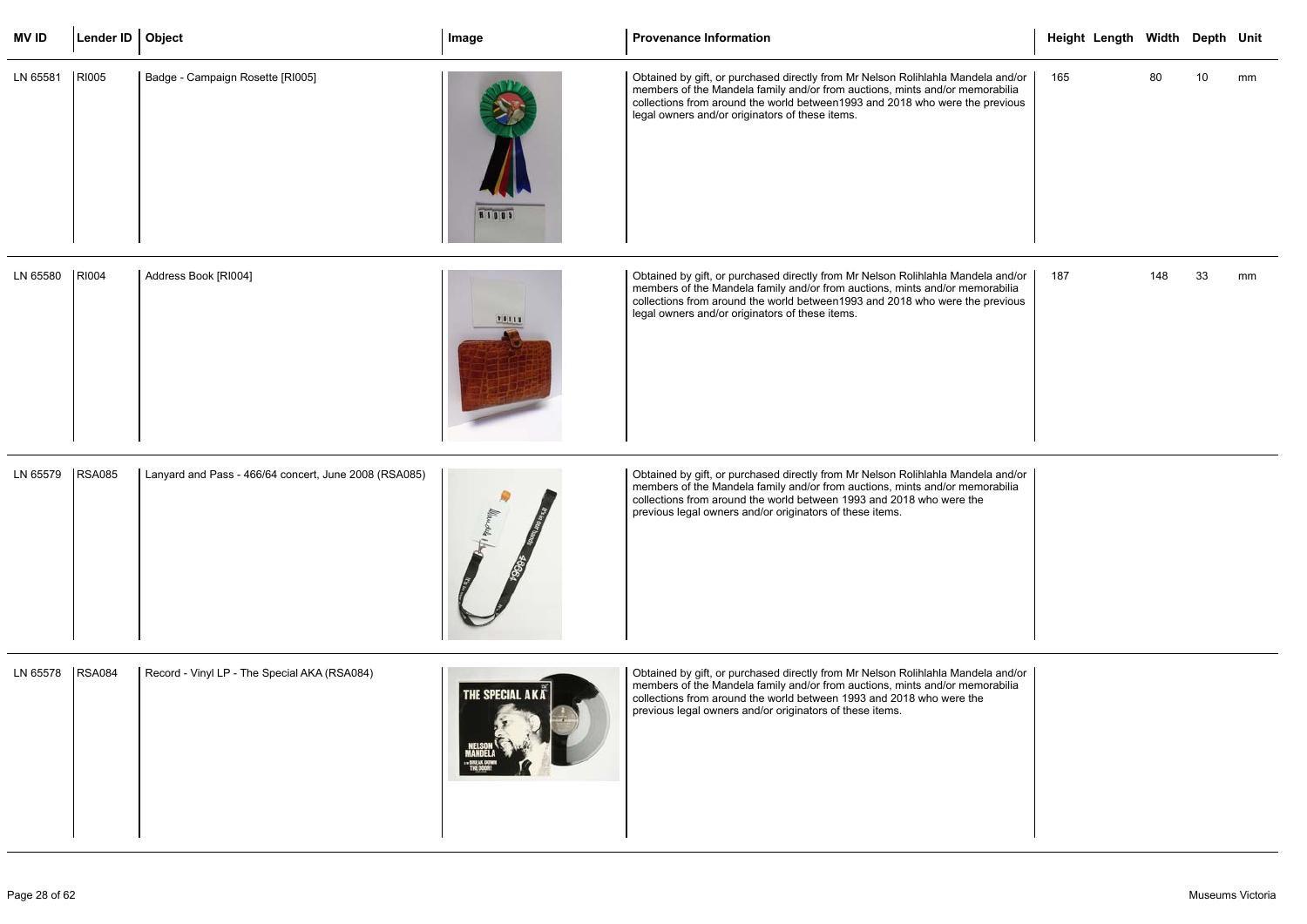| MV ID             | Lender ID   Object |                                                                      | Image | <b>Provenance Information</b>                                                                                                                                                                                                                                                                          | Height Length Width Depth Unit |  |  |
|-------------------|--------------------|----------------------------------------------------------------------|-------|--------------------------------------------------------------------------------------------------------------------------------------------------------------------------------------------------------------------------------------------------------------------------------------------------------|--------------------------------|--|--|
| LN 65577   RSA083 |                    | Photograph - Group shot of return visit to Robben Island<br>(RSA083) |       | Obtained by gift, or purchased directly from Mr Nelson Rolihlahla Mandela and/or<br>  members of the Mandela family and/or from auctions, mints and/or memorabilia<br>collections from around the world between 1993 and 2018 who were the<br>previous legal owners and/or originators of these items. |                                |  |  |

| LN 65576 | <b>RSA082</b> | Photograph - Mandela and Ali in cute hug (TRSA082) | Mandela | Obtained by gift, or purchased directly from Mr Nelson Rolihlahla Mandela and/or<br>members of the Mandela family and/or from auctions, mints and/or memorabilia<br>collections from around the world between 1993 and 2018 who were the<br>previous legal owners and/or originators of these items. |
|----------|---------------|----------------------------------------------------|---------|------------------------------------------------------------------------------------------------------------------------------------------------------------------------------------------------------------------------------------------------------------------------------------------------------|
|----------|---------------|----------------------------------------------------|---------|------------------------------------------------------------------------------------------------------------------------------------------------------------------------------------------------------------------------------------------------------------------------------------------------------|

| <b>RSA081</b><br>LN 65575<br>Photograph - Mandela holding books in Mandela & Tambo<br>Obtained by gift, or purchased directly from Mr Nelson Rolihlahla Mandela and/or<br>members of the Mandela family and/or from auctions, mints and/or memorabilia<br>offices (RSA081)<br><i><b>NM</b></i> and the<br>collections from around the world between 1993 and 2018 who were the<br>previous legal owners and/or originators of these items.<br><i>Ulhudela</i> |
|---------------------------------------------------------------------------------------------------------------------------------------------------------------------------------------------------------------------------------------------------------------------------------------------------------------------------------------------------------------------------------------------------------------------------------------------------------------|
|---------------------------------------------------------------------------------------------------------------------------------------------------------------------------------------------------------------------------------------------------------------------------------------------------------------------------------------------------------------------------------------------------------------------------------------------------------------|

| LN 65574 | <b>RSA080</b> | Photograph - Mandela in cap and sunglasses - Signed<br>(RSA080) |  | Obtained by gift, or purchased directly from Mr Nelson Rolihlahla Mandela and/or<br>members of the Mandela family and/or from auctions, mints and/or memorabilia<br>collections from around the world between 1993 and 2018 who were the<br>previous legal owners and/or originators of these items. |
|----------|---------------|-----------------------------------------------------------------|--|------------------------------------------------------------------------------------------------------------------------------------------------------------------------------------------------------------------------------------------------------------------------------------------------------|
|----------|---------------|-----------------------------------------------------------------|--|------------------------------------------------------------------------------------------------------------------------------------------------------------------------------------------------------------------------------------------------------------------------------------------------------|

|                      | Height Length Width Depth Unit |  |  |
|----------------------|--------------------------------|--|--|
| a and/or<br>orabilia |                                |  |  |
| a and/or<br>orabilia |                                |  |  |
| a and/or<br>orabilia |                                |  |  |
| a and/or<br>orabilia |                                |  |  |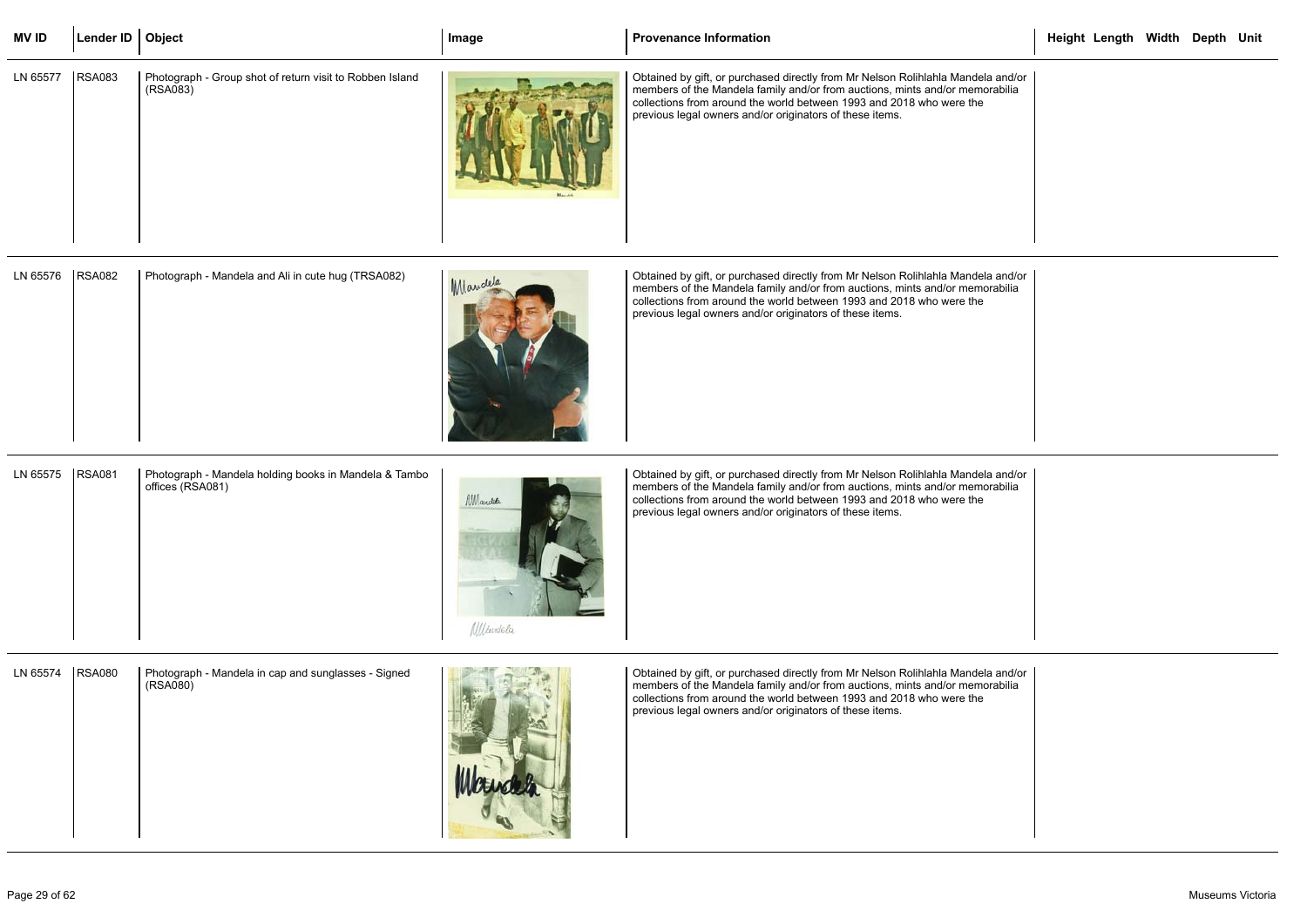| <b>MVID</b>     | Lender ID Object |                                                                                    | Image    | <b>Provenance Information</b>                                                                                            | Height Length Width Depth Unit |  |  |
|-----------------|------------------|------------------------------------------------------------------------------------|----------|--------------------------------------------------------------------------------------------------------------------------|--------------------------------|--|--|
| ECM 9226 OBJ104 |                  | Nelson Mandela By Himself [OBJ104]                                                 | No image | Nelson Mandela By Himself [OBJ104]                                                                                       |                                |  |  |
|                 |                  |                                                                                    |          |                                                                                                                          |                                |  |  |
|                 |                  |                                                                                    |          |                                                                                                                          |                                |  |  |
| ECM 9226 OBJ103 |                  | Prison Letters book [OBJ103]                                                       | No image |                                                                                                                          |                                |  |  |
|                 |                  |                                                                                    |          |                                                                                                                          |                                |  |  |
|                 |                  |                                                                                    |          |                                                                                                                          |                                |  |  |
| ECM 9226 OBJ102 |                  | Dare Not Linger [OBJ102]                                                           | No image |                                                                                                                          |                                |  |  |
|                 |                  |                                                                                    |          |                                                                                                                          |                                |  |  |
|                 |                  |                                                                                    |          |                                                                                                                          |                                |  |  |
| ECM 9226 OBJ100 |                  | Photograph - Formal studio portrait of Mandela as young<br>  man, smiling [OBJ100] | No image | Photograph: formal studio portrait of Mandela as young man, smiling. Original<br>photograph, signed by Mandela.<br>Date? |                                |  |  |
|                 |                  |                                                                                    |          |                                                                                                                          |                                |  |  |
|                 |                  |                                                                                    |          |                                                                                                                          |                                |  |  |

|       | Height Length Width Depth Unit |  |  |
|-------|--------------------------------|--|--|
|       |                                |  |  |
|       |                                |  |  |
|       |                                |  |  |
| ginal |                                |  |  |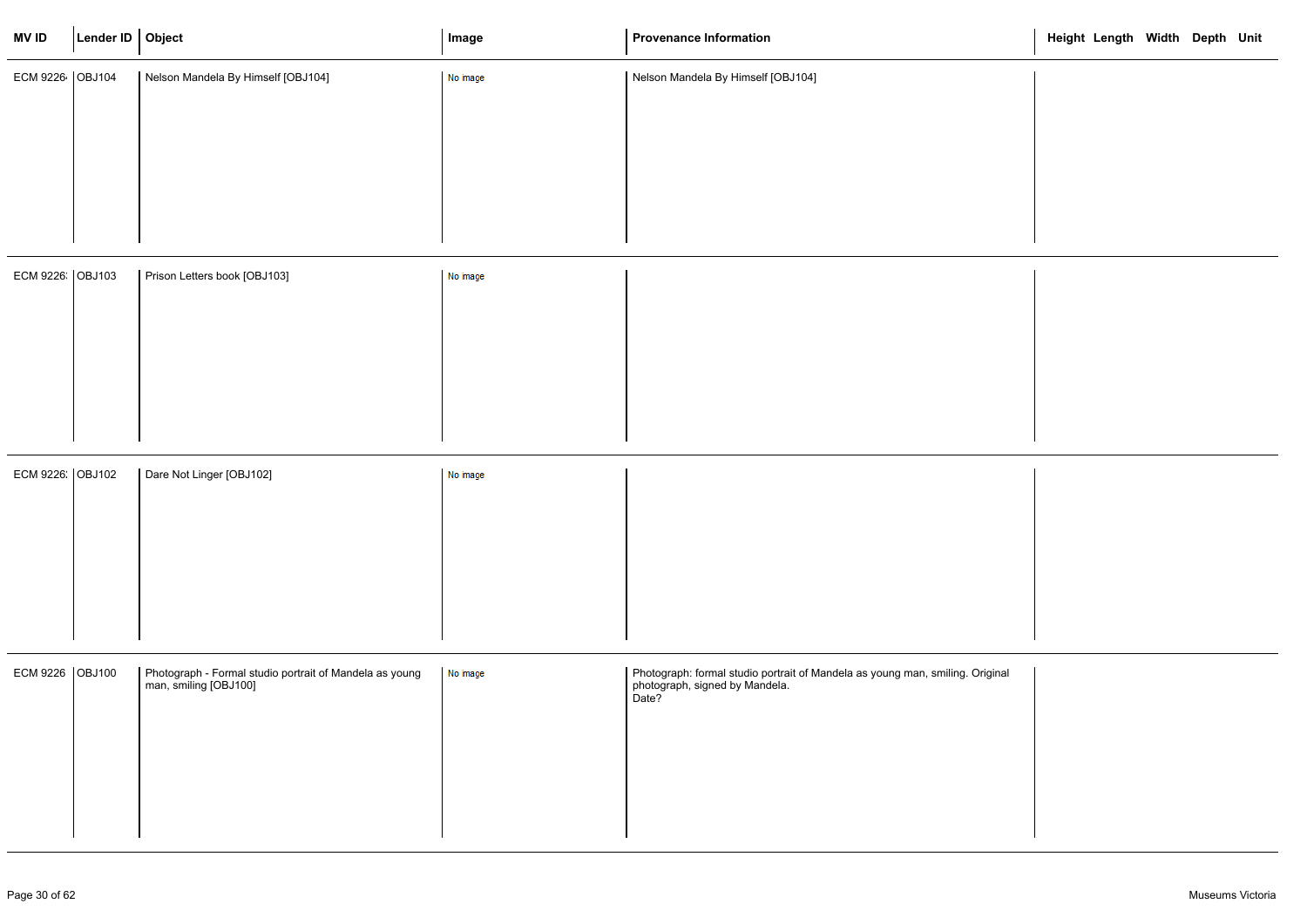| <b>MVID</b>      | Lender ID   Object |                                                                              | Image    | <b>Provenance Information</b>                                                                                                                                                                                                                                                                                                                                  | Height Length Width Depth Unit |  |
|------------------|--------------------|------------------------------------------------------------------------------|----------|----------------------------------------------------------------------------------------------------------------------------------------------------------------------------------------------------------------------------------------------------------------------------------------------------------------------------------------------------------------|--------------------------------|--|
| ECM 9226 OBJ097  |                    | DUPLICATE Reports - 5 Volumes - Truth & Reconciliation<br>Committee [OBJ097] | No image | Object: 5 volume printed reports of the Truth & Reconciliation Committee.<br>https://bridgebooks.co.za/products/trc-report-vol-1 And see this for the image -<br>are these the same books as were presented to Mandela by Tutu??<br>https://www.pri.org/stories/2017-04-06/south-africas-imperfect-progress-20-years<br>-after-truth-reconciliation-commission |                                |  |
| ECM 9225: OBJ095 |                    | DUPLICATE Shoes - Barker, Red - Sole signed by<br>Mandela [OBJ095]           | No image | Object: pair of red Barker shoes, signed on sole by Mandela.<br>Need to be removed from current display frame, because the walking stick that is<br>in the same frame cannot be imported to Australia. Display with photograph of<br>Mandela polishing his own shoes (Getty).                                                                                  |                                |  |
| ECM 9225 OBJ090  |                    | Shirt - Brown, Gold and Black Patterns [OBJ090]                              | No image | Object: Madiba shirt, browns, golds and black patterns.<br>Display along with book of cartoons of Mandela.                                                                                                                                                                                                                                                     |                                |  |
| ECM 9225   N/A   |                    | Book - Guerrilla Warfare: A Method [OBJ023]                                  | No image | Prop - book: Guerrilla Warfare: A Method ** pamphlet style.<br>Pamphlet style book - no hard cover.                                                                                                                                                                                                                                                            |                                |  |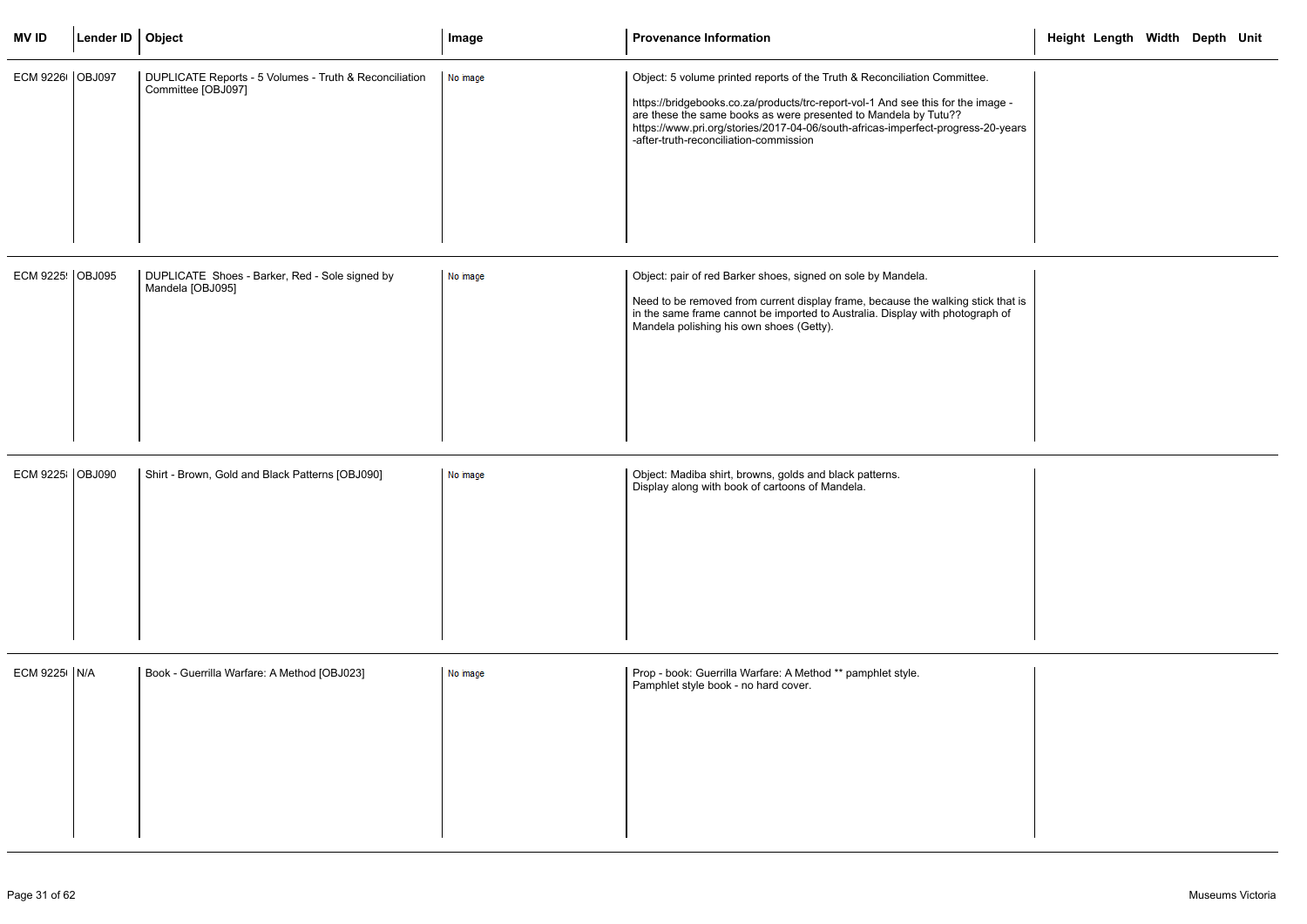| <b>MVID</b>       | Lender ID   Object |                                               | Image    | <b>Provenance Information</b>                                                                                                                                                                              | Height Length Width Depth Unit |  |  |
|-------------------|--------------------|-----------------------------------------------|----------|------------------------------------------------------------------------------------------------------------------------------------------------------------------------------------------------------------|--------------------------------|--|--|
| ECM 9225   OBJ099 |                    | Prison Blankets [OBJ099]                      | No image | Prison issue blanket c.1969. In the context of when Thembi (Mandela's son) and<br>mother died, Mandela wrapped himself in blanket to keep emotions in. Comrades (Kathrada) recount stories from this time. |                                |  |  |
|                   |                    |                                               |          |                                                                                                                                                                                                            |                                |  |  |
| ECM 9225 OBJ098   |                    | Book - Conversations with myself [OBJ098]     | No image | Prop: Book, Conversations with myself [OBJ098]                                                                                                                                                             |                                |  |  |
|                   |                    |                                               |          |                                                                                                                                                                                                            |                                |  |  |
|                   |                    |                                               |          |                                                                                                                                                                                                            |                                |  |  |
|                   |                    |                                               |          |                                                                                                                                                                                                            |                                |  |  |
| ECM 9225 OBJ089   |                    | Cologne - Bottle of Calvin Klein CK1 [OBJ089] | No image | As used by Mandela                                                                                                                                                                                         |                                |  |  |
|                   |                    |                                               |          |                                                                                                                                                                                                            |                                |  |  |
|                   |                    |                                               |          |                                                                                                                                                                                                            |                                |  |  |
|                   |                    |                                               |          |                                                                                                                                                                                                            |                                |  |  |
|                   |                    |                                               |          |                                                                                                                                                                                                            |                                |  |  |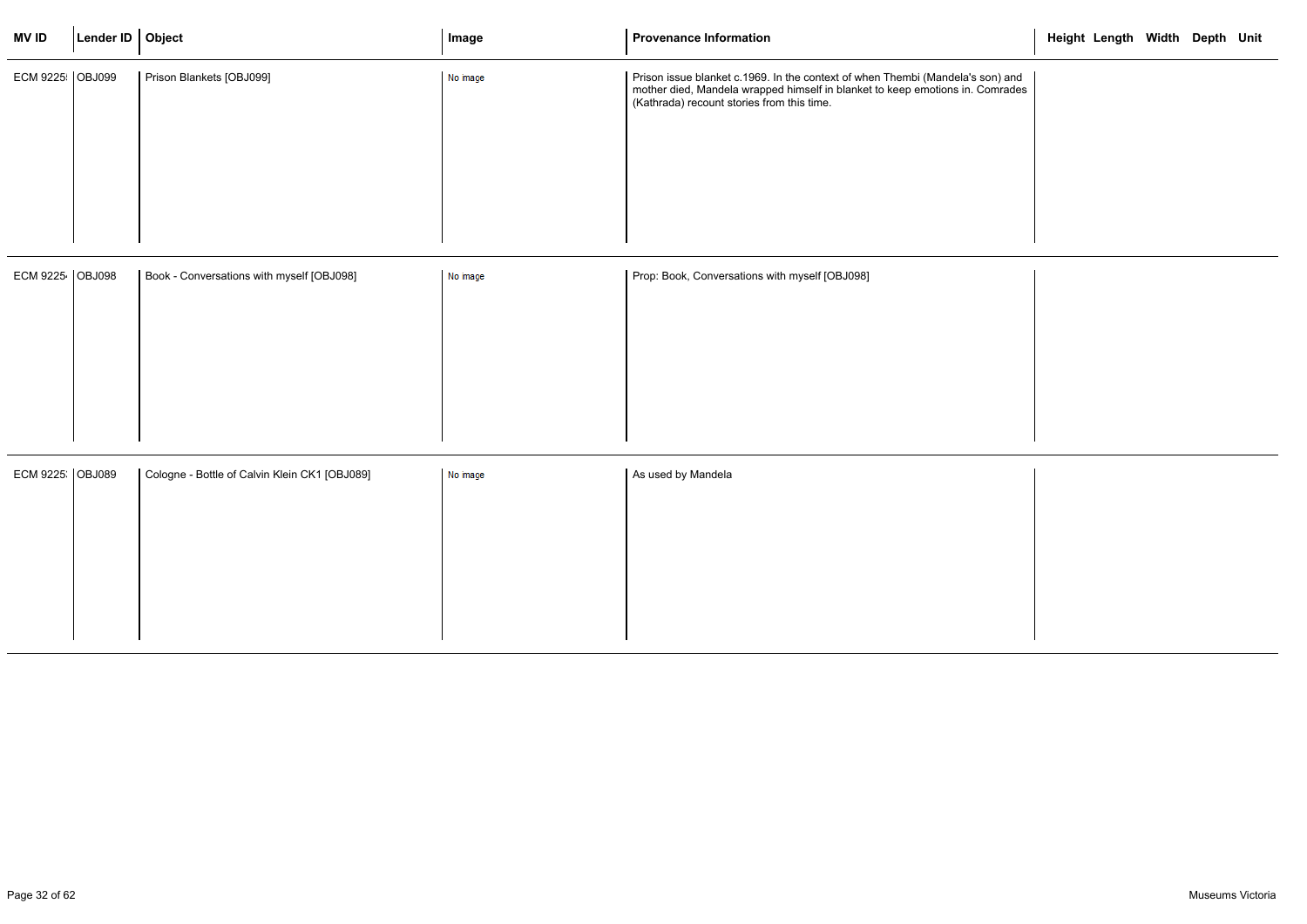| <b>MVID</b>       | Lender ID   Object |                                                | Image    | <b>Provenance Information</b>                                                                                                                                                                                                                                                                                                                                                                                                                                                                                                                                                                                                                                                                                                                                                                                                                                                                                                                                                                                                                                                                                                                                                  | Height Length Width Depth Unit |  |  |
|-------------------|--------------------|------------------------------------------------|----------|--------------------------------------------------------------------------------------------------------------------------------------------------------------------------------------------------------------------------------------------------------------------------------------------------------------------------------------------------------------------------------------------------------------------------------------------------------------------------------------------------------------------------------------------------------------------------------------------------------------------------------------------------------------------------------------------------------------------------------------------------------------------------------------------------------------------------------------------------------------------------------------------------------------------------------------------------------------------------------------------------------------------------------------------------------------------------------------------------------------------------------------------------------------------------------|--------------------------------|--|--|
| ECM 9225. OBJ029  |                    | Replica of - Jackal Skin Kaross Cloak [OBJ029] | No image | Replica of - Mandela wore this to his 1962 trial. It is wrongly identified as a<br>leopard skin. ' - Cultural sensitivities around replicating this object need to be<br>discussed with NMF<br>To be displayed with neckpiece - Accurate in presenting Mandela size (height<br>and width) in display - no visible mannequin.<br>Mandela has this to say in Long Walk, p285; "The kaross electrified the<br>spectators, many of whom were friends and family, some of whom had come all<br>the way from the Transkei. Winnie also wore a traditional beaded headdress and<br>an ankle-length Xhosa skirt. I had chosen traditional dress to emphasize the<br>symbolism that I was a black African walking into a white man's court. I was<br>literally carrying on my back the history, culture and heritage of my people. That<br>day, I felt myself to be the embodiment of African nationalism, the inheritor of<br>Africa's difficult but noble past and her uncertain future. The kaross was also a<br>sign of contempt for the niceties of white justice. I well knew the authorities would<br>feel threatened by my kaross as so many whites feel threatened by the true |                                |  |  |
|                   |                    |                                                |          | culture of Africa.                                                                                                                                                                                                                                                                                                                                                                                                                                                                                                                                                                                                                                                                                                                                                                                                                                                                                                                                                                                                                                                                                                                                                             |                                |  |  |
| ECM 9225   OBJ028 |                    | Book - The Revolt [OBJ028]                     | No image | Prop - book: The Revolt                                                                                                                                                                                                                                                                                                                                                                                                                                                                                                                                                                                                                                                                                                                                                                                                                                                                                                                                                                                                                                                                                                                                                        |                                |  |  |
| ECM 9225   OBJ027 |                    | Book - The Memoirs of Field [OBJ027]           | No image | Prop - book: The Memoirs of Field                                                                                                                                                                                                                                                                                                                                                                                                                                                                                                                                                                                                                                                                                                                                                                                                                                                                                                                                                                                                                                                                                                                                              |                                |  |  |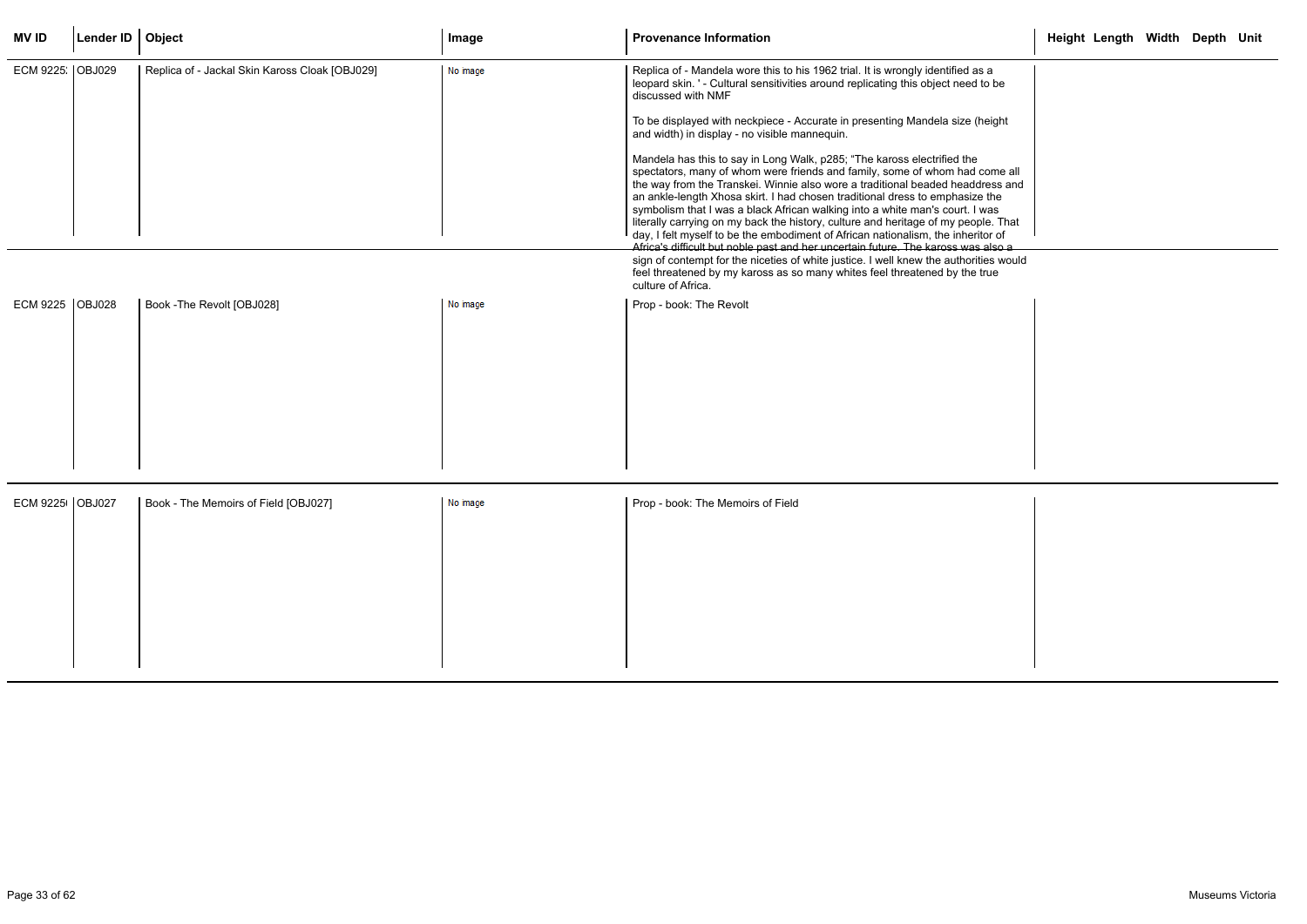| <b>MV ID</b>      | Lender ID   Object |                                                                      | Image    | <b>Provenance Information</b>                                | Height Length Width Depth Unit |
|-------------------|--------------------|----------------------------------------------------------------------|----------|--------------------------------------------------------------|--------------------------------|
| ECM 9224   OBJ026 |                    | Book - Strategic Problems of China's Revolutionary War<br>  [OBJ026] | No image | Prop - book: Strategic Problems of China's Revolutionary War |                                |
|                   |                    |                                                                      |          |                                                              |                                |
|                   |                    |                                                                      |          |                                                              |                                |
| ECM 9224   OBJ025 |                    | Book - Menace in Malaya [OBJ025]                                     | No image | Prop - book: Menace in Malaya                                |                                |
|                   |                    |                                                                      |          |                                                              |                                |
|                   |                    |                                                                      |          |                                                              |                                |
|                   |                    |                                                                      |          |                                                              |                                |
| ECM 9224 OBJ024   |                    | Book - Commando [OBJ024]                                             | No image | Prop - book: Commando                                        |                                |
|                   |                    |                                                                      |          |                                                              |                                |
|                   |                    |                                                                      |          |                                                              |                                |
|                   |                    |                                                                      |          |                                                              |                                |
| ECM 9224 OBJ022   |                    | M1 Carbine Automatic Weapon [OBJ022]                                 | No image | Of the type used in Mandela's guerrilla training 1962        |                                |
|                   |                    |                                                                      |          |                                                              |                                |
|                   |                    |                                                                      |          |                                                              |                                |
|                   |                    |                                                                      |          |                                                              |                                |

|  | Height Length Width Depth Unit |  |  |
|--|--------------------------------|--|--|
|  |                                |  |  |
|  |                                |  |  |
|  |                                |  |  |
|  |                                |  |  |
|  |                                |  |  |
|  |                                |  |  |
|  |                                |  |  |
|  |                                |  |  |
|  |                                |  |  |
|  |                                |  |  |
|  |                                |  |  |
|  |                                |  |  |
|  |                                |  |  |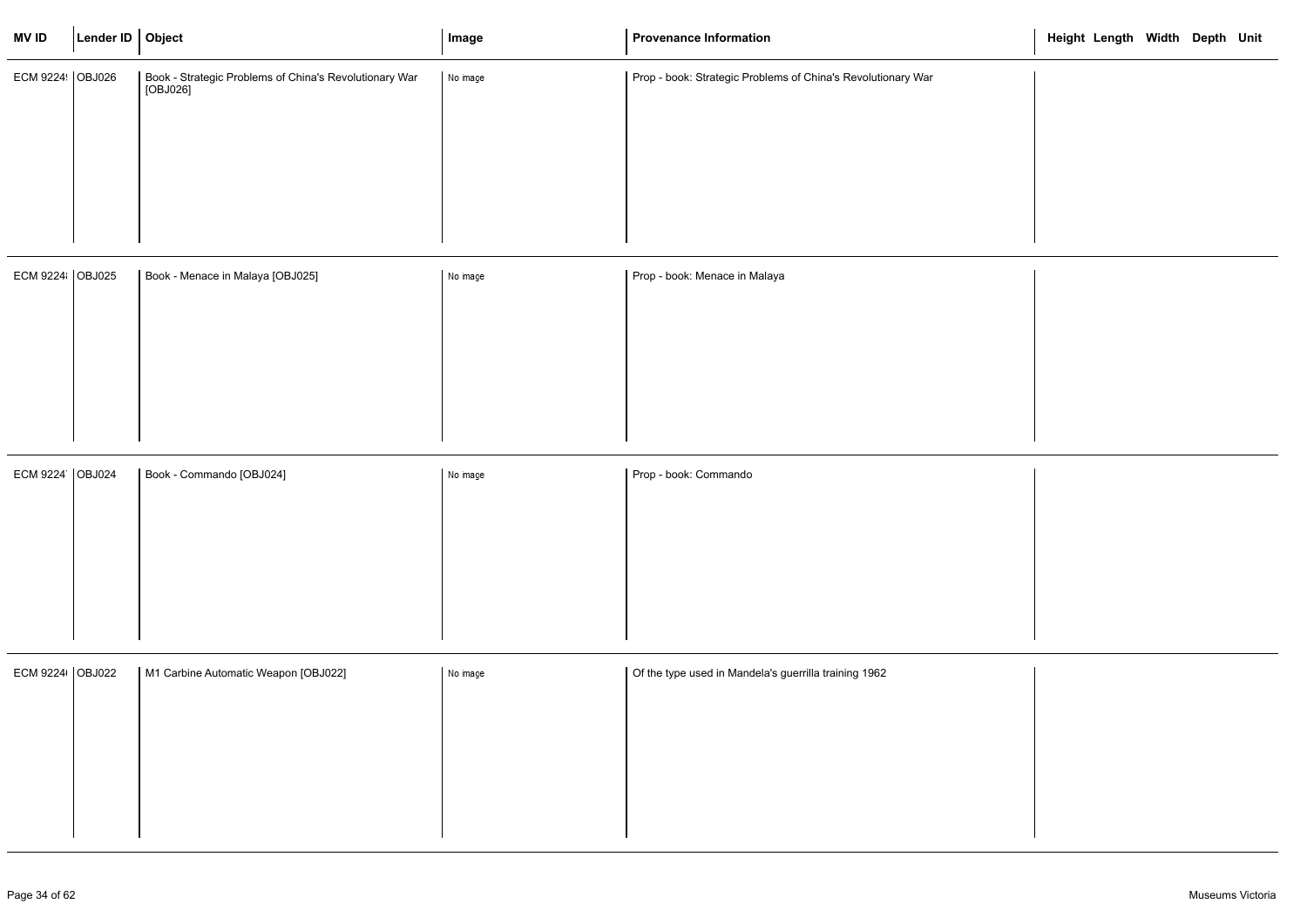| <b>MVID</b>      | Lender ID   Object |                                                  | Image    | <b>Provenance Information</b>                                                                                                                                                                                                                                                                                                                                                                                                                                                                                                                                                                                                                                                                | Height Length Width Depth Unit |  |  |
|------------------|--------------------|--------------------------------------------------|----------|----------------------------------------------------------------------------------------------------------------------------------------------------------------------------------------------------------------------------------------------------------------------------------------------------------------------------------------------------------------------------------------------------------------------------------------------------------------------------------------------------------------------------------------------------------------------------------------------------------------------------------------------------------------------------------------------|--------------------------------|--|--|
| ECM 9224 OBJ021  |                    | Makarov Pistol - Replica [OBJ021]                | No image | Of the type used in Mandela's guerrilla training and given to him when he left for<br>SA, 1962.<br>Pistol given to Mandela by Ethiopian Emperor Haile Selassie, the gun came to<br>represent his revolutionary awakening and the start of the armed struggle against<br>apartheid. Refer:<br>https://www.brandsouthafrica.com/people-culture/arts-culture/mandelas-gun-film.<br>Veteran journalist Allister Sparks recalled being with Mandela at the time. He told<br>the Mail & Guardian in 2011: "He was reminiscing about all the things that had<br>gone on while he was there. He asked the house maid, 'Where's the kitchen? I<br>buried some weapons here 20 paces from the kitchen. |                                |  |  |
| ECM 9224 OBJ020  |                    | Jacket and Trousers - Khaki Safari suit [OBJ020] | No image | Safari suit jacket, trousers, To represent Mandela the freedom fighter                                                                                                                                                                                                                                                                                                                                                                                                                                                                                                                                                                                                                       |                                |  |  |
| ECM 9224 OBJ007  |                    | Chalk [OBJ007]                                   | No image | Chalk to be displayed in bowl, Not actual Ochre this is plaster cast made by<br>Museum Victoria Preparator KH, to represent white ochre.                                                                                                                                                                                                                                                                                                                                                                                                                                                                                                                                                     |                                |  |  |
| ECM 9224. OBJ006 |                    | Bowl [OBJ006]                                    | No image | Chalk to be displayed in bowl                                                                                                                                                                                                                                                                                                                                                                                                                                                                                                                                                                                                                                                                |                                |  |  |

|                                        | Height Length Width Depth Unit |  |  |
|----------------------------------------|--------------------------------|--|--|
| left for                               |                                |  |  |
| ne to<br>against                       |                                |  |  |
| un-film.<br>He told<br>t had<br>ien? I |                                |  |  |
|                                        |                                |  |  |
|                                        |                                |  |  |
|                                        |                                |  |  |
|                                        |                                |  |  |
|                                        |                                |  |  |
|                                        |                                |  |  |
| ١y                                     |                                |  |  |
|                                        |                                |  |  |
|                                        |                                |  |  |
|                                        |                                |  |  |
|                                        |                                |  |  |
|                                        |                                |  |  |
|                                        |                                |  |  |
|                                        |                                |  |  |
|                                        |                                |  |  |
|                                        |                                |  |  |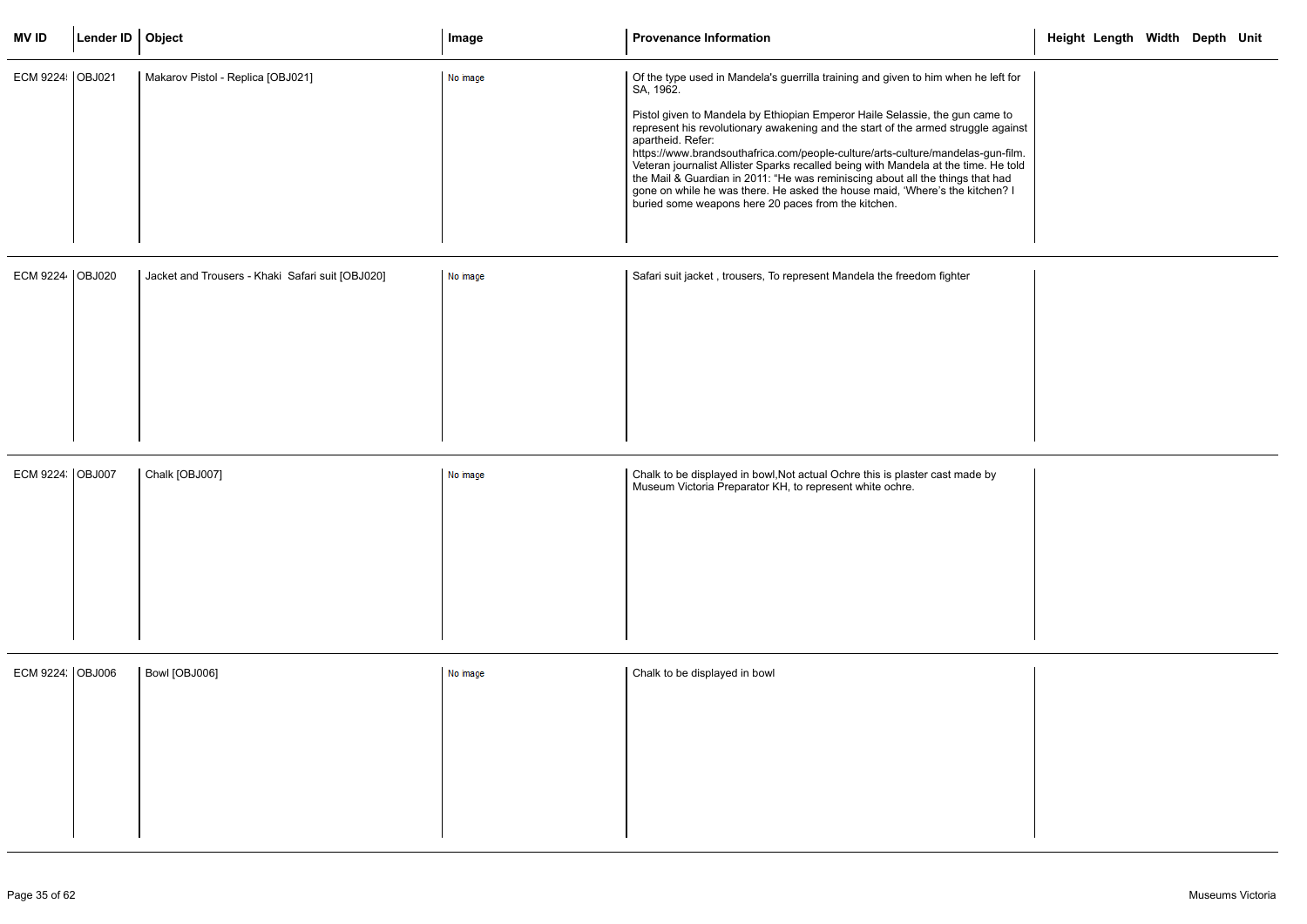| <b>MVID</b>       | Lender ID   Object |                                                                                                                 | Image    | <b>Provenance Information</b>                                                                                                                                                                                                   | Height Length Width Depth Unit |  |  |
|-------------------|--------------------|-----------------------------------------------------------------------------------------------------------------|----------|---------------------------------------------------------------------------------------------------------------------------------------------------------------------------------------------------------------------------------|--------------------------------|--|--|
| ECM 9224 OBJ005   |                    | Blanket - Red and White - Similar to those used in Xhosa<br>circumcision ceremonies [OBJ005]                    | No image | Blanket - Red and White - Similar to those used in Xhosa circumcision<br>ceremonies.                                                                                                                                            |                                |  |  |
| ECM 9224   OBJ004 |                    | Model - Ford V8 Motor Car [OBJ004]                                                                              | No image | This is the model car that picked him to take him away to school for the first time;<br>this model or similar, is in his post-presidential office                                                                               |                                |  |  |
| ECM 9223 FAC071   |                    | Letter to P.W Botha declining offer of release, 1985, page $7 \mid \text{No image}$<br>with signatures [FAC071] |          | Prisoners refusing conditional offer of release. Want to reproduce all pages of<br>this? Yes. Two pages to be replica first and last and filler made for middle to look<br>like other pages. Yes all to be digitised for screen |                                |  |  |
| ECM 9223   FAC070 |                    | Letter to P.W Botha declining offer of release, 1985, page 6   No image<br>[FAC070]                             |          | Prisoners refusing conditional offer of release. Want to reproduce all pages of<br>this? Yes. Two pages to be replica first and last and filler made for middle to look<br>like other pages. Yes all to be digitised for screen |                                |  |  |

|                                | Height Length Width Depth Unit |  |  |
|--------------------------------|--------------------------------|--|--|
| sion                           |                                |  |  |
|                                |                                |  |  |
|                                |                                |  |  |
|                                |                                |  |  |
| r the first time;              |                                |  |  |
|                                |                                |  |  |
|                                |                                |  |  |
|                                |                                |  |  |
| ill pages of<br>middle to look |                                |  |  |
|                                |                                |  |  |
|                                |                                |  |  |
|                                |                                |  |  |
| ill pages of<br>middle to look |                                |  |  |
|                                |                                |  |  |
|                                |                                |  |  |
|                                |                                |  |  |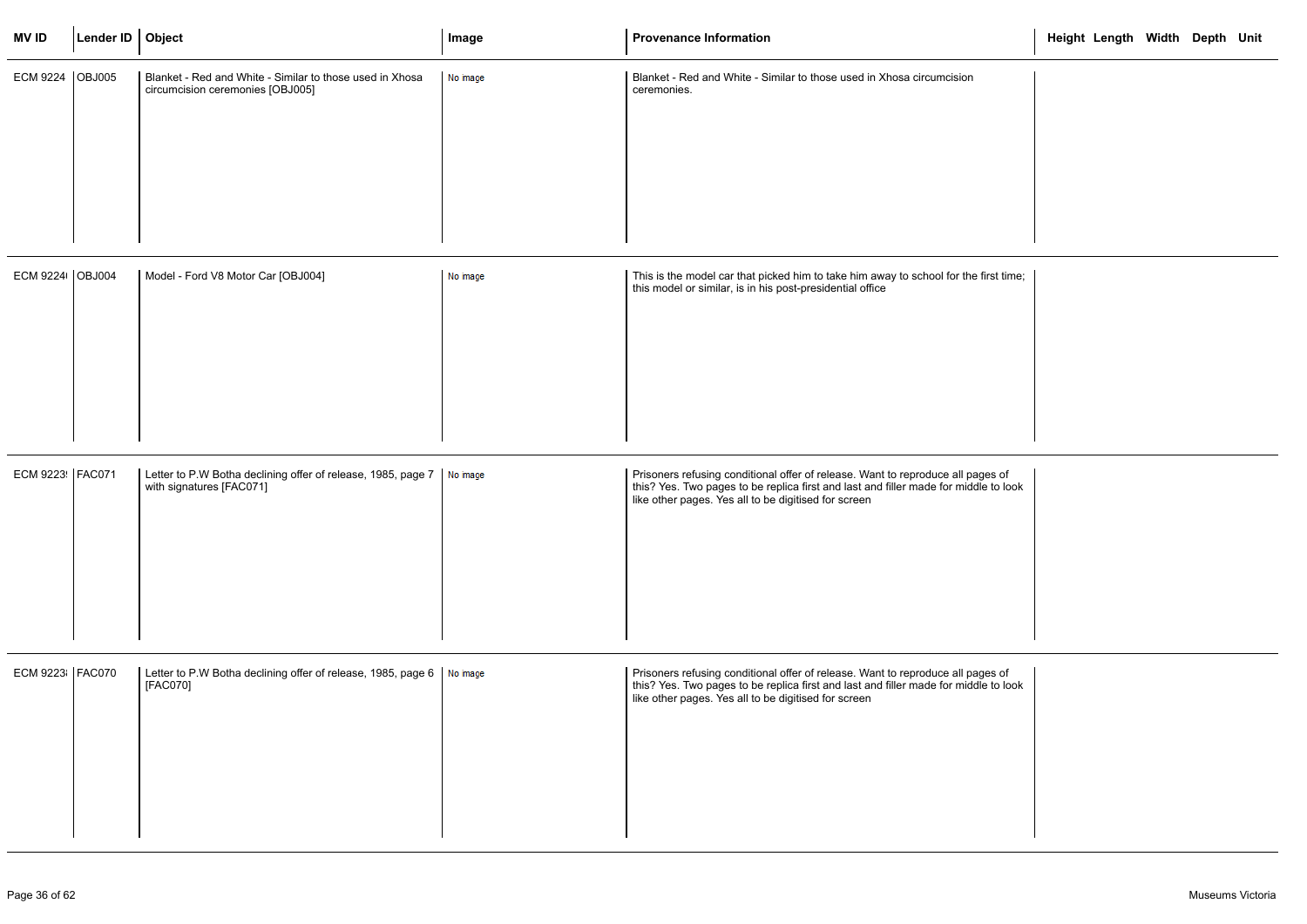| <b>MVID</b>       | Lender ID $\vert$ Object |                                                                                         | Image | <b>Provenance Information</b>                                                                                                                                                                                                   | Height Length Width Depth Unit |  |  |
|-------------------|--------------------------|-----------------------------------------------------------------------------------------|-------|---------------------------------------------------------------------------------------------------------------------------------------------------------------------------------------------------------------------------------|--------------------------------|--|--|
| ECM 9223   FAC069 |                          | Letter to P.W Botha declining offer of release, 1985, page 5   No image<br>[FAC069]     |       | Prisoners refusing conditional offer of release. Want to reproduce all pages of<br>this? Yes. Two pages to be replica first and last and filler made for middle to look<br>like other pages. Yes all to be digitised for screen |                                |  |  |
| ECM 9223 FAC068   |                          | Letter to P.W Botha declining offer of release, 1985, page $4 \mid w$ image<br>[FAC068] |       | Prisoners refusing conditional offer of release. Want to reproduce all pages of<br>this? Yes. Two pages to be replica first and last and filler made for middle to look<br>like other pages. Yes all to be digitised for screen |                                |  |  |
| ECM 9223   FAC067 |                          | Letter to P.W Botha declining offer of release, 1985, page 3   No image<br>[FAC067]     |       | Prisoners refusing conditional offer of release. Want to reproduce all pages of<br>this?? Yes two pages to be replica first and last and filler made for middle to<br>look like other pages. Yes all to be digitised for screen |                                |  |  |
| ECM 9223   FAC066 |                          | Letter to P.W Botha declining offer of release, 1985, page $2 \mid w$ image<br>[FAC066] |       | Prisoners refusing conditional offer of release. Want to reproduce all pages of<br>this?? Yes two pages to be replica first and last and filler made for middle to<br>look like other pages. Yes all to be digitised for screen |                                |  |  |

|                  | Height Length Width Depth Unit |  |  |
|------------------|--------------------------------|--|--|
| es of<br>to look |                                |  |  |
|                  |                                |  |  |
| es of<br>to look |                                |  |  |
|                  |                                |  |  |
| es of<br>$e$ to  |                                |  |  |
|                  |                                |  |  |
| es of<br>$e$ to  |                                |  |  |
|                  |                                |  |  |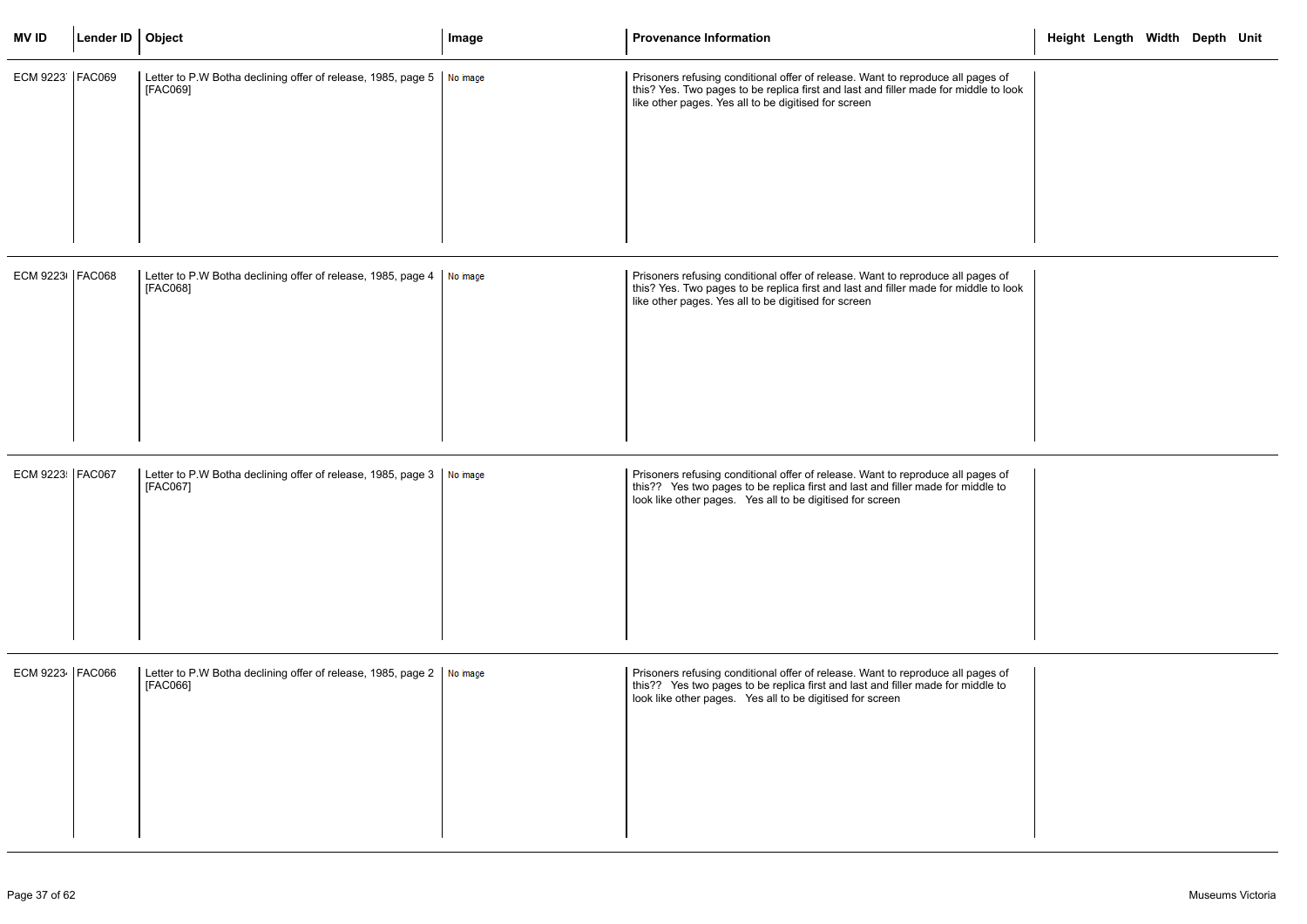| <b>MVID</b>       | Lender ID   Object |                                                                          | Image    | <b>Provenance Information</b>                                                                                                                                                                                                                                                        | Height Length Width Depth Unit |  |
|-------------------|--------------------|--------------------------------------------------------------------------|----------|--------------------------------------------------------------------------------------------------------------------------------------------------------------------------------------------------------------------------------------------------------------------------------------|--------------------------------|--|
| ECM 9223   FAC065 |                    | Letter to P.W Botha declining offer of release, 1985, page 1<br>[FAC065] | No image | Prisoners refusing conditional offer of release. Want to reproduce all pages of<br>this? Yes. Two pages to be replica first and last and filler made for middle to look<br>like other pages. Yes all to be digitised for screen                                                      |                                |  |
| ECM 9223: FAC062  |                    | Letter protesting confiscation of notebooks, 1971. [FAC062]   No image   |          | Handwritten letter by NM objecting to the confiscation of the two notebooks by<br>prison authorities at Robben Island, dated 31 March 1971, with written response<br>added to the end of the document. "- To be digitised - May sit in Family<br>correspondence or prison life cell" |                                |  |
| ECM 9223   FAC032 |                    | Letter on Thembi's death to Nolusapho Irene Mkwayi, page<br>2 [FAC032]   | No image | Original at NMF Letter on Thembi's death to Nolusapho Irene Mkwayi, page 2                                                                                                                                                                                                           |                                |  |
| ECM 9223   FAC010 |                    | Record of Family Visits to Mandela in jail [FAC010]                      | No image | Yes. Two separate pages to be made into the book- as per display at NMF.                                                                                                                                                                                                             |                                |  |

|                  | Height Length Width Depth Unit |  |  |
|------------------|--------------------------------|--|--|
| es of<br>to look |                                |  |  |
|                  |                                |  |  |
|                  |                                |  |  |
| ks by<br>sponse  |                                |  |  |
|                  |                                |  |  |
|                  |                                |  |  |
| age 2            |                                |  |  |
|                  |                                |  |  |
|                  |                                |  |  |
| F.               |                                |  |  |
|                  |                                |  |  |
|                  |                                |  |  |
|                  |                                |  |  |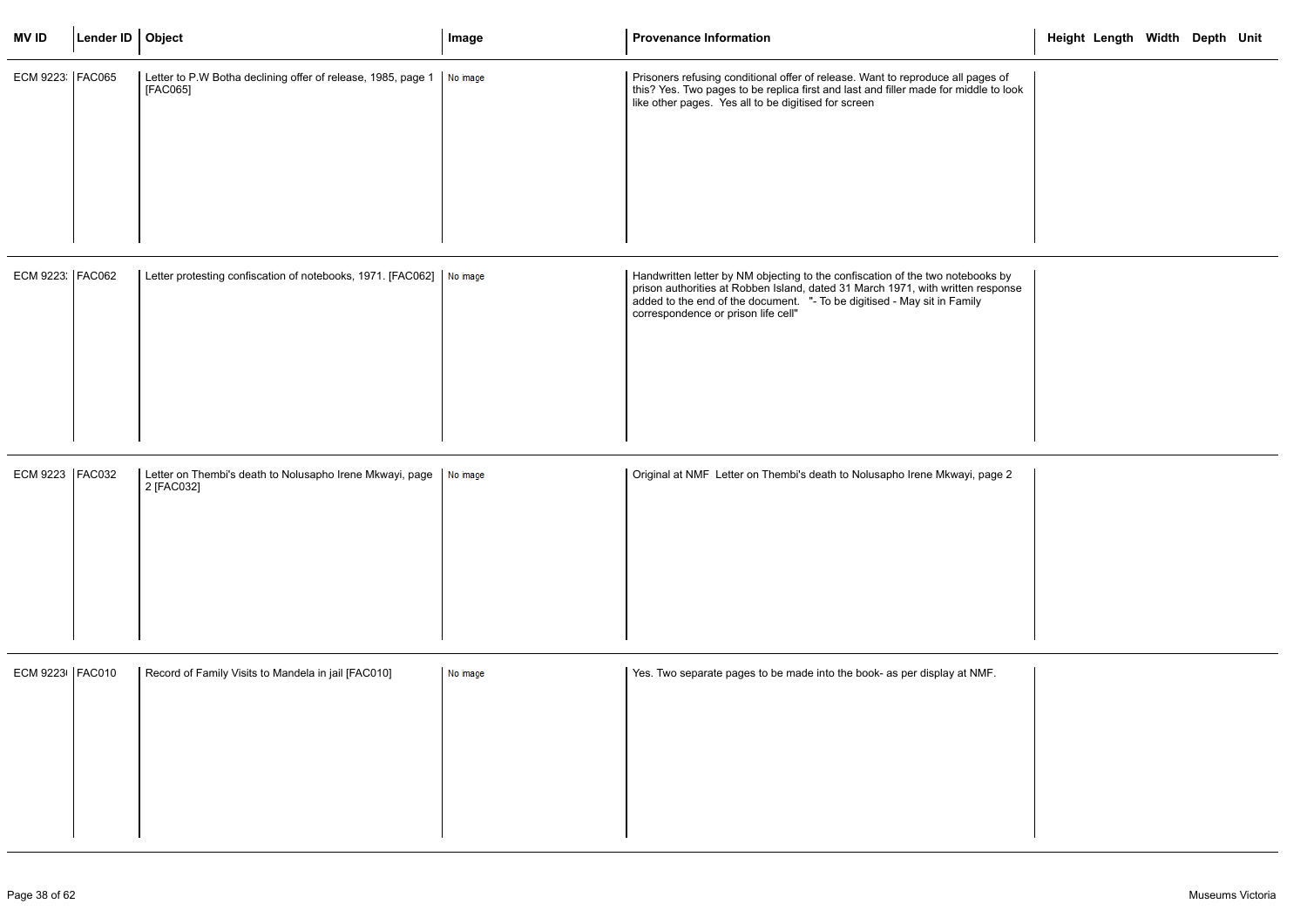| <b>MVID</b>       | Lender ID   Object |                                                                                          | Image    | <b>Provenance Information</b>                                                                                                                                                                                                                   | Height Length Width Depth Unit |
|-------------------|--------------------|------------------------------------------------------------------------------------------|----------|-------------------------------------------------------------------------------------------------------------------------------------------------------------------------------------------------------------------------------------------------|--------------------------------|
| ECM 9222   FAC009 |                    | Record of Family Visits to Mandela in jail - "Family<br>Correspondence" page 2? [FAC009] | No image | Family orrespondence - To be replicated sitting with Title Page, as above -<br>MF_Dcard_V1_003<br>- 2 books made front cover and inside of book as per NMF display. Yes. Two<br>separate pages to be made into the book- as per display at NMF. |                                |
| ECM 9222 FAC060   |                    | Student Card - UNISA - 1984 [FAC060]                                                     | No image | Computer generated card, addressed to NM at Pollsmoor Maximum Prison,<br>Tokai, dated 1984                                                                                                                                                      |                                |
| ECM 9222   FAC056 |                    | Letter to Seni and Zindzi, 1969, after detainment of Winnie,<br>2nd page? [FAC056]       | No image |                                                                                                                                                                                                                                                 |                                |
| ECM 9222   FAC055 |                    | Letter to Seni and Zindzi, 1969, after detainment of Winnie,<br>1st page? [FAC055]       | No image |                                                                                                                                                                                                                                                 |                                |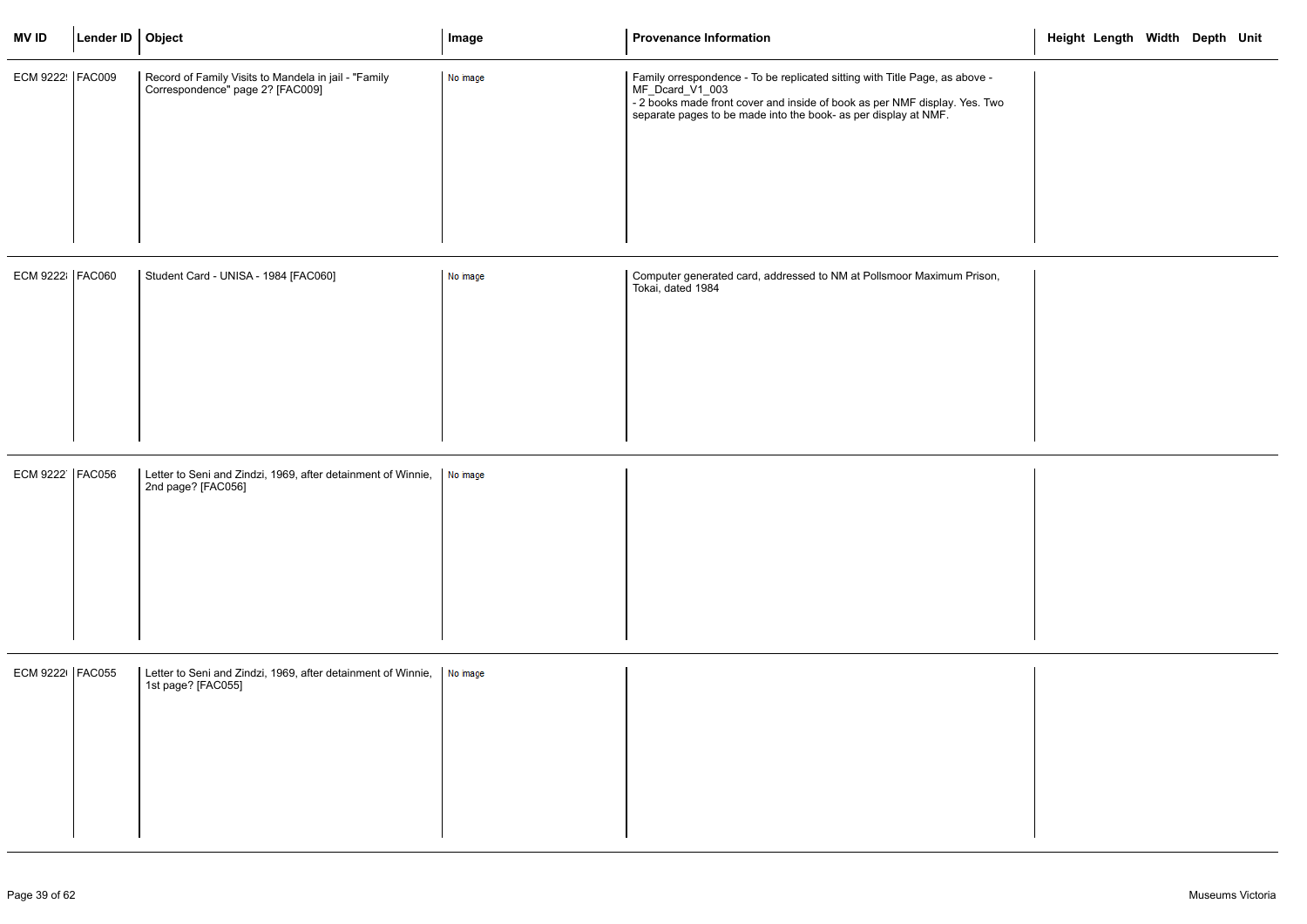| <b>MVID</b>       | Lender ID   Object |                            | Image    | <b>Provenance Information</b> | Height Length Width Depth Unit |  |  |
|-------------------|--------------------|----------------------------|----------|-------------------------------|--------------------------------|--|--|
| ECM 9222   FAC054 |                    | Letters to Winnie [FAC054] | No image | Letter to Winnie              |                                |  |  |
|                   |                    |                            |          |                               |                                |  |  |
|                   |                    |                            |          |                               |                                |  |  |
|                   |                    |                            |          |                               |                                |  |  |
|                   |                    |                            |          |                               |                                |  |  |
| ECM 9222 FAC053   |                    | Letters to Winnie [FAC053] | No image | Letter to Winnie              |                                |  |  |
|                   |                    |                            |          |                               |                                |  |  |
|                   |                    |                            |          |                               |                                |  |  |
|                   |                    |                            |          |                               |                                |  |  |
|                   |                    |                            |          |                               |                                |  |  |
|                   |                    |                            |          |                               |                                |  |  |

| ECM 9222 FAC052 | Letters to Winnie [FAC052] | No image | Letter to Winnie |
|-----------------|----------------------------|----------|------------------|
|                 |                            |          |                  |
|                 |                            |          |                  |
|                 |                            |          |                  |
|                 |                            |          |                  |
|                 |                            |          |                  |
|                 |                            |          |                  |

| ECM 9222   FAC051 | Letters to Winnie [FAC051] | No image | Letter to Winnie |
|-------------------|----------------------------|----------|------------------|
|                   |                            |          |                  |
|                   |                            |          |                  |
|                   |                            |          |                  |
|                   |                            |          |                  |
|                   |                            |          |                  |
|                   |                            |          |                  |

|  | Height Length Width Depth Unit |  |  |
|--|--------------------------------|--|--|
|  |                                |  |  |
|  |                                |  |  |
|  |                                |  |  |
|  |                                |  |  |
|  |                                |  |  |
|  |                                |  |  |
|  |                                |  |  |
|  |                                |  |  |
|  |                                |  |  |
|  |                                |  |  |
|  |                                |  |  |
|  |                                |  |  |
|  |                                |  |  |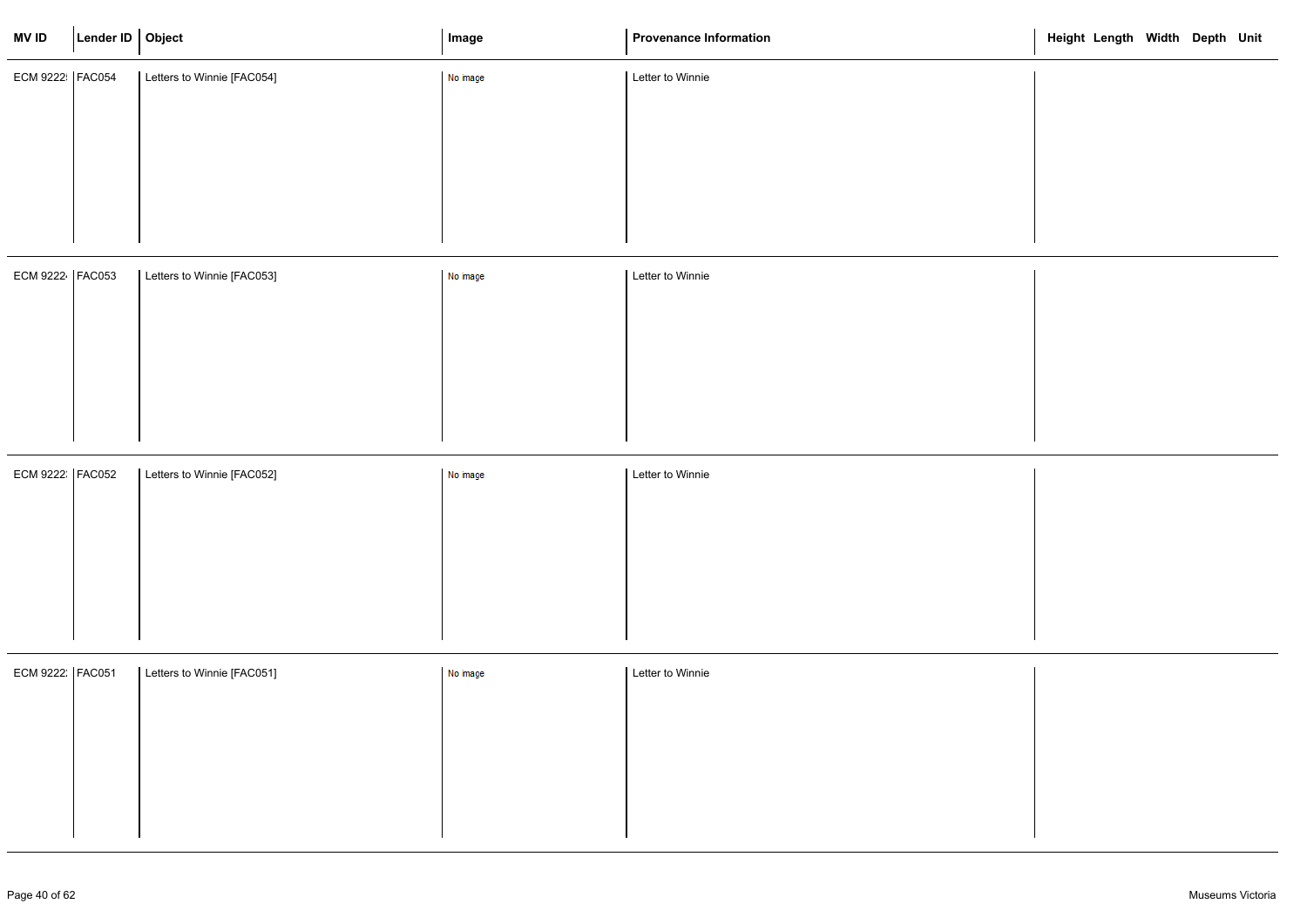| <b>MVID</b>       | Lender ID   Object |                                                                      | Image    | <b>Provenance Information</b>                                                                                                                                                                                                                                                                                                                                                                                                                                   | Height Length Width Depth Unit |      |    |
|-------------------|--------------------|----------------------------------------------------------------------|----------|-----------------------------------------------------------------------------------------------------------------------------------------------------------------------------------------------------------------------------------------------------------------------------------------------------------------------------------------------------------------------------------------------------------------------------------------------------------------|--------------------------------|------|----|
| ECM 9222   FAC048 |                    | Letter to Zeni on her 12th birthday, page 2 [FAC048]                 | No image | Moved to Cell 2, MM 30 May 2018. NOTE ZENANI'S BIRTHDATE IS 4<br>FEBRUARY 1969, NOT 1 MARCH WHICH IS DATE OF THE LETTER                                                                                                                                                                                                                                                                                                                                         |                                |      |    |
| ECM 9222   FAC047 |                    | Letter to Zeni on her 12th birthday, page 1 [FAC047]                 | No image | Moved to Cell 2, MM 30 May 2018. NOTE ZENANI'S BIRTHDATE IS 4<br>FEBRUARY 1969, NOT 1 MARCH WHICH IS DATE OF THE LETTER                                                                                                                                                                                                                                                                                                                                         |                                |      |    |
| ECM 9221          |                    | Rug - Red and Cream - Mandela's Office                               | No image | Red and cream rug - Mandela's Office                                                                                                                                                                                                                                                                                                                                                                                                                            | 1500                           | 1600 | mm |
| ECM 9221 FAC011   |                    | Letter from Kathrada, written from Robben Island, front.<br>[FAC011] | No image | Handwritten in tiny script, a letter from Kathrade, dated Dec 1976, to Messrs<br>Pillay and Seedatand Co. Durban. The letter was smuggled out of Robben<br>Island in 1977 by a prisoner who was released. The prisoner gave it to Mac<br>Maharaj who was released from prison in Dec 1976. Mac Maharaj gave it to<br>Judge Thumba Pillay of the legal firm of Pillay Seedat & Co. "- Replica / to sit<br>with other family correspondence cell<br>7.8 x 9.3 cm" |                                |      |    |

|                         | Height Length Width Depth Unit |  |    |
|-------------------------|--------------------------------|--|----|
|                         |                                |  |    |
|                         |                                |  |    |
|                         |                                |  |    |
|                         |                                |  |    |
|                         |                                |  |    |
|                         |                                |  |    |
|                         |                                |  |    |
|                         |                                |  |    |
|                         | 1500 1600                      |  | mm |
|                         |                                |  |    |
|                         |                                |  |    |
|                         |                                |  |    |
| srs<br>en<br>ac<br>t to |                                |  |    |
| to sit                  |                                |  |    |
|                         |                                |  |    |
|                         |                                |  |    |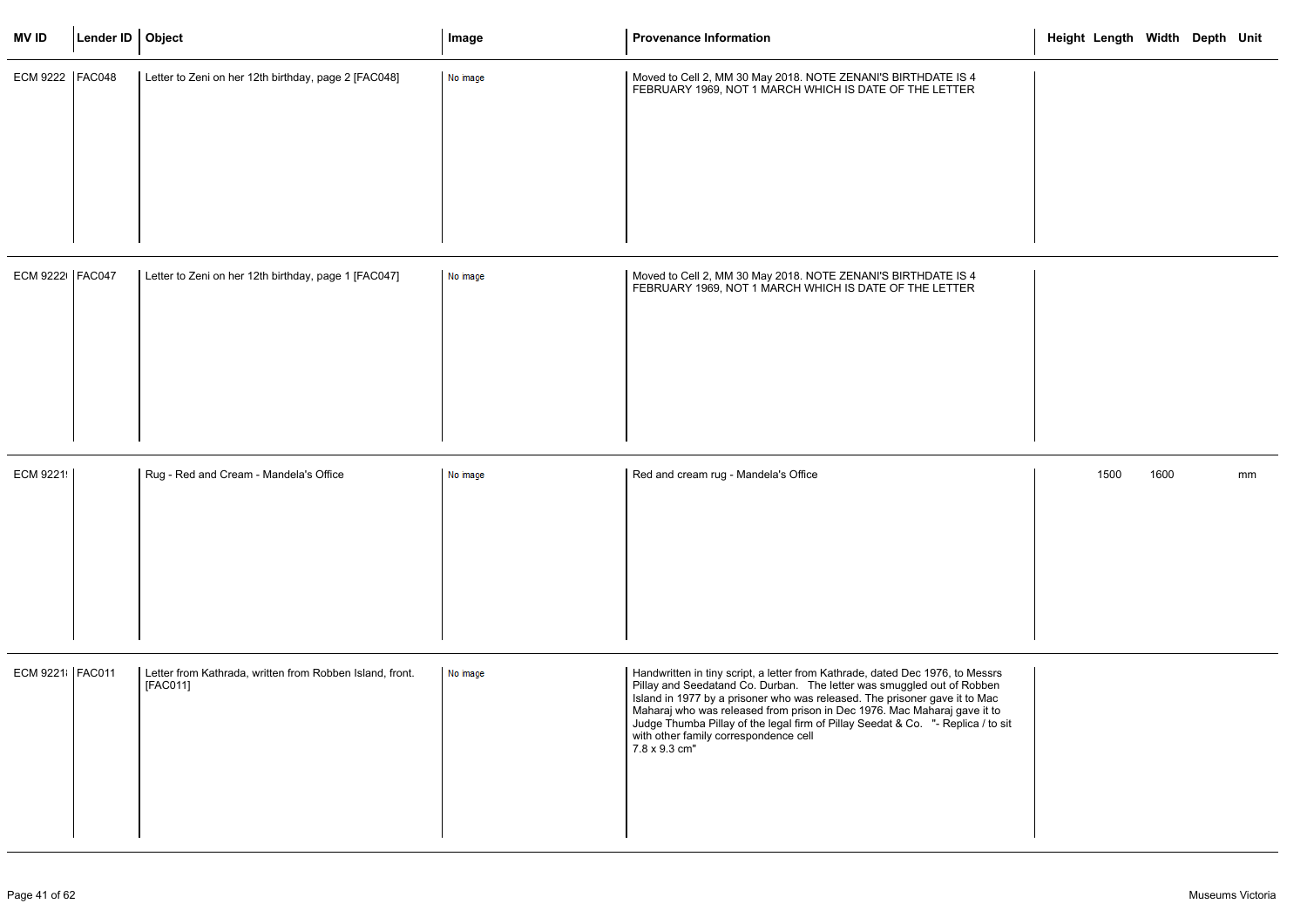| <b>MVID</b>       | Lender ID   Object |                                                                        | Image    | <b>Provenance Information</b>                                                                                                                                                              | Height Length Width Depth Unit |  |  |
|-------------------|--------------------|------------------------------------------------------------------------|----------|--------------------------------------------------------------------------------------------------------------------------------------------------------------------------------------------|--------------------------------|--|--|
| ECM 9221   FAC015 |                    | Letter smuggled out of prison, page 10, 1977 [FAC015]                  | No image | Letter smuggled out of Robben Island, 1977 by former prisoner. '- 8 letters in<br>total, we would want at least 3 replicated and all digitised including envelope                          |                                |  |  |
| ECM 9221   FAC031 |                    | Letter on Thembi's death to Nolusapho Irene Mkwayi, page<br>1 [FAC031] | No image | Original at NMF. Letter on Thembi's death to Nolusapho Irene Mkwayi, page 1.                                                                                                               |                                |  |  |
| ECM 9221   FAC014 |                    | Letter smuggled out of prison, page 1, 1977 [FAC014] &<br>Envelope     | No image | Envelope & Letter smuggled out of Robben Island, 1977 by former prisoner. '- 8<br>letters in total, we would want at least 3 replicated and all digitised including<br>envelope. 19 x 9 cm |                                |  |  |
| ECM 9221 FAC077   |                    | Photograph - Reproduction - Circumcision ceremony<br>[FAC077]          | No image | Printed photo                                                                                                                                                                              |                                |  |  |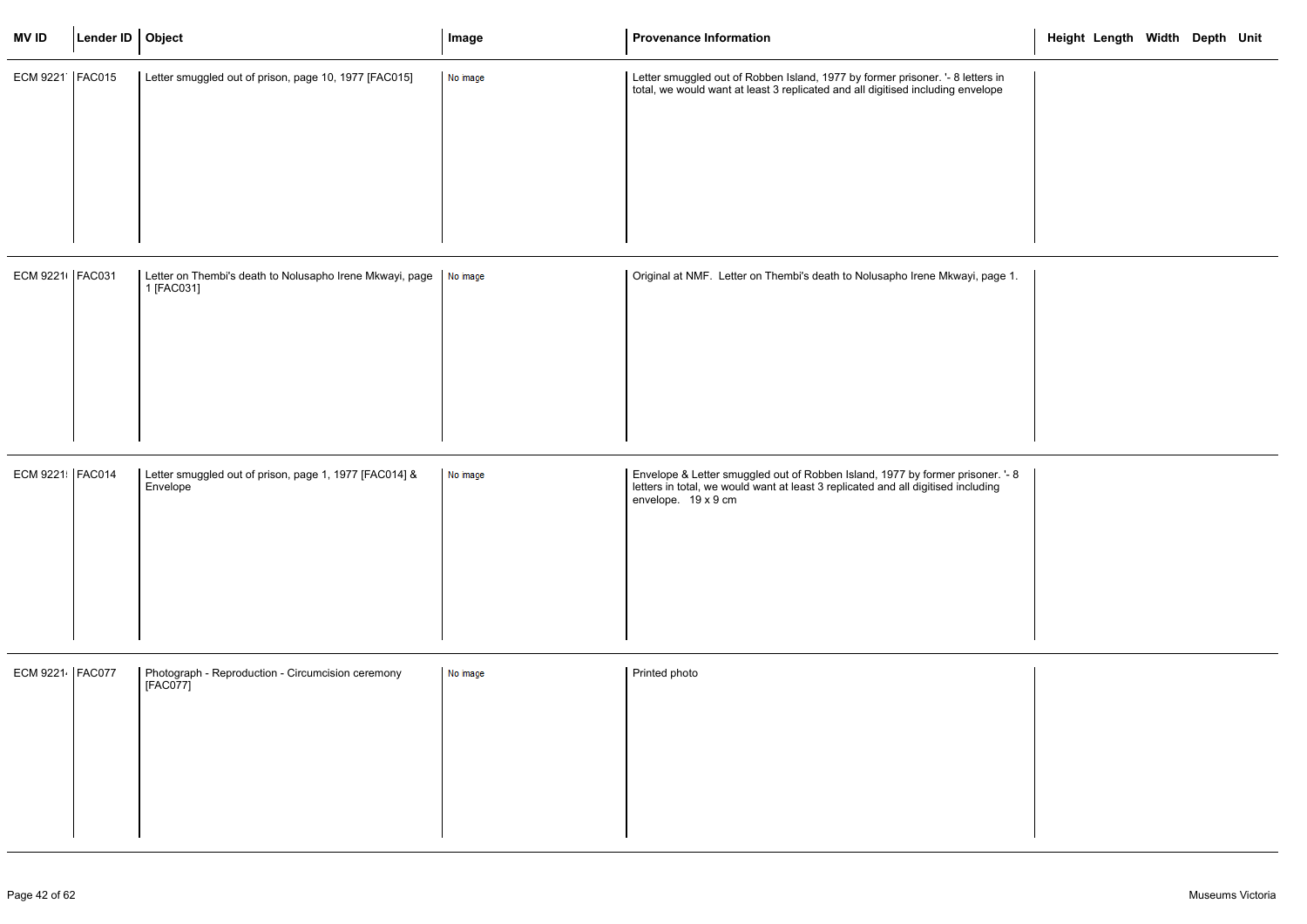| <b>MVID</b>       | Lender ID   Object |                                                                    | Image    | <b>Provenance Information</b>                                                                                                                                                                                                                                                                                                                                                                                                                                                                                                | Height Length Width Depth Unit |  |  |
|-------------------|--------------------|--------------------------------------------------------------------|----------|------------------------------------------------------------------------------------------------------------------------------------------------------------------------------------------------------------------------------------------------------------------------------------------------------------------------------------------------------------------------------------------------------------------------------------------------------------------------------------------------------------------------------|--------------------------------|--|--|
| ECM 9221   FAC012 |                    | Letter from Kathrada, written from Robben Island, back<br>[FAC012] | No image | Handwritten in tiny script, a letter from Kathrade with his prison number 468/64<br>clearly visible at the bottom. The letter was smuggled out of Robben Island in<br>1977 by a prisoner who was released. The prisoner gave it to Mac Maharaj who<br>was released from prison in Dec 1976. Mac Maharaj gave it to Judge Thumba<br>Pillay of the legal firm of Pillay Seedat & Co. "- Replica / to sit with other family<br>correspondence cell<br>7.8 x 9.3 cm<br>This was smuggled out with the letter from Mandela below. |                                |  |  |
| ECM 9221: FAC020  |                    | Codes for coded messages, backing board 2 [FAC020]                 | No image | "Original" at National Archives of SA. '- To be digitised<br>3 sheets and 2 backing boards with notes (written on one side only) by Ahmed<br>Kathrada for secret communication between the ANC and Robben Island.<br>Donated by Mac Maharaj to NMF.                                                                                                                                                                                                                                                                          |                                |  |  |
| ECM 9221 FAC019   |                    | Codes for coded messages, backing board 1 [FAC019]                 | No image | "Original" at National Archives of SA. '- To be digitised<br>3 sheets and 2 backing boards with notes (written on one side only) by Ahmed<br>Kathrada for secret communication between the ANC and Robben Island.<br>Donated by Mac Maharaj to NMF.                                                                                                                                                                                                                                                                          |                                |  |  |
| ECM 9221   FAC018 |                    | Codes for coded messages, page 3 [FAC018]                          | No image | Original" at National Archives of SA. '- To be digitised<br>3 sheets and 2 backing boards with notes (written on one side only) by Ahmed<br>Kathrada for secret communication between the ANC and Robben Island.<br>Donated by Mac Maharaj to NMF.                                                                                                                                                                                                                                                                           |                                |  |  |

|                                            | Height Length Width Depth Unit |  |  |
|--------------------------------------------|--------------------------------|--|--|
| 68/64<br>nd in<br>aj who<br>ımba<br>family |                                |  |  |
|                                            |                                |  |  |
| hmed<br>$\overline{\phantom{a}}$           |                                |  |  |
|                                            |                                |  |  |
|                                            |                                |  |  |
|                                            |                                |  |  |
| hmed                                       |                                |  |  |
|                                            |                                |  |  |
|                                            |                                |  |  |
|                                            |                                |  |  |
| hmed<br>$\cdot$                            |                                |  |  |
|                                            |                                |  |  |
|                                            |                                |  |  |
|                                            |                                |  |  |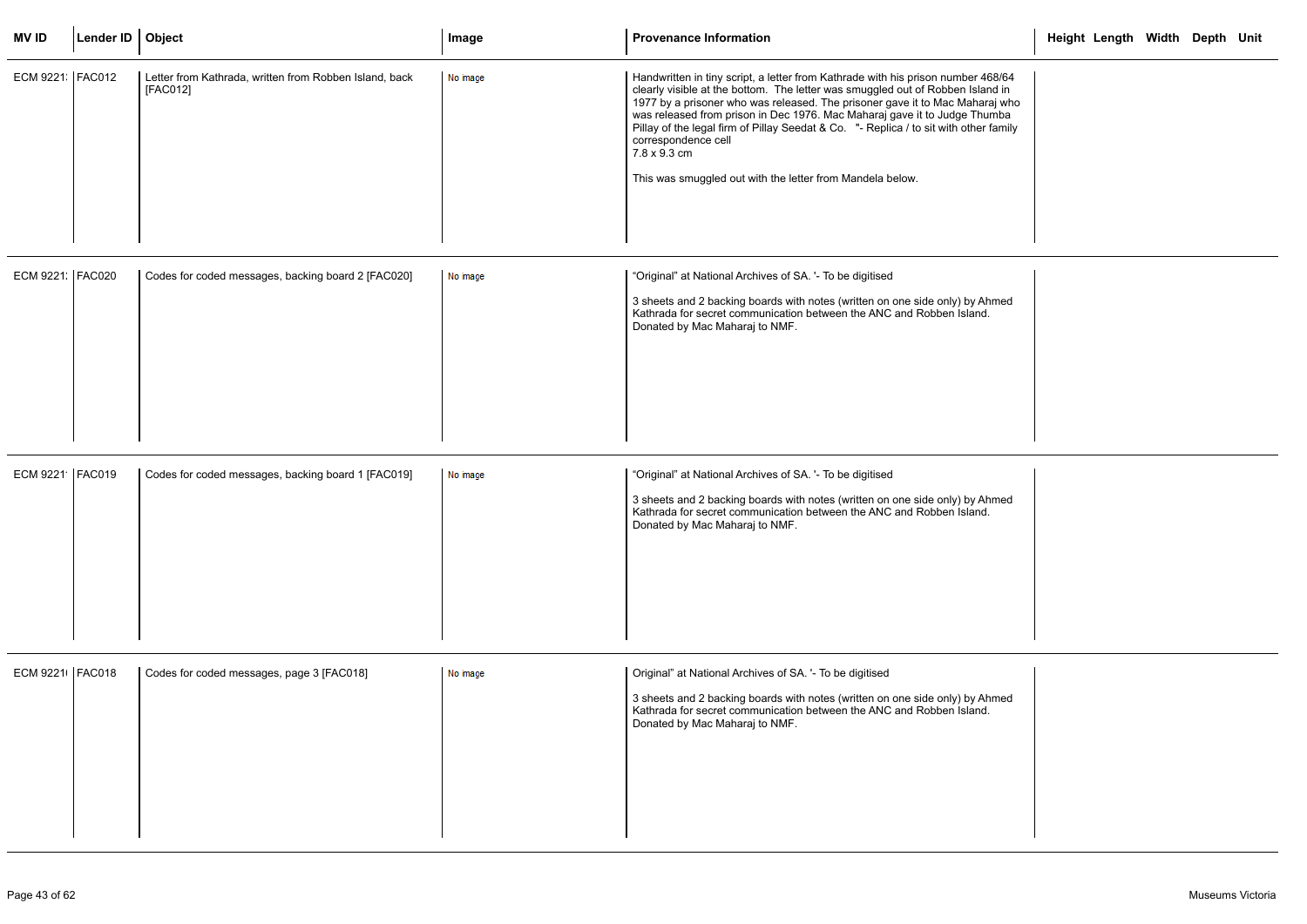| <b>MVID</b>       | Lender ID   Object |                                           | Image    | <b>Provenance Information</b>                                                                                                                                                                                                                        | Height Length Width Depth Unit |  |  |
|-------------------|--------------------|-------------------------------------------|----------|------------------------------------------------------------------------------------------------------------------------------------------------------------------------------------------------------------------------------------------------------|--------------------------------|--|--|
| ECM 9220 FAC017   |                    | Codes for coded messages, page 2 [FAC017] | No image | "Original" at National Archives of SA. '- To be digitised<br>3 sheets and 2 backing boards with notes (written on one side only) by Ahmed<br>Kathrada for secret communication between the ANC and Robben Island.<br>Donated by Mac Maharaj to NMF.□ |                                |  |  |
| ECM 9220 FAC016   |                    | Codes for coded messages, page 1 [FAC016] | No image | "Original" at National Archives of SA. '- To be digitised<br>3 sheets and 2 backing boards with notes (written on one side only) by Ahmed<br>Kathrada for secret communication between the ANC and Robben Island.<br>Donated by Mac Maharaj to NMF.  |                                |  |  |
| ECM 9220   FAC091 |                    | Photograph [FAC091]                       | No image |                                                                                                                                                                                                                                                      |                                |  |  |
| ECM 9220   FAC090 |                    | Photograph [FAC090]                       | No image |                                                                                                                                                                                                                                                      |                                |  |  |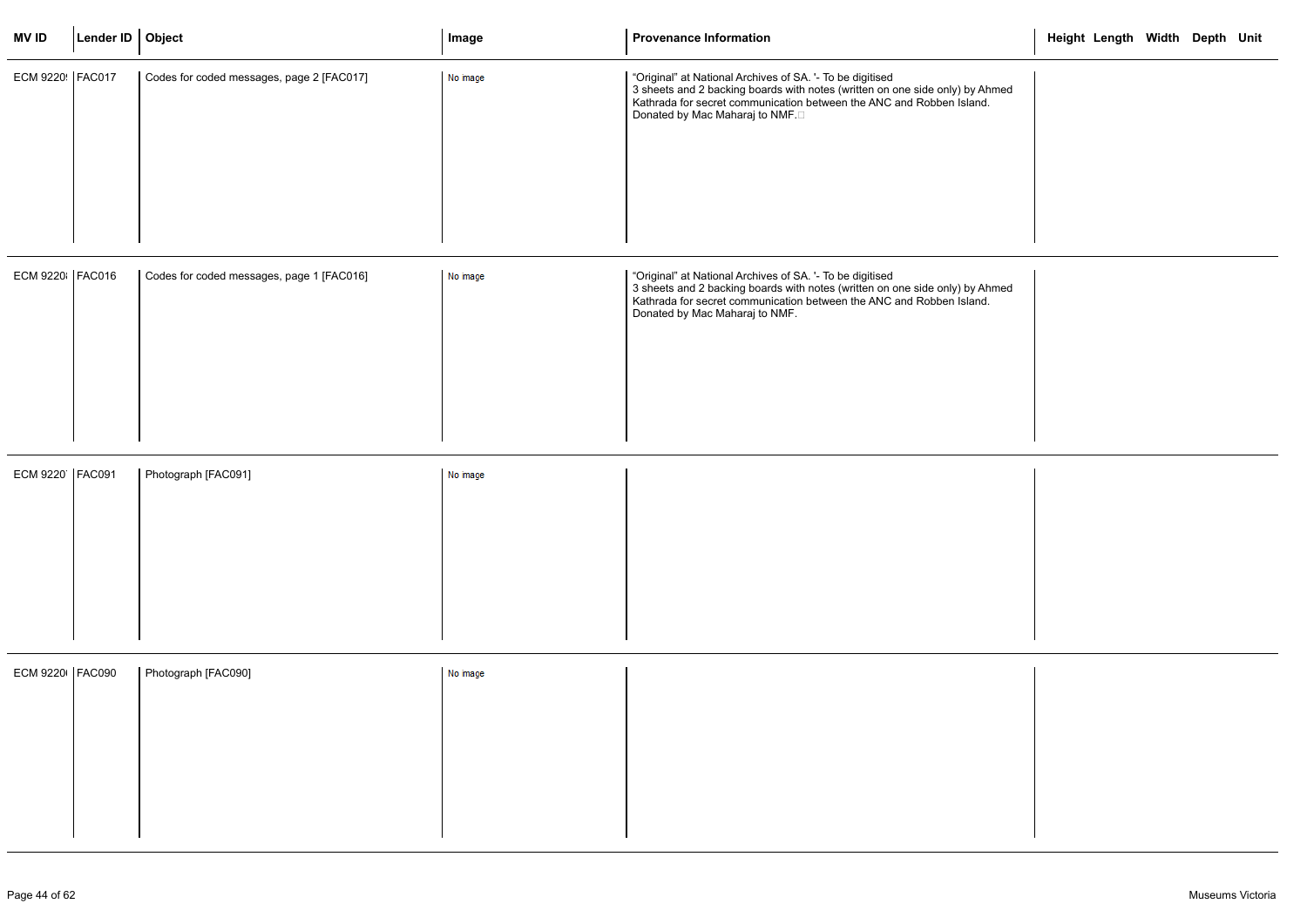| <b>MVID</b>     | Lender ID   Object |                                                                         | Image    | <b>Provenance Information</b>                                                                                                                                                                             | Height Length Width Depth Unit |
|-----------------|--------------------|-------------------------------------------------------------------------|----------|-----------------------------------------------------------------------------------------------------------------------------------------------------------------------------------------------------------|--------------------------------|
| ECM 9220 FAC107 |                    | Photograph - Reproduction - Mandela in shirt RSA034<br>[FAC107]         | No image | Former South Africa President Nelson Mandela and his wife Graca Machel bid<br>farewell to German President Horst Koehler and his wife Eva at their home in<br>Maputo, Mozambique. Date 4 April 2006 / DPA |                                |
| ECM 9220 FAC046 |                    | Supreme Courts of Africa Warrant of Committal, 1964<br>(back) [FAC046]  |          | Official form with handwritten entries; back. Form dated 12/6/64                                                                                                                                          |                                |
| ECM 9220 FAC045 |                    | Supreme Courts of Africa Warrant of Committal, 1964<br>(front) [FAC045] |          | Official form with handwritten entries; front                                                                                                                                                             |                                |
| ECM 9220 FAC092 |                    | Photograph - Group in Morocco with ALF [FAC092]                         | No image | Photograph                                                                                                                                                                                                |                                |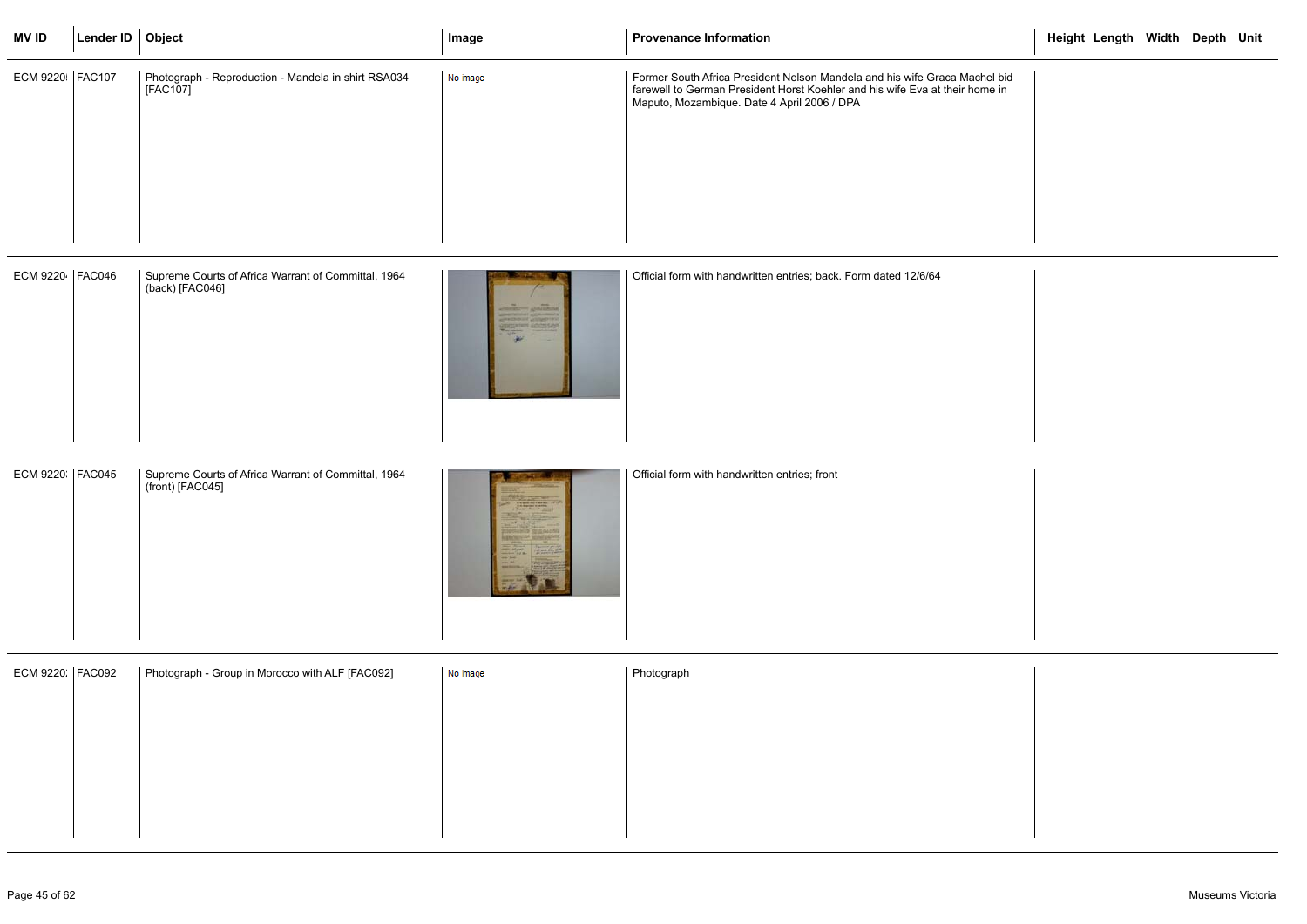| <b>MVID</b>       | Lender ID   Object |                                                 | Image    | <b>Provenance Information</b>                                                                                                                                                                                                                                                                                                                                                                                                                                                | Height Length Width Depth Unit |  |
|-------------------|--------------------|-------------------------------------------------|----------|------------------------------------------------------------------------------------------------------------------------------------------------------------------------------------------------------------------------------------------------------------------------------------------------------------------------------------------------------------------------------------------------------------------------------------------------------------------------------|--------------------------------|--|
| <b>ECM 9220</b>   | <b>FAC022</b>      | Jack Swart Diary - 11-13 November 1989 [FAC022] | No image | Original diary is with Jack Swart - do we need to see the original in order to<br>replicate it? i.e. for DIMS and other qualities?                                                                                                                                                                                                                                                                                                                                           |                                |  |
| ECM 9220   FAC021 |                    | Jack Swart Diary - 4-5 July 1989 [FAC021]       | No image | Jack Swart was Mr Mandela's personal warder from 7 Dec 1988 to 11 Dec 1990<br>at Victor Verster Prison. This collection includes notes by Mandela to Swart,<br>correspondence, photographs, recipes and menus of the food Swart cooked for<br>Mandela, and a manuscript of Swart's life story in Afrikaans. It includes a video<br>clip of the drive from the Victor Verster House to the prison gates that Mandela<br>would have taken on 11 Feb 1990 when he was released. |                                |  |
| ECM 9219 FAC026   |                    | Coffee Tin - For baking bread [FAC026]          | No image | Replica of coffee tin - as made for NMF. Stewart to make a replica of Tin. The<br>original tin is at the foundation in the safe.<br>Jack Swart anecdote relayed through Sahm. Only article by Sahm and interview.                                                                                                                                                                                                                                                            |                                |  |
| ECM 9219   FAC040 |                    | Methodist school cards - June 1933 [FAC040]     | No image |                                                                                                                                                                                                                                                                                                                                                                                                                                                                              |                                |  |

|                                            | Height Length Width Depth Unit |  |  |
|--------------------------------------------|--------------------------------|--|--|
| to                                         |                                |  |  |
|                                            |                                |  |  |
|                                            |                                |  |  |
|                                            |                                |  |  |
|                                            |                                |  |  |
|                                            |                                |  |  |
| c 1990<br>art,<br>ed for<br>video<br>ndela |                                |  |  |
|                                            |                                |  |  |
|                                            |                                |  |  |
|                                            |                                |  |  |
| The                                        |                                |  |  |
| terview.                                   |                                |  |  |
|                                            |                                |  |  |
|                                            |                                |  |  |
|                                            |                                |  |  |
|                                            |                                |  |  |
|                                            |                                |  |  |
|                                            |                                |  |  |
|                                            |                                |  |  |
|                                            |                                |  |  |
|                                            |                                |  |  |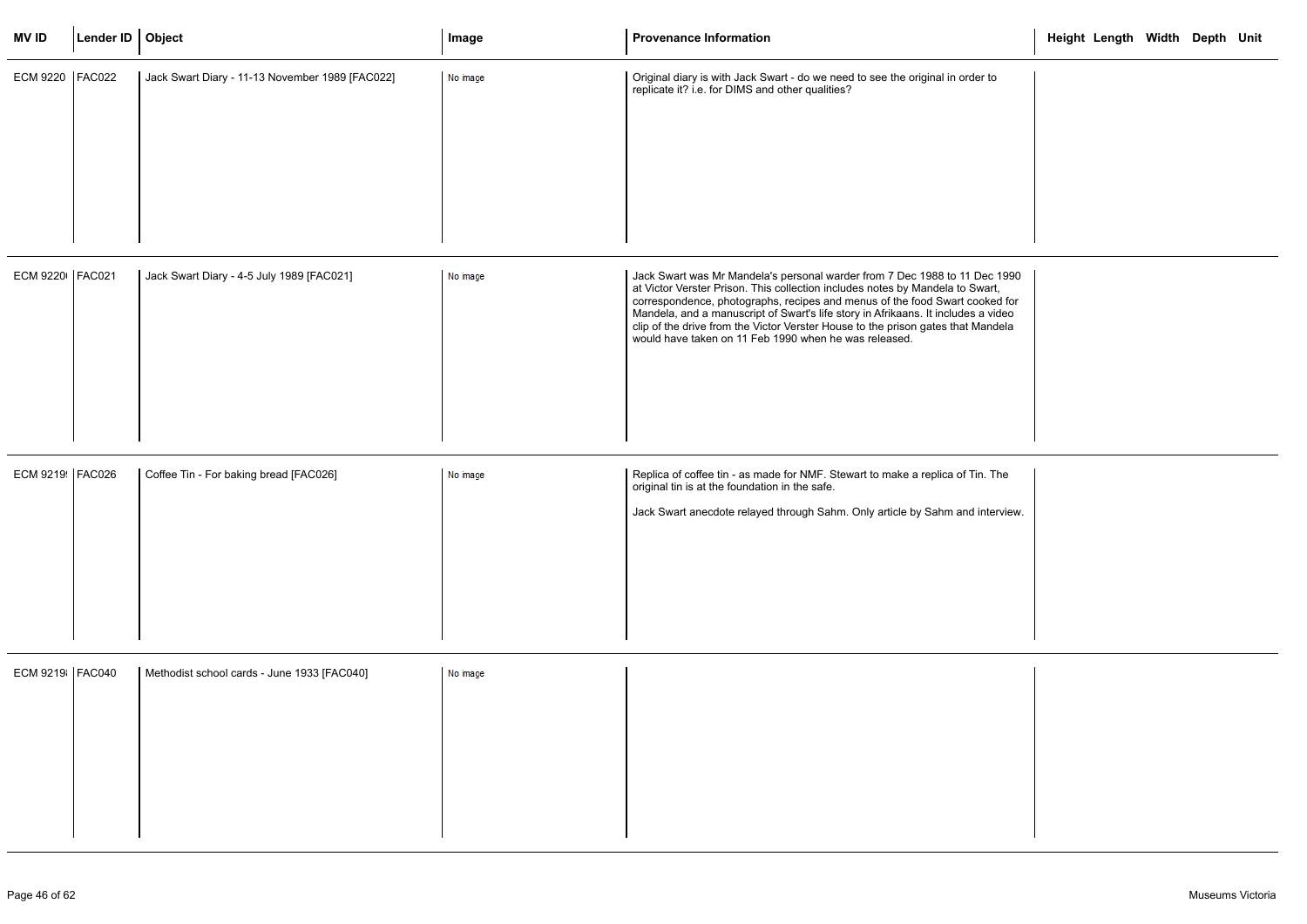| Methodist school cards - December 1931 [FAC039]<br>No image<br>ECM 9219   FAC039<br>ECM 9219   FAC038<br>Methodist school cards - June 1931 [FAC038]<br>No image<br>ECM 9219 FAC037<br>Methodist school cards - December 1930 [FAC037]<br>No image<br>ECM 9219   FAC036<br>Methodist school cards - September 1930 [FAC036]<br>No image | <b>MVID</b> | Lender ID   Object | Image | <b>Provenance Information</b> | Height Length Width Depth Unit |
|-----------------------------------------------------------------------------------------------------------------------------------------------------------------------------------------------------------------------------------------------------------------------------------------------------------------------------------------|-------------|--------------------|-------|-------------------------------|--------------------------------|
|                                                                                                                                                                                                                                                                                                                                         |             |                    |       |                               |                                |
|                                                                                                                                                                                                                                                                                                                                         |             |                    |       |                               |                                |
|                                                                                                                                                                                                                                                                                                                                         |             |                    |       |                               |                                |
|                                                                                                                                                                                                                                                                                                                                         |             |                    |       |                               |                                |
|                                                                                                                                                                                                                                                                                                                                         |             |                    |       |                               |                                |
|                                                                                                                                                                                                                                                                                                                                         |             |                    |       |                               |                                |
|                                                                                                                                                                                                                                                                                                                                         |             |                    |       |                               |                                |
|                                                                                                                                                                                                                                                                                                                                         |             |                    |       |                               |                                |
|                                                                                                                                                                                                                                                                                                                                         |             |                    |       |                               |                                |
|                                                                                                                                                                                                                                                                                                                                         |             |                    |       |                               |                                |
|                                                                                                                                                                                                                                                                                                                                         |             |                    |       |                               |                                |
|                                                                                                                                                                                                                                                                                                                                         |             |                    |       |                               |                                |
|                                                                                                                                                                                                                                                                                                                                         |             |                    |       |                               |                                |
|                                                                                                                                                                                                                                                                                                                                         |             |                    |       |                               |                                |
|                                                                                                                                                                                                                                                                                                                                         |             |                    |       |                               |                                |
|                                                                                                                                                                                                                                                                                                                                         |             |                    |       |                               |                                |
|                                                                                                                                                                                                                                                                                                                                         |             |                    |       |                               |                                |
|                                                                                                                                                                                                                                                                                                                                         |             |                    |       |                               |                                |
|                                                                                                                                                                                                                                                                                                                                         |             |                    |       |                               |                                |
|                                                                                                                                                                                                                                                                                                                                         |             |                    |       |                               |                                |

|  | Height Length Width Depth Unit |  |  |
|--|--------------------------------|--|--|
|  |                                |  |  |
|  |                                |  |  |
|  |                                |  |  |
|  |                                |  |  |
|  |                                |  |  |
|  |                                |  |  |
|  |                                |  |  |
|  |                                |  |  |
|  |                                |  |  |
|  |                                |  |  |
|  |                                |  |  |
|  |                                |  |  |
|  |                                |  |  |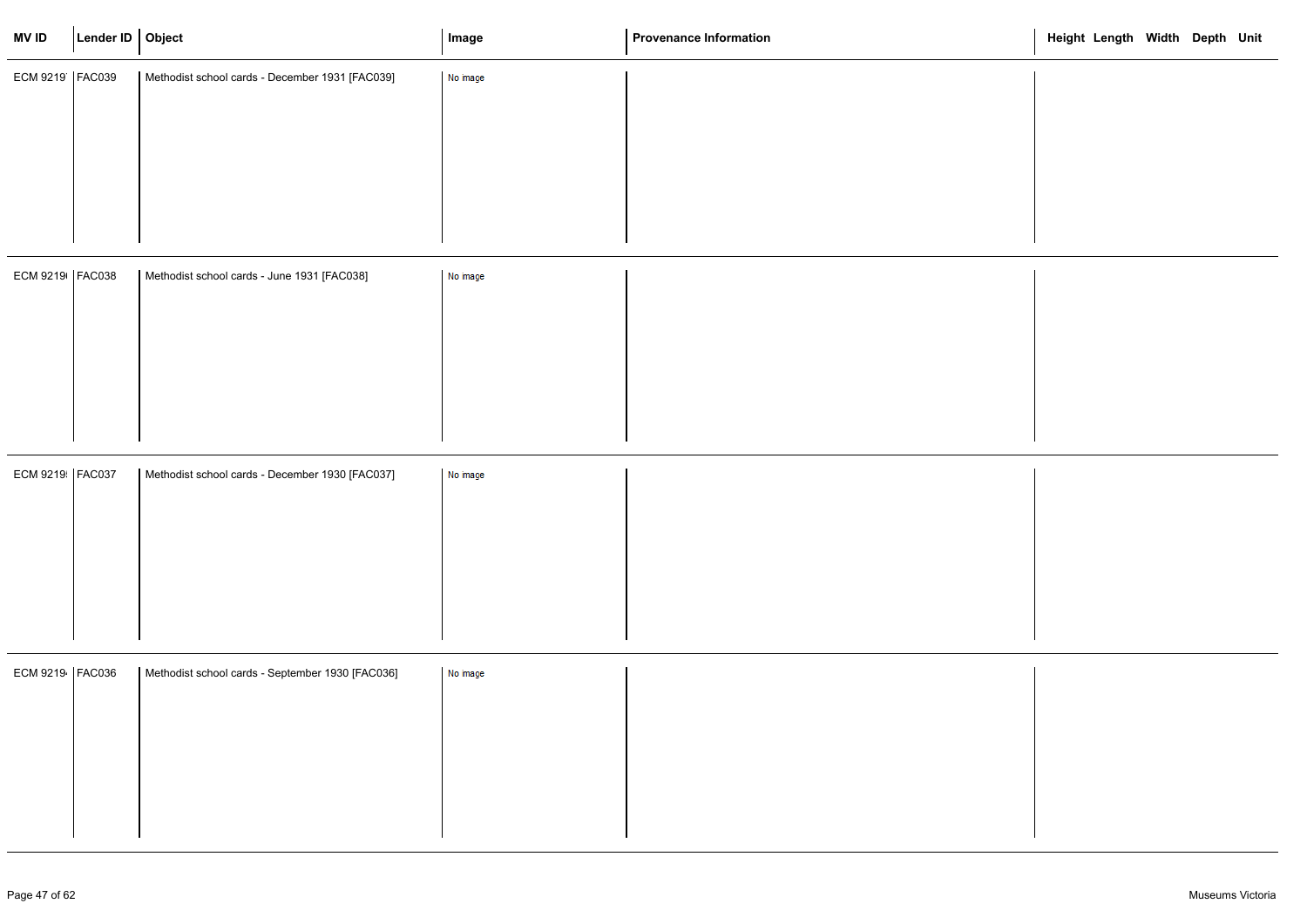| <b>MVID</b>       | Lender ID Object |                                                                                       | Image    | <b>Provenance Information</b>                                                                                  | Height Length Width Depth Unit |
|-------------------|------------------|---------------------------------------------------------------------------------------|----------|----------------------------------------------------------------------------------------------------------------|--------------------------------|
| ECM 9219 FAC035   |                  | Methodist school cards - September 1929 [FAC035]                                      | No image |                                                                                                                |                                |
| ECM 9219 FAC006   |                  | All In African National Council-statement from NM: page 3<br>(envelope) [FAC006]      | No image | Three pages: i.e. 1 letter, 1 envelope, 1 slip/note                                                            |                                |
| ECM 9219   FAC004 |                  | All In African National Council-statement from NM date<br>1961: page 1 [FAC004]       | No image | Three pages: i.e. 1 letter, 1 envelope, 1 slip/note. 2 copies - different sizes (1)<br>260 x 210 (2) 225 x 180 |                                |
| ECM 9219   FAC005 |                  | All In African National Council-statement from NM: page 2<br>(covering note) [FAC005] | No image | Three pages: i.e. 1 letter, 1 envelope, 1 slip/note. 2 copies - different sizes (1)<br>210 x 130 (2) 180 x 110 |                                |

|      |  | Height Length Width Depth Unit |  |  |
|------|--|--------------------------------|--|--|
|      |  |                                |  |  |
|      |  |                                |  |  |
|      |  |                                |  |  |
|      |  |                                |  |  |
|      |  |                                |  |  |
| s(1) |  |                                |  |  |
|      |  |                                |  |  |
|      |  |                                |  |  |
| s(1) |  |                                |  |  |
|      |  |                                |  |  |
|      |  |                                |  |  |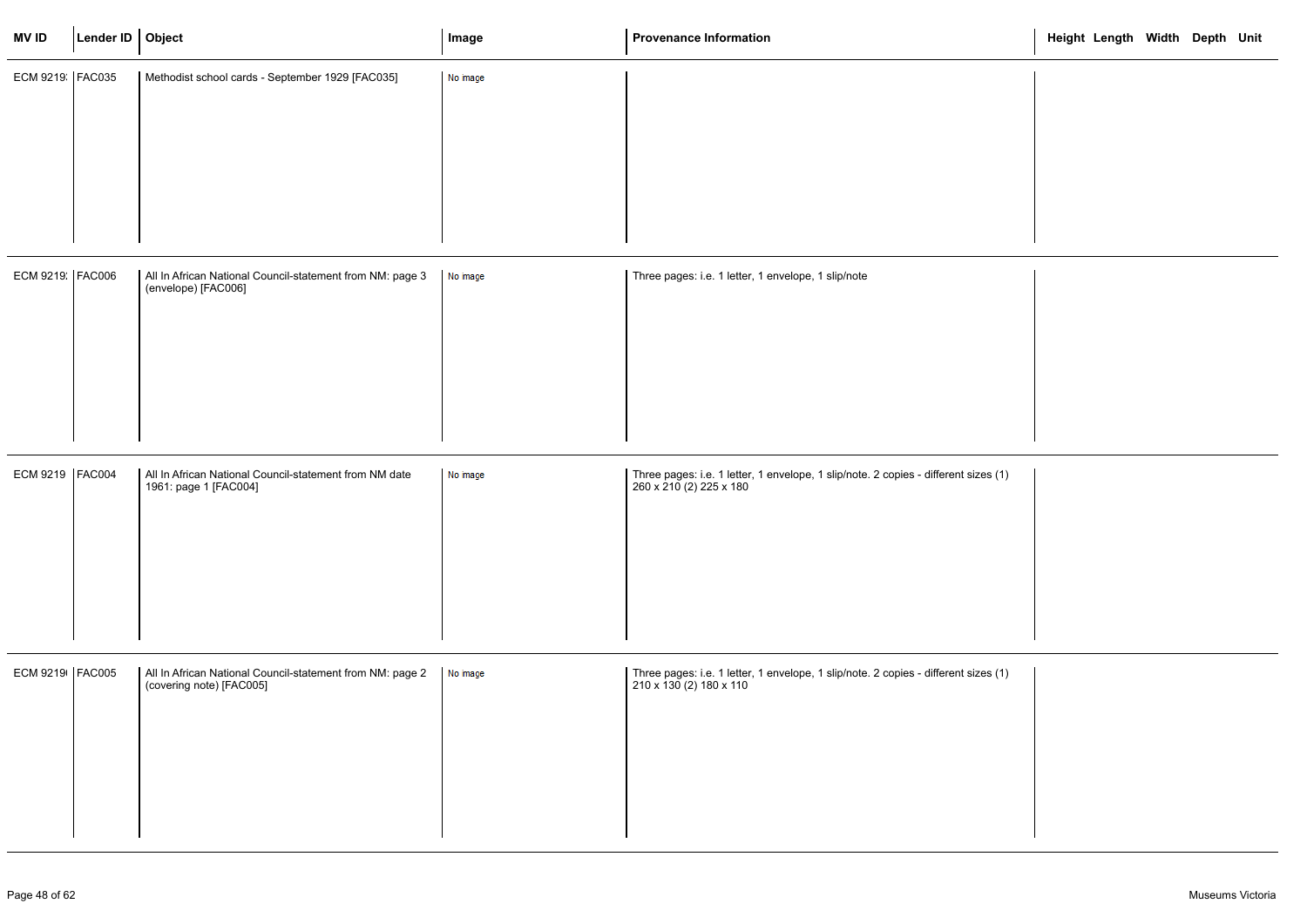| Photograph - Mandela polishing his own shoes on<br>Photograph: image of Mandela polishing his own shoes on presidential jet - Getty<br>ECM 9218   FAC101<br>No image<br>presidential jet [Getty] [FAC101]<br>image. Note MM have purchased image from Getty.<br>ECM 9218 FAC081<br>Drum Social Histories / Baileys African History Archive / Africa Media Online<br>Photograph - Reproduction - Sharpeville Massacre, 21<br>No image<br>March 1960 [FAC081]<br>ECM 9218   FAC104<br>Photograph - Reproduction - Mandela in shirt RSA027<br>Nelson Mandela meeting with Rwandan President Paul Kagame, 2009 / Getty -<br>No image<br>[FAC104]<br>Denis Farrell<br>ECM 9218   FAC083<br>Women's March 1957 [FAC083]<br>No image | <b>MV ID</b> | Lender ID Object | Image | <b>Provenance Information</b> | Height Length Width Depth Unit |  |  |
|-------------------------------------------------------------------------------------------------------------------------------------------------------------------------------------------------------------------------------------------------------------------------------------------------------------------------------------------------------------------------------------------------------------------------------------------------------------------------------------------------------------------------------------------------------------------------------------------------------------------------------------------------------------------------------------------------------------------------------|--------------|------------------|-------|-------------------------------|--------------------------------|--|--|
|                                                                                                                                                                                                                                                                                                                                                                                                                                                                                                                                                                                                                                                                                                                               |              |                  |       |                               |                                |  |  |
|                                                                                                                                                                                                                                                                                                                                                                                                                                                                                                                                                                                                                                                                                                                               |              |                  |       |                               |                                |  |  |
|                                                                                                                                                                                                                                                                                                                                                                                                                                                                                                                                                                                                                                                                                                                               |              |                  |       |                               |                                |  |  |
|                                                                                                                                                                                                                                                                                                                                                                                                                                                                                                                                                                                                                                                                                                                               |              |                  |       |                               |                                |  |  |
|                                                                                                                                                                                                                                                                                                                                                                                                                                                                                                                                                                                                                                                                                                                               |              |                  |       |                               |                                |  |  |
|                                                                                                                                                                                                                                                                                                                                                                                                                                                                                                                                                                                                                                                                                                                               |              |                  |       |                               |                                |  |  |
|                                                                                                                                                                                                                                                                                                                                                                                                                                                                                                                                                                                                                                                                                                                               |              |                  |       |                               |                                |  |  |
|                                                                                                                                                                                                                                                                                                                                                                                                                                                                                                                                                                                                                                                                                                                               |              |                  |       |                               |                                |  |  |
|                                                                                                                                                                                                                                                                                                                                                                                                                                                                                                                                                                                                                                                                                                                               |              |                  |       |                               |                                |  |  |
|                                                                                                                                                                                                                                                                                                                                                                                                                                                                                                                                                                                                                                                                                                                               |              |                  |       |                               |                                |  |  |
|                                                                                                                                                                                                                                                                                                                                                                                                                                                                                                                                                                                                                                                                                                                               |              |                  |       |                               |                                |  |  |
|                                                                                                                                                                                                                                                                                                                                                                                                                                                                                                                                                                                                                                                                                                                               |              |                  |       |                               |                                |  |  |
|                                                                                                                                                                                                                                                                                                                                                                                                                                                                                                                                                                                                                                                                                                                               |              |                  |       |                               |                                |  |  |
|                                                                                                                                                                                                                                                                                                                                                                                                                                                                                                                                                                                                                                                                                                                               |              |                  |       |                               |                                |  |  |
|                                                                                                                                                                                                                                                                                                                                                                                                                                                                                                                                                                                                                                                                                                                               |              |                  |       |                               |                                |  |  |

|           | Height Length Width Depth Unit |  |  |
|-----------|--------------------------------|--|--|
| t - Getty |                                |  |  |
|           |                                |  |  |
|           |                                |  |  |
|           |                                |  |  |
|           |                                |  |  |
| ine       |                                |  |  |
|           |                                |  |  |
|           |                                |  |  |
|           |                                |  |  |
|           |                                |  |  |
| Getty -   |                                |  |  |
|           |                                |  |  |
|           |                                |  |  |
|           |                                |  |  |
|           |                                |  |  |
|           |                                |  |  |
|           |                                |  |  |
|           |                                |  |  |
|           |                                |  |  |
|           |                                |  |  |
|           |                                |  |  |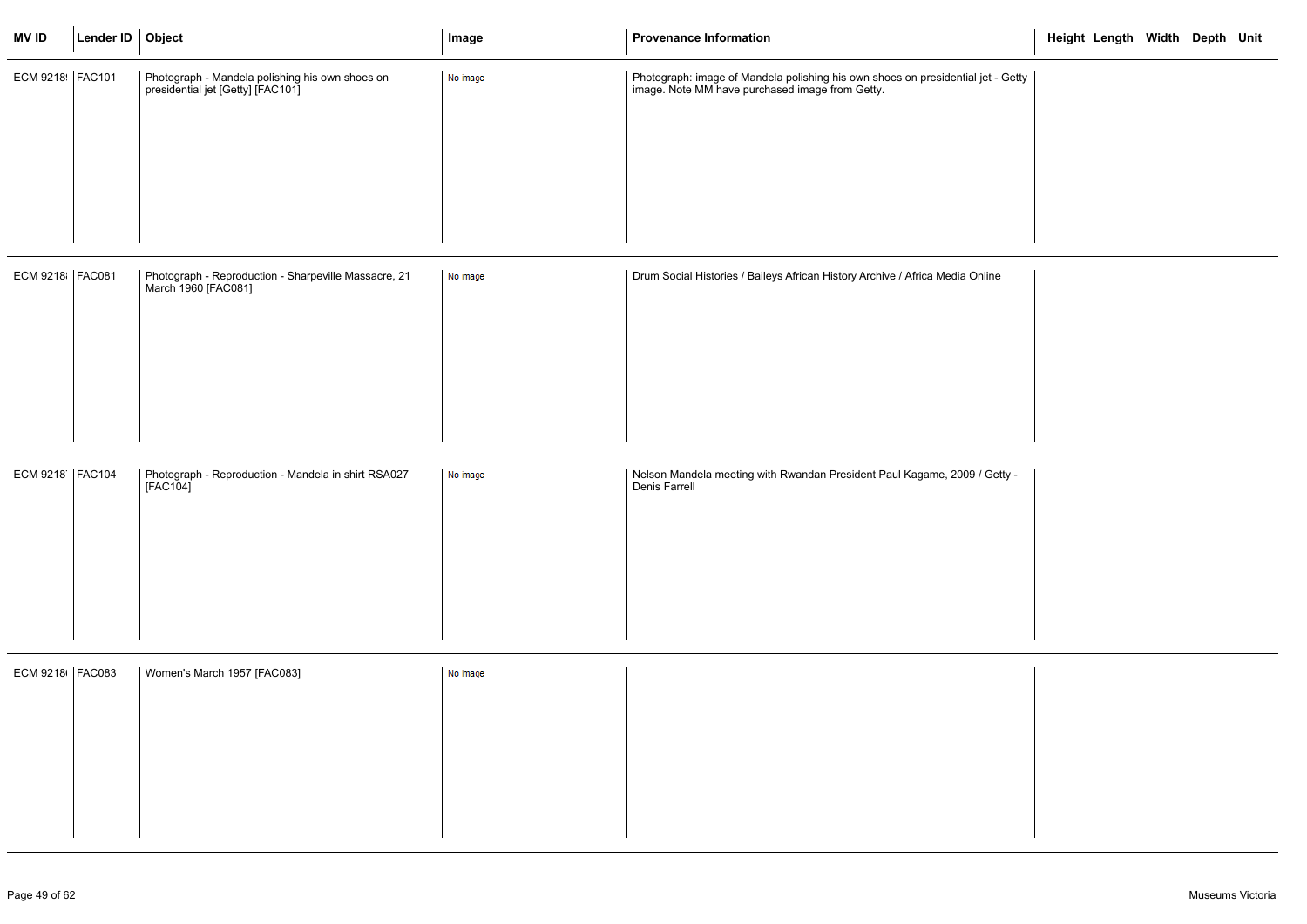| <b>MVID</b>       | Lender ID   Object |                                                                      | Image    | <b>Provenance Information</b> | Height Length Width Depth Unit |
|-------------------|--------------------|----------------------------------------------------------------------|----------|-------------------------------|--------------------------------|
| ECM 9218   FAC082 |                    | Lilian Ngoyi [FAC082]                                                | No image |                               |                                |
|                   |                    |                                                                      |          |                               |                                |
|                   |                    |                                                                      |          |                               |                                |
|                   |                    |                                                                      |          |                               |                                |
|                   |                    |                                                                      |          |                               |                                |
| ECM 9218   FAC080 |                    | Photograph - Reproduction - Passbook arrest [FAC080]                 | No image | Mayibuye Archive              |                                |
|                   |                    |                                                                      |          |                               |                                |
|                   |                    |                                                                      |          |                               |                                |
|                   |                    |                                                                      |          |                               |                                |
|                   |                    |                                                                      |          |                               |                                |
| ECM 9218   FAC093 |                    | Photograph - Mandela wearing neckpiece [FAC093]                      | No image |                               |                                |
|                   |                    |                                                                      |          |                               |                                |
|                   |                    |                                                                      |          |                               |                                |
|                   |                    |                                                                      |          |                               |                                |
|                   |                    |                                                                      |          |                               |                                |
|                   |                    |                                                                      |          |                               |                                |
| ECM 9218: FAC098  |                    | Photograph - Reproduction - Signing constitution [FAC098]   No image |          |                               |                                |
|                   |                    |                                                                      |          |                               |                                |
|                   |                    |                                                                      |          |                               |                                |
|                   |                    |                                                                      |          |                               |                                |
|                   |                    |                                                                      |          |                               |                                |

|  | Height Length Width Depth Unit |  |  |
|--|--------------------------------|--|--|
|  |                                |  |  |
|  |                                |  |  |
|  |                                |  |  |
|  |                                |  |  |
|  |                                |  |  |
|  |                                |  |  |
|  |                                |  |  |
|  |                                |  |  |
|  |                                |  |  |
|  |                                |  |  |
|  |                                |  |  |
|  |                                |  |  |
|  |                                |  |  |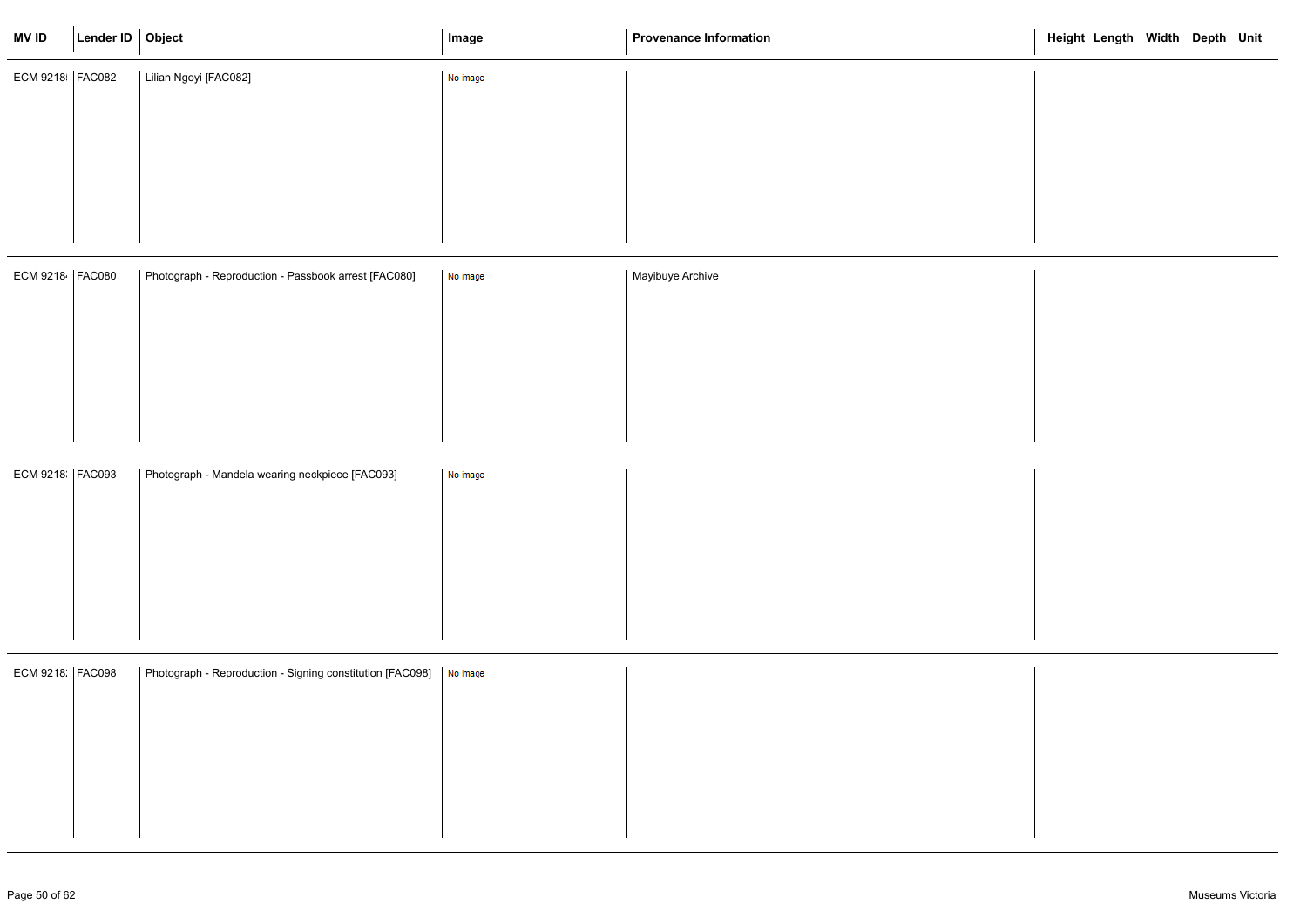| <b>MVID</b>       | Lender ID   Object |                                                                                        | Image    | <b>Provenance Information</b>                                                                                                                       | Height Length Width Depth Unit |  |  |
|-------------------|--------------------|----------------------------------------------------------------------------------------|----------|-----------------------------------------------------------------------------------------------------------------------------------------------------|--------------------------------|--|--|
| ECM 9218   FAC097 |                    | Photograph - Reproduction - Nelson Mandela with his first<br>(legal) passport [FAC097] | No image | Peter Magubane                                                                                                                                      |                                |  |  |
| ECM 9218 FAC027   |                    | Passport [FAC027]                                                                      | No image | First ever legal passport held by Mandela. Issued a few days after his release.<br>His name "Rolihlahla" is spelt incorrectly. 80mm x 120mm closed. |                                |  |  |
| ECM 9217 FAC079   |                    | Burning of Passes [FAC079]                                                             | No image |                                                                                                                                                     |                                |  |  |
| ECM 9217   FAC078 |                    | Photograph - Reproduction - Mandela burning his<br>  passbook [FAC078]                 | No image | Mayibuye Archive - display next to passbook                                                                                                         |                                |  |  |

|       | Height Length Width Depth Unit |  |  |
|-------|--------------------------------|--|--|
|       |                                |  |  |
|       |                                |  |  |
|       |                                |  |  |
|       |                                |  |  |
|       |                                |  |  |
| ease. |                                |  |  |
|       |                                |  |  |
|       |                                |  |  |
|       |                                |  |  |
|       |                                |  |  |
|       |                                |  |  |
|       |                                |  |  |
|       |                                |  |  |
|       |                                |  |  |
|       |                                |  |  |
|       |                                |  |  |
|       |                                |  |  |
|       |                                |  |  |
|       |                                |  |  |
|       |                                |  |  |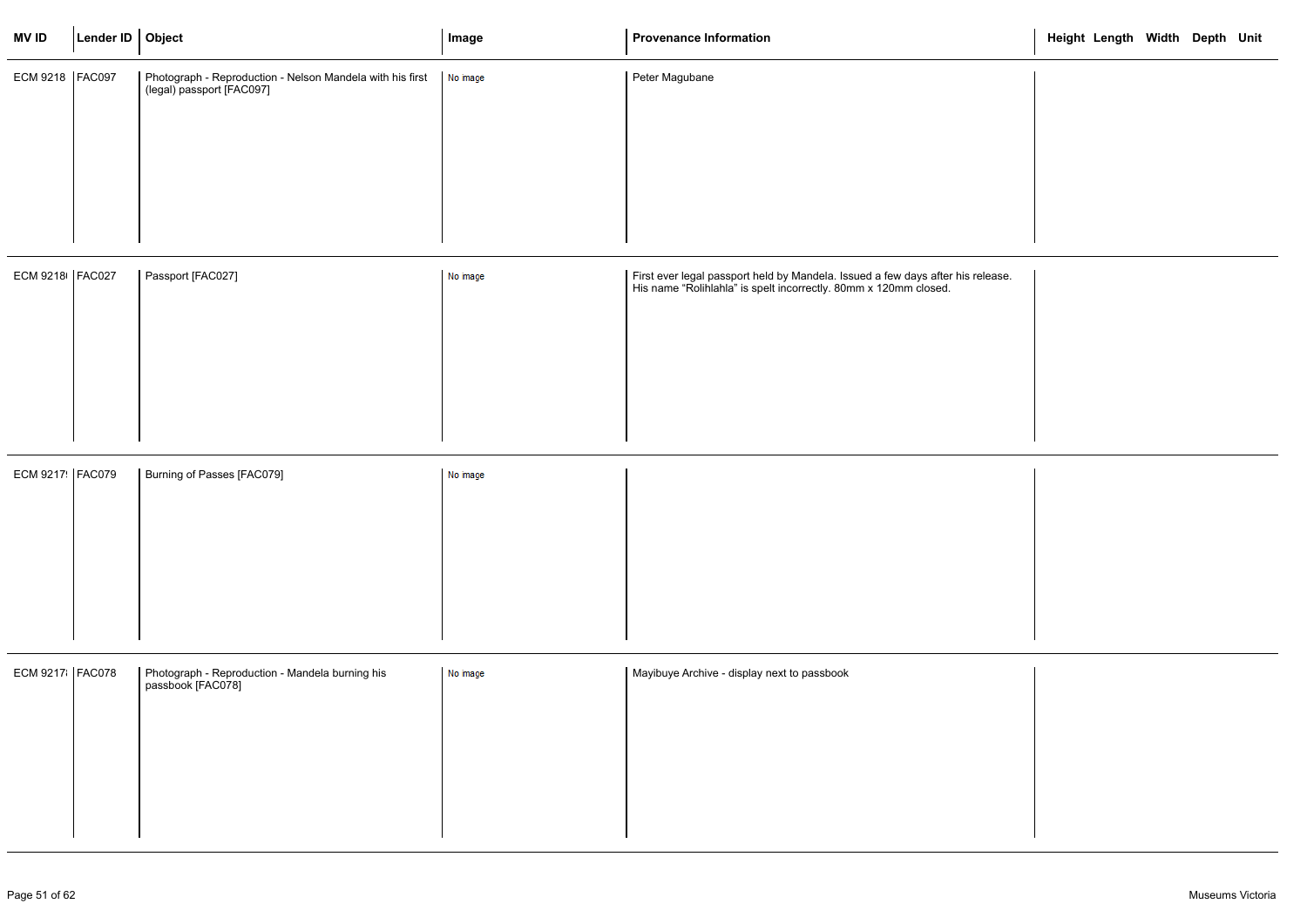| <b>MVID</b>       | Lender ID   Object |                                                                 | Image    | <b>Provenance Information</b>                                                                                                                                                                                                                                                                                                                                                                                                                                                                                                                                                                                                                                                                                                                                                                                                                                                         | Height Length Width Depth Unit |  |  |
|-------------------|--------------------|-----------------------------------------------------------------|----------|---------------------------------------------------------------------------------------------------------------------------------------------------------------------------------------------------------------------------------------------------------------------------------------------------------------------------------------------------------------------------------------------------------------------------------------------------------------------------------------------------------------------------------------------------------------------------------------------------------------------------------------------------------------------------------------------------------------------------------------------------------------------------------------------------------------------------------------------------------------------------------------|--------------------------------|--|--|
| ECM 9217   FAC106 |                    | Photograph - Reproduction - Mandela in shirt RSA029<br>[FAC106] | No image | Samantha Appleton / Nelson Mandela with former First Lady Michelle Obama,<br>2011                                                                                                                                                                                                                                                                                                                                                                                                                                                                                                                                                                                                                                                                                                                                                                                                     |                                |  |  |
| ECM 9217 FAC076   |                    | Notes on Sequel to Long Walk To Freedom [FAC076]                | No image | only two pages to be replicated, one is the front page of the hand written sequel,<br>the other is numbers where Madiba was trying to work out his age, this can be<br>displayed with t                                                                                                                                                                                                                                                                                                                                                                                                                                                                                                                                                                                                                                                                                               |                                |  |  |
| ECM 9217 FAC075   |                    | Notes on Sequel to Long Walk To Freedom [FAC075]                | No image | Replica of first page and digitisation of remaining 9 pages<br>A bound copy of the ten chapters has been accrued. It forms the basis of the<br>2017 Publication "Dare Not Linger" 'only two pages to be replicated, one is the<br>front page of the hand written sequel, the other is numbers where Madiba was<br>trying to work out his age, this can be displayed with<br>This series consists of several versions of ten proposed chapters of the sequel to<br>Long Walk to Freedom, which covers the presidential years of Mr. Mandela. The<br>versions are partially handwritten and partially typed with handwritten editing.<br>The series also contains some correspondence, research and background<br>materials, as well as (copies of) press cuttings. A bound copy of the ten chapters<br>has been accrued. It forms the basis of the 2017 Publication "Dare Not Linger". |                                |  |  |
| ECM 9217 FAC099   |                    | Photograph - Reproduction - Collecting peace prize<br>[FAC099]  | No image |                                                                                                                                                                                                                                                                                                                                                                                                                                                                                                                                                                                                                                                                                                                                                                                                                                                                                       |                                |  |  |

|                        | Height Length Width Depth Unit |  |  |
|------------------------|--------------------------------|--|--|
| ama,                   |                                |  |  |
|                        |                                |  |  |
|                        |                                |  |  |
|                        |                                |  |  |
|                        |                                |  |  |
| sequel,<br>an be       |                                |  |  |
|                        |                                |  |  |
|                        |                                |  |  |
|                        |                                |  |  |
|                        |                                |  |  |
| the<br>is the<br>เ was |                                |  |  |
| equel to<br>la. The    |                                |  |  |
| ting.<br>d<br>hapters  |                                |  |  |
| nger".                 |                                |  |  |
|                        |                                |  |  |
|                        |                                |  |  |
|                        |                                |  |  |
|                        |                                |  |  |
|                        |                                |  |  |
|                        |                                |  |  |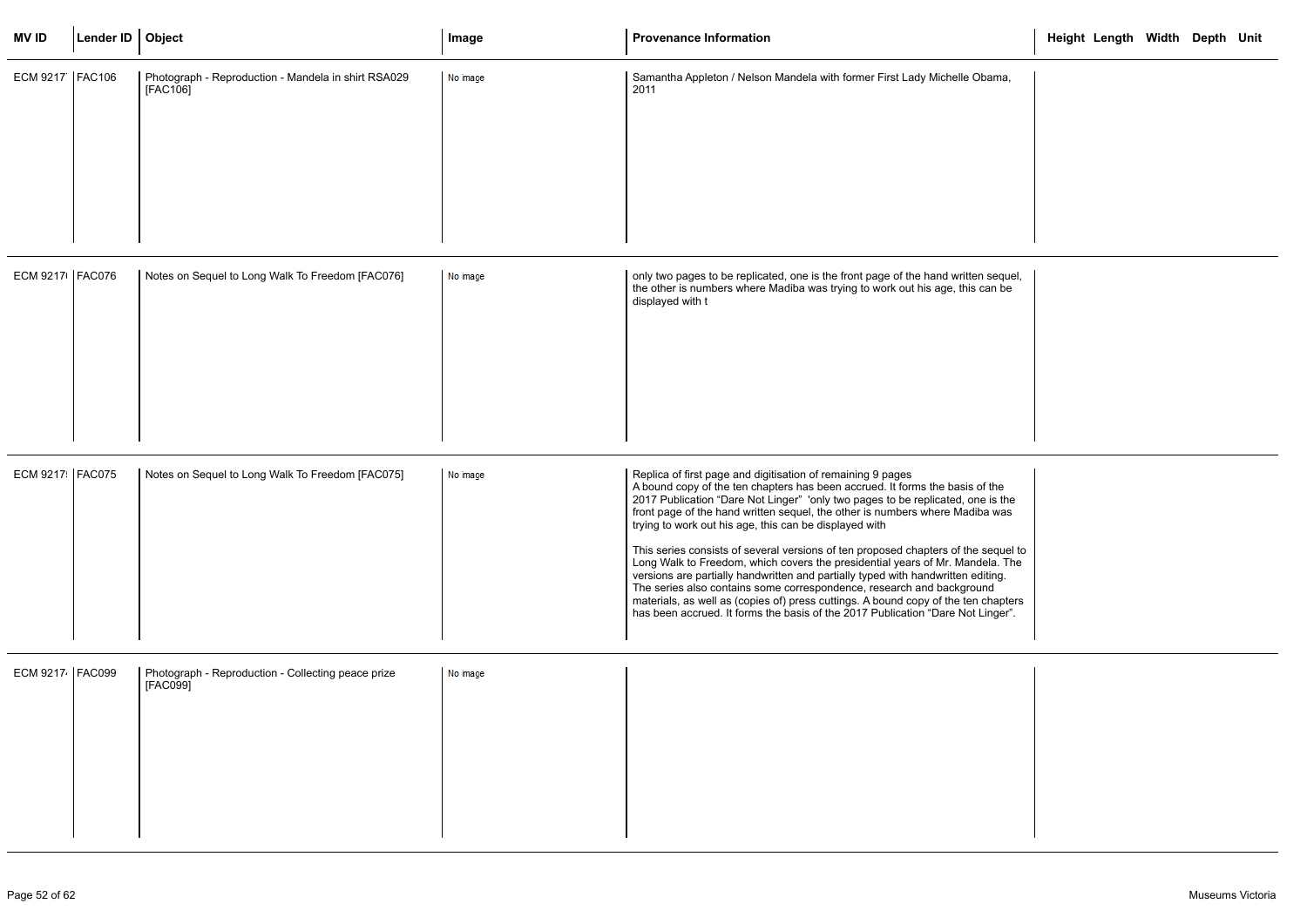| <b>MVID</b>       | Lender ID $\vert$ Object |                                                                                          | Image    | <b>Provenance Information</b>                                                                                                                                                                                                                                                                                                                                                  | Height Length Width Depth Unit |  |  |
|-------------------|--------------------------|------------------------------------------------------------------------------------------|----------|--------------------------------------------------------------------------------------------------------------------------------------------------------------------------------------------------------------------------------------------------------------------------------------------------------------------------------------------------------------------------------|--------------------------------|--|--|
| ECM 9217   FAC030 |                          | Nobel Peace Prize certificate in presentation folder as<br>shown, December 1993 [FAC030] | No image | Certificate, 2 x A4 size sheets in presentation folder; to be displayed opened out<br>so that both sheets are visible, Nobel Peace Prize joint award to NM and de<br>Klerk 1993. YES AND WITH CERTIFICATE IN BOOK AS PER NMF<br>FOUNDATION.                                                                                                                                    |                                |  |  |
| ECM 9217. FAC029  |                          | Nobel Peace Prize Medallion presentation box [FAC029]                                    | No image | Medallion presentation box, Nobel Peace Prize joint award to NM and de Klerk<br>1993. YES AND WITH CERTIFICATE IN BOOK AS PER NMF FOUNDATION.                                                                                                                                                                                                                                  |                                |  |  |
| ECM 9217   FAC028 |                          | Nobel Peace Prize Medallion, December 1993 [FAC028]                                      | No image | Medallion; Nobel Peace Prize joint award to NM and de Klerk 1993. YES AND<br>WITH CERTIFICATE IN BOOK AS PER NMF FOUNDATION.<br>The Nobel Peace Prize 1993 was awarded jointly to Nelson Mandela and<br>Frederik Willem de Klerk "for their work for the peaceful termination of the<br>apartheid regime, and for laying the foundations for a new democratic South<br>Africa. |                                |  |  |
| ECM 9217   FAC084 |                          | Document - Mandela and Tambo law firm document with<br>letterhead - July 1959 [FAC084]   | No image |                                                                                                                                                                                                                                                                                                                                                                                |                                |  |  |

|                                              | Height Length Width Depth Unit |  |  |
|----------------------------------------------|--------------------------------|--|--|
| ed out<br>de                                 |                                |  |  |
| Klerk<br>TION.                               |                                |  |  |
| AND<br>$\overline{\phantom{a}}$<br>P,<br>uth |                                |  |  |
|                                              |                                |  |  |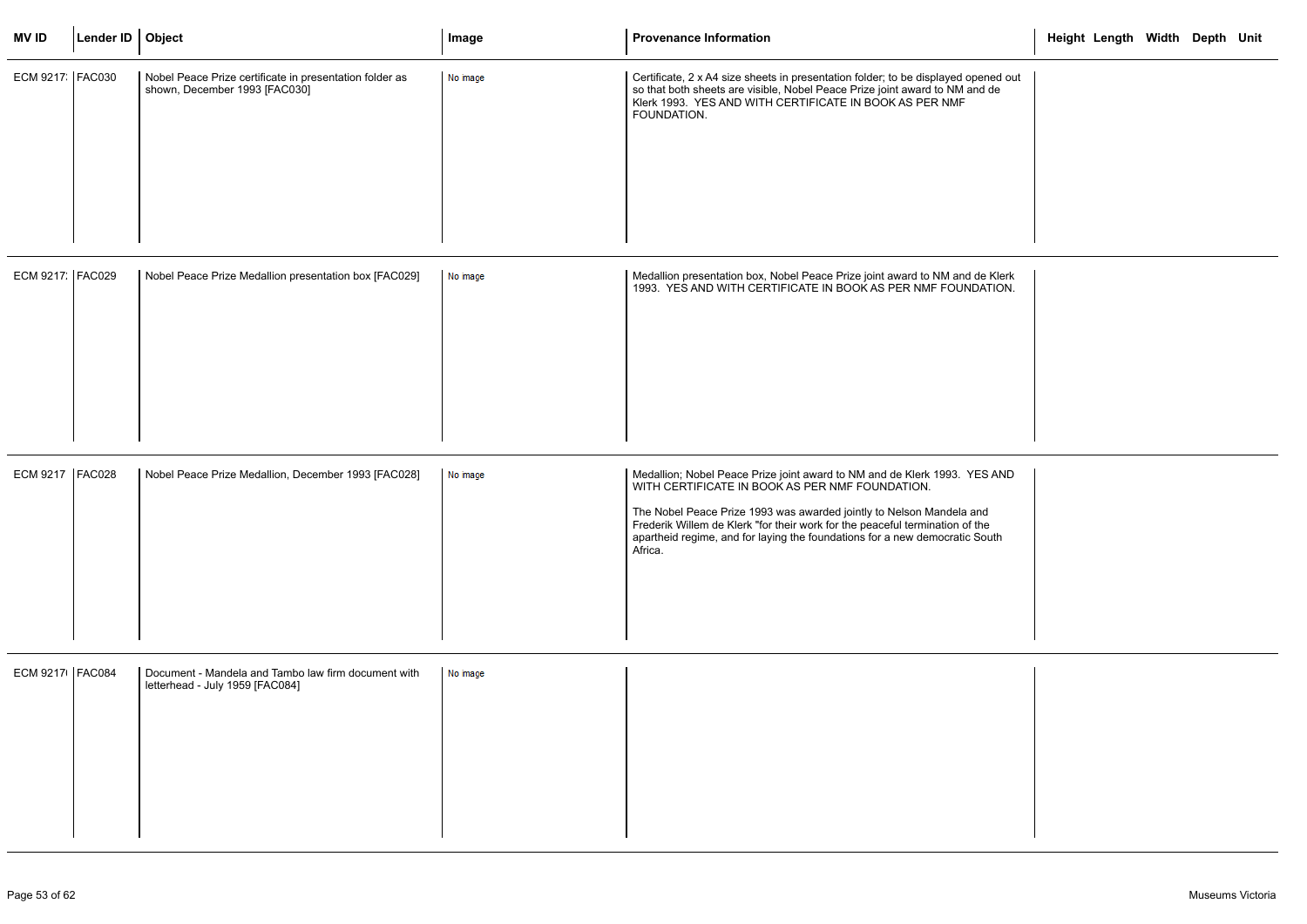| <b>MVID</b>       | Lender ID   Object |                                                                                 | Image    | <b>Provenance Information</b>                                                                                                                                                                                                                                                                                                                                                                                                                                                                                                                             | Height Length Width Depth Unit |
|-------------------|--------------------|---------------------------------------------------------------------------------|----------|-----------------------------------------------------------------------------------------------------------------------------------------------------------------------------------------------------------------------------------------------------------------------------------------------------------------------------------------------------------------------------------------------------------------------------------------------------------------------------------------------------------------------------------------------------------|--------------------------------|
| ECM 9216: FAC085  |                    | Photograph - Reproduction - Mandela and Oliver Tambo<br>[FAC085]                | No image | Mayibuye Archive                                                                                                                                                                                                                                                                                                                                                                                                                                                                                                                                          |                                |
| ECM 9216   FAC041 |                    | Document - Mandela and Tambo law firm with letterhead -<br>3 June 1959 [FAC041] | No image | Dated 3 June 1959; Regina v David Sibeko; 1 page only                                                                                                                                                                                                                                                                                                                                                                                                                                                                                                     |                                |
| ECM 9216   FAC073 |                    | Letter from NM to daughters; dated 4/2/1969 "My<br>darlings" 2nd page? [FAC073] | No image | Make to replica to sit on the release wall section. This approach, although the<br>letter is written in 1969 speaks of release and longing to be home, which will fit<br>into the story line of the release space and again show the fluidity of time in<br>relation to the placement of object. Madiba was almost sometimes prophetic in<br>the way he wrote and to the outcomes of his life. a quote to be pulled out from<br>this letter " I am certain that one day I will be back at home to live in happiness<br>with you until the end of my days" |                                |
| ECM 9216   FAC072 |                    | Letter from NM to daughters; dated 4/2/1969 "My<br>darlings" 1st page? [FAC072] | No image | Make to replica to sit on the release wall section. This approach, although the<br>letter is written in 1969 speaks of release and longing to be home, which will fit<br>into the story line of the release space and again show the fluidity of time in<br>relation to the placement of object. Madiba was almost sometimes prophetic in<br>the way he wrote and to the outcomes of his life. a quote to be pulled out from<br>this letter " I am certain that one day I will be back at home to live in happiness<br>with you until the end of my days" |                                |

|                                                     |  | Height Length Width Depth Unit |  |  |
|-----------------------------------------------------|--|--------------------------------|--|--|
|                                                     |  |                                |  |  |
|                                                     |  |                                |  |  |
| ่ the<br>will fit<br>in<br>etic in<br>from<br>iness |  |                                |  |  |
| ่ the<br>will fit<br>in<br>etic in<br>from<br>iness |  |                                |  |  |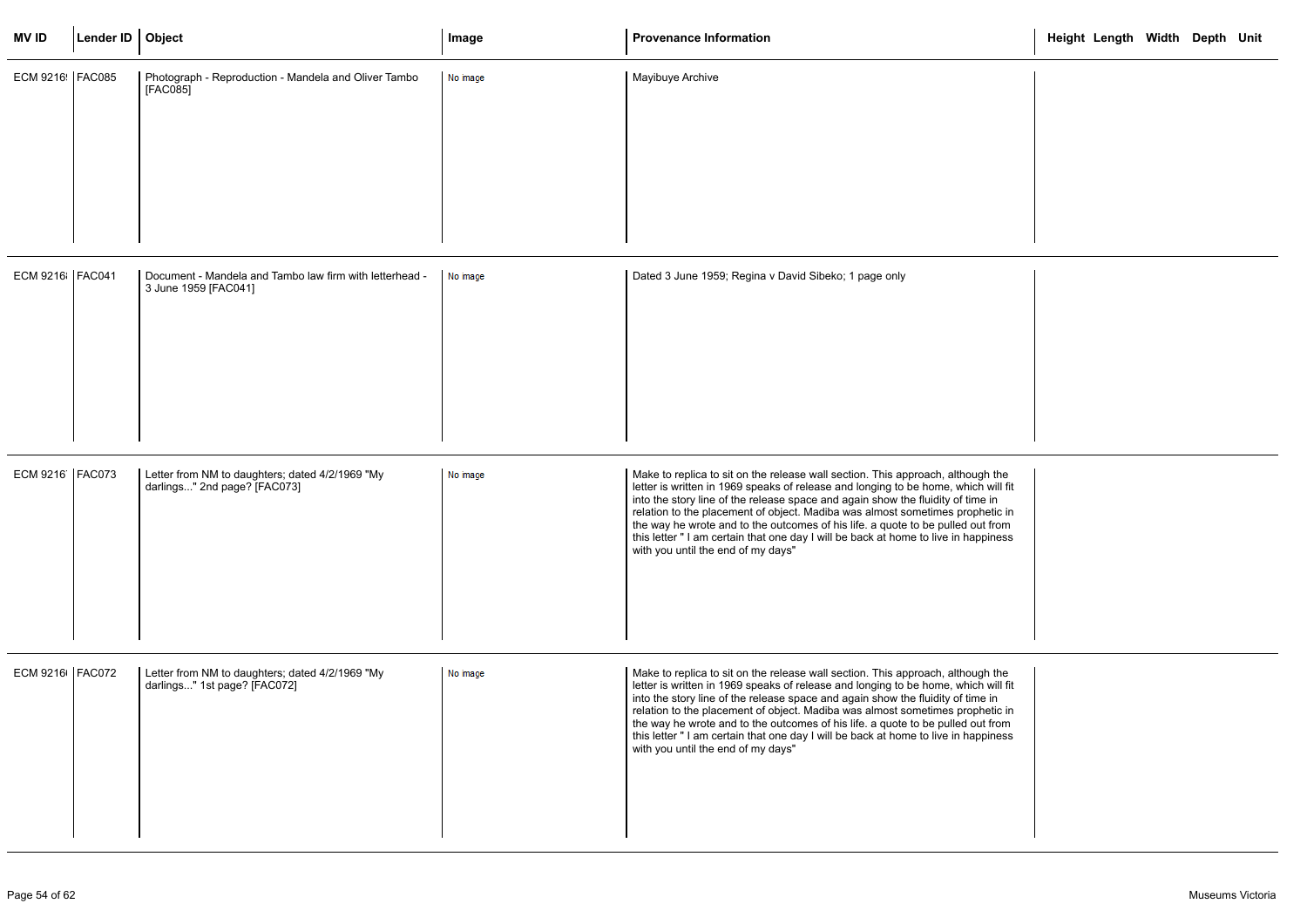| <b>MVID</b>       | Lender ID   Object |                                                                             | Image    | <b>Provenance Information</b>                                                                                                                                                                                                                                                                                                                                                                                                            | Height Length Width Depth Unit |  |  |
|-------------------|--------------------|-----------------------------------------------------------------------------|----------|------------------------------------------------------------------------------------------------------------------------------------------------------------------------------------------------------------------------------------------------------------------------------------------------------------------------------------------------------------------------------------------------------------------------------------------|--------------------------------|--|--|
| ECM 9216   FAC102 |                    | Photograph - Carter [FAC102]                                                | No image |                                                                                                                                                                                                                                                                                                                                                                                                                                          |                                |  |  |
|                   |                    |                                                                             |          |                                                                                                                                                                                                                                                                                                                                                                                                                                          |                                |  |  |
| ECM 9216 FAC112   |                    | Photograph - Reproduction - Mandela in shirt RSA035<br>[FAC112]             | No image | Getty - Walter Dhladhla / Archbishop Desmond Tutu, right, hands Mandela the<br>five-volume report produced by his Truth and Reconciliation Commission (TRC)<br>on Oct. 29, 1998. The report revealed human rights abuse by various political<br>parties during apartheid. Accepting the report, Mandela acknowledged that the<br>wounds of the period of repression and resistance were too deep to have been<br>healed by the TRC alone |                                |  |  |
| ECM 9216: FAC044  |                    | Document - Rivonia Trial speech bullet points [FAC044]                      | No image | Handwritten half-page document of speech notes by NM, prepared in case of a<br>death sentence                                                                                                                                                                                                                                                                                                                                            |                                |  |  |
| ECM 9216: OBJ030  |                    | Neckpiece - amaXhosa - A genuine Xhosa neckpiece (not<br>original) [OBJ030] | No image | To be displayed with Kaross, on a form - no visible mannequin. NECKPIECE<br>DESCRIBED AS BEING IN THE ANC COLOURS. Yes - Stuart to purchase NOT<br>MAKE REPLICA - SHOULD BE BROUGHT FROM XHOSA MAKER CAN BE<br>INDICATIVE OF WHAT MADIBA WORE AND ALSO RELEVENT TO CURRENT<br><b>CULTURAL DRESS.</b>                                                                                                                                     |                                |  |  |

|                                             | Height Length Width Depth Unit |  |  |
|---------------------------------------------|--------------------------------|--|--|
|                                             |                                |  |  |
| ela the<br>(TRC)<br>tical<br>at the<br>been |                                |  |  |
| e of a                                      |                                |  |  |
| CE<br>e NOT<br>BE<br>RENT                   |                                |  |  |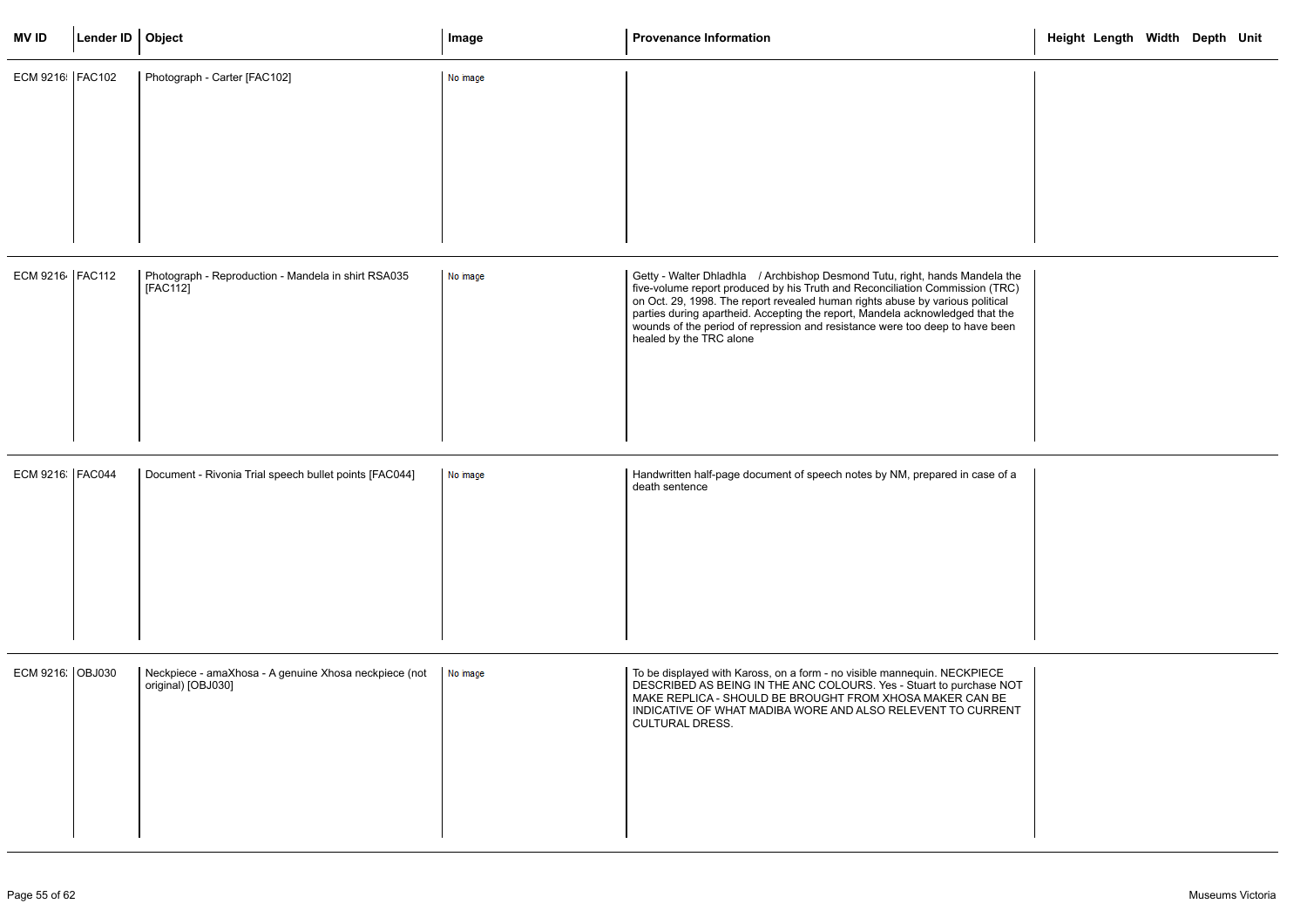| <b>MVID</b>       | Lender ID   Object |                                                                                  | Image    | <b>Provenance Information</b>                                                            | Height Length Width Depth Unit |  |  |
|-------------------|--------------------|----------------------------------------------------------------------------------|----------|------------------------------------------------------------------------------------------|--------------------------------|--|--|
| ECM 9216   FAC110 |                    | Photograph - Reproduction - Mandela and Tutu with<br>Football World Cup [FAC110] | No image | Getty                                                                                    |                                |  |  |
|                   |                    |                                                                                  |          |                                                                                          |                                |  |  |
|                   |                    |                                                                                  |          |                                                                                          |                                |  |  |
|                   |                    |                                                                                  |          |                                                                                          |                                |  |  |
|                   |                    |                                                                                  |          |                                                                                          |                                |  |  |
| ECM 9216   FAC108 |                    | Photograph - Reproduction - Mandela in shirt and<br>Beckham and Radebe [FAC108]  | No image | Getty / May 21, 2003, Nelson Mandela with, David Beckham                                 |                                |  |  |
|                   |                    |                                                                                  |          |                                                                                          |                                |  |  |
|                   |                    |                                                                                  |          |                                                                                          |                                |  |  |
|                   |                    |                                                                                  |          |                                                                                          |                                |  |  |
|                   |                    |                                                                                  |          |                                                                                          |                                |  |  |
| ECM 9215 FAC074   |                    | First Session in Parliament [FAC074]                                             | No image | Handwritten notes on lined notepaper, from first session in parliament, dated<br>25/5/94 |                                |  |  |
|                   |                    |                                                                                  |          |                                                                                          |                                |  |  |
|                   |                    |                                                                                  |          |                                                                                          |                                |  |  |
|                   |                    |                                                                                  |          |                                                                                          |                                |  |  |
| ECM 9215 FAC095   |                    | Photograph - Family Visit [FAC095]                                               | No image |                                                                                          |                                |  |  |
|                   |                    |                                                                                  |          |                                                                                          |                                |  |  |
|                   |                    |                                                                                  |          |                                                                                          |                                |  |  |
|                   |                    |                                                                                  |          |                                                                                          |                                |  |  |
|                   |                    |                                                                                  |          |                                                                                          |                                |  |  |

|       | Height Length Width Depth Unit |  |  |
|-------|--------------------------------|--|--|
|       |                                |  |  |
|       |                                |  |  |
|       |                                |  |  |
|       |                                |  |  |
| lated |                                |  |  |
|       |                                |  |  |
|       |                                |  |  |
|       |                                |  |  |
|       |                                |  |  |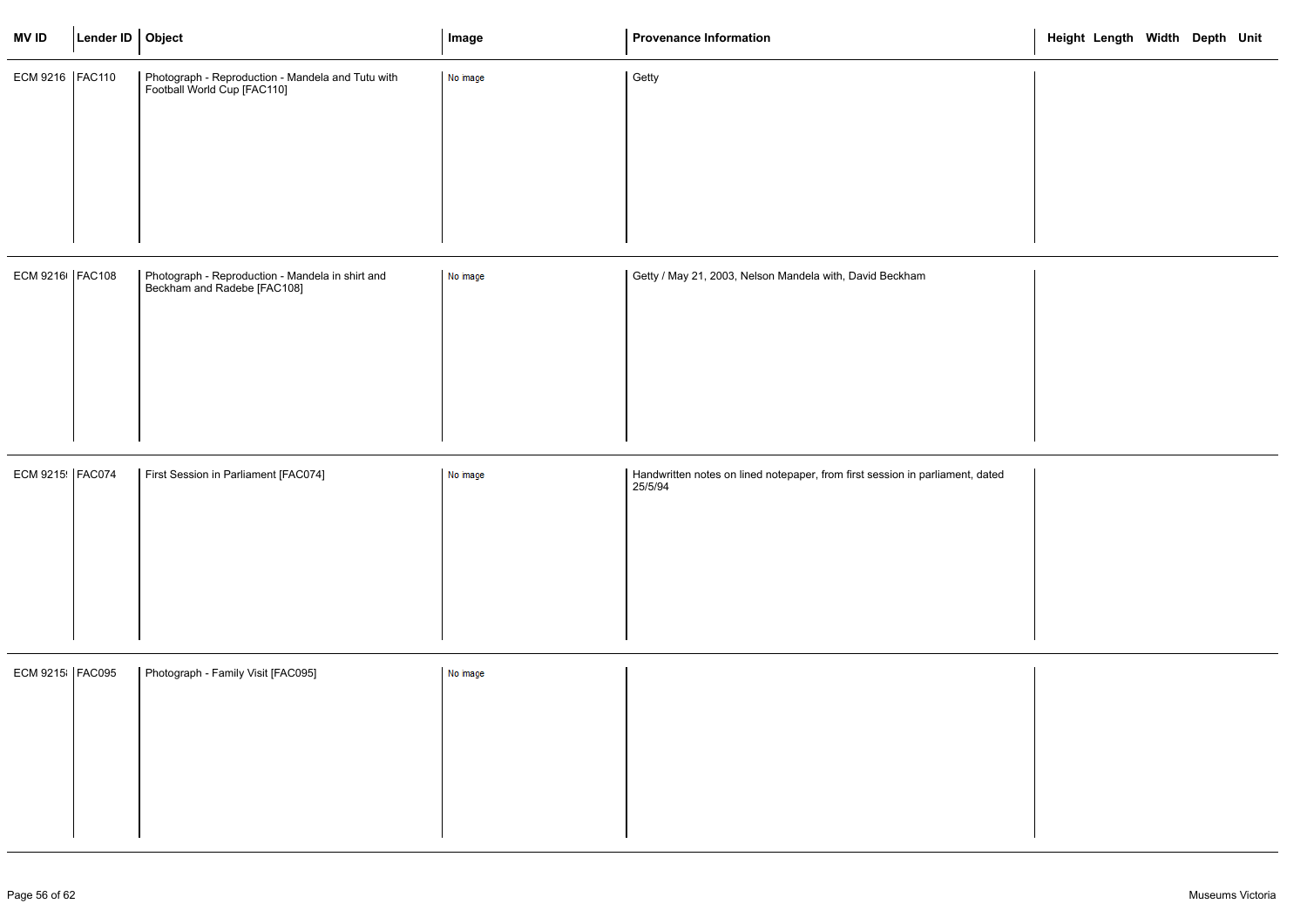| <b>MVID</b>       | Lender ID   Object |                                                 | Image    | <b>Provenance Information</b>                                                                                                                                                                                                                                                                                                                      | Height Length Width Depth Unit |  |  |
|-------------------|--------------------|-------------------------------------------------|----------|----------------------------------------------------------------------------------------------------------------------------------------------------------------------------------------------------------------------------------------------------------------------------------------------------------------------------------------------------|--------------------------------|--|--|
| ECM 9215   FAC100 |                    | Photograph - Family [FAC100]                    | No image |                                                                                                                                                                                                                                                                                                                                                    |                                |  |  |
|                   |                    |                                                 |          |                                                                                                                                                                                                                                                                                                                                                    |                                |  |  |
| ECM 9215   FAC089 |                    | Photograph - Wedding [FAC089]                   | No image |                                                                                                                                                                                                                                                                                                                                                    |                                |  |  |
| ECM 9215   FAC088 |                    | Photograph - With two children [FAC088]         | No image |                                                                                                                                                                                                                                                                                                                                                    |                                |  |  |
| ECM 9215   FAC025 |                    | Diary - Final Prison - 13 January 1990 [FAC025] | No image | Part of Prison collection same as Desk Calendars<br>The item consists of a 1990 diary given to Mandela by JN and Radhi Singh when<br>they visited him at Victor Verster Prison. Mandela made very few entries, and his<br>last entry is on 13 January. He describes a group of ducks that had wandered<br>into the house which served as his jail. |                                |  |  |

|                                         | Height Length Width Depth Unit |  |  |
|-----------------------------------------|--------------------------------|--|--|
|                                         |                                |  |  |
|                                         |                                |  |  |
|                                         |                                |  |  |
|                                         |                                |  |  |
|                                         |                                |  |  |
|                                         |                                |  |  |
| gh when<br>$\mathsf{a}$ nd his<br>lered |                                |  |  |
|                                         |                                |  |  |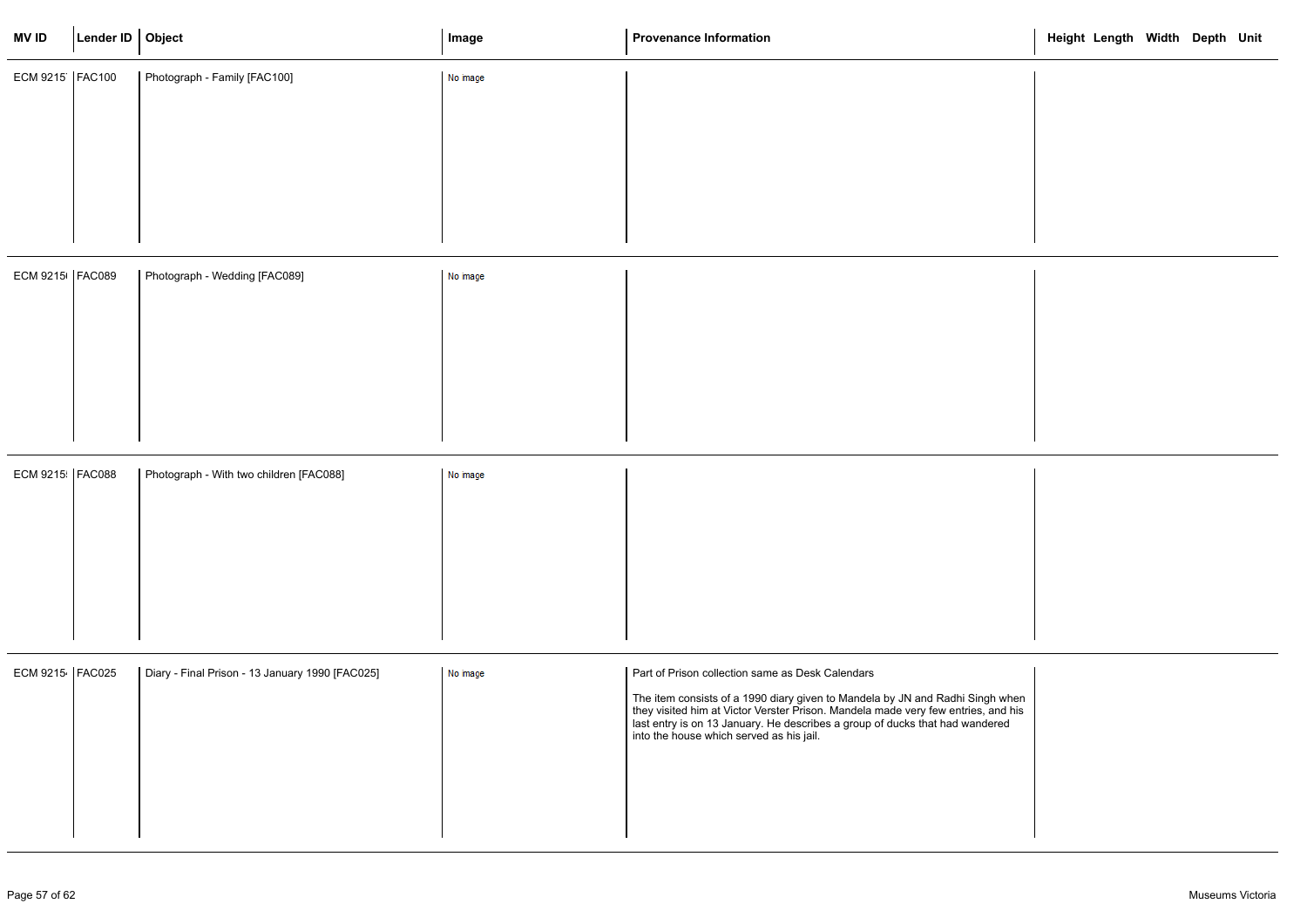| <b>MVID</b>       | Lender ID   Object |                                                                          | Image    | <b>Provenance Information</b>                                                                                                                                                                                                                                                                                                                                                                                  | Height Length Width Depth Unit |  |  |
|-------------------|--------------------|--------------------------------------------------------------------------|----------|----------------------------------------------------------------------------------------------------------------------------------------------------------------------------------------------------------------------------------------------------------------------------------------------------------------------------------------------------------------------------------------------------------------|--------------------------------|--|--|
| ECM 9215 FAC096   |                    | List of Items - NM released from jail [FAC096]                           | No image | Original at SA National Archives. To be digitised                                                                                                                                                                                                                                                                                                                                                              |                                |  |  |
| ECM 9215 FAC024   |                    | Desk Calendar - Prison - 1989 December meeting with De<br>Klerk [FAC024] | No image |                                                                                                                                                                                                                                                                                                                                                                                                                |                                |  |  |
| ECM 9215   FAC023 |                    | Desk Calendar - Prison - 1989 July meeting with Both<br>[FAC023]         | No image | Consists of 12 printed desk calendars with handwritten notes covering the period<br>between 1976 and 1989. The years 1978 and 1985 are missing from the<br>collection. The calendars were used as a diary by Nelson Mandela while in<br>prison and contain entries concerning matters such as visits, dreams, films,<br>books, personal health and politics. (other years available and pages are<br>optional) |                                |  |  |
| ECM 9215   FAC094 |                    | Photograph - reproduction - Mandela meeting Botha<br>[FACO94]            | No image |                                                                                                                                                                                                                                                                                                                                                                                                                |                                |  |  |

|           | Height Length Width Depth Unit |  |  |
|-----------|--------------------------------|--|--|
|           |                                |  |  |
|           |                                |  |  |
|           |                                |  |  |
|           |                                |  |  |
|           |                                |  |  |
|           |                                |  |  |
|           |                                |  |  |
|           |                                |  |  |
|           |                                |  |  |
|           |                                |  |  |
| e period  |                                |  |  |
| in<br>ıs, |                                |  |  |
|           |                                |  |  |
|           |                                |  |  |
|           |                                |  |  |
|           |                                |  |  |
|           |                                |  |  |
|           |                                |  |  |
|           |                                |  |  |
|           |                                |  |  |
|           |                                |  |  |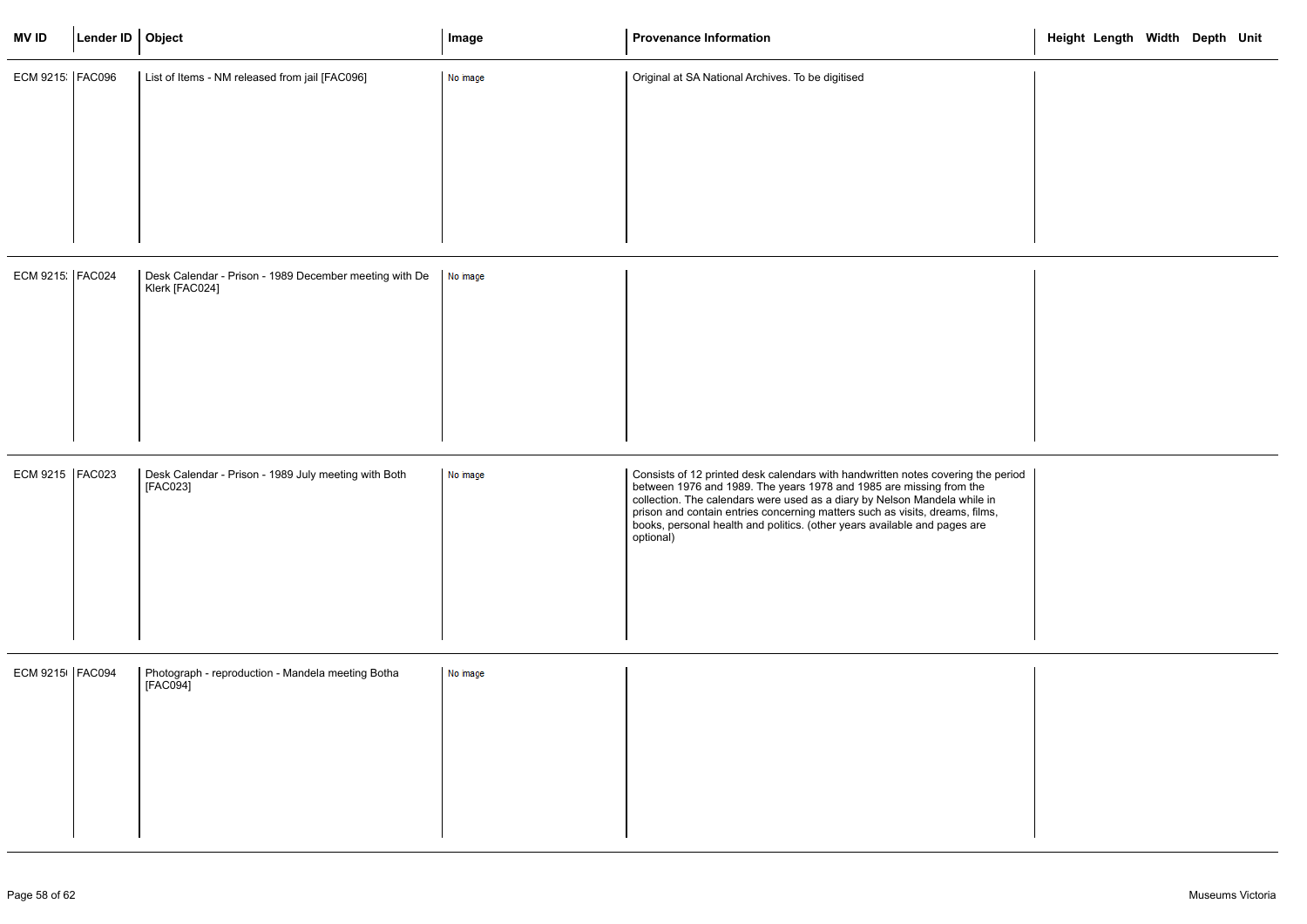| <b>MVID</b>       | Lender ID   Object |                                                                                           | Image    | <b>Provenance Information</b>                                                                                                                                                                       | Height Length Width Depth Unit |  |  |
|-------------------|--------------------|-------------------------------------------------------------------------------------------|----------|-----------------------------------------------------------------------------------------------------------------------------------------------------------------------------------------------------|--------------------------------|--|--|
| ECM 9214   FAC105 |                    | Photograph - reproduction - Mandela holding honorary<br>degree certificate aloft [FAC105] | No image | Photo by Mike Quan / The Harvard Gazette                                                                                                                                                            |                                |  |  |
| ECM 9214 OBJ002   |                    | Nguni ceramic cattle ornament 2 [OBJ002]                                                  | No image | Cattle a symbol of wealth and revered in Xhosa culture; Mandela shepherded<br>animals as a small boy; collected these ceramic cattle in later life and displayed<br>in his post-presidential office |                                |  |  |
| ECM 9214 OBJ001   |                    | Nguni ceramic cattle ornament 1 [OBJ001]                                                  | No image | Cattle a symbol of wealth and revered in Xhosa culture; Mandela shepherded<br>animals as a small boy; collected these ceramic cattle in later life and displayed<br>in his post-presidential office |                                |  |  |
| ECM 9214   FAC087 |                    | Photograph - Sparring [FAC087]                                                            | No image |                                                                                                                                                                                                     |                                |  |  |

|               | Height Length Width Depth Unit |  |  |
|---------------|--------------------------------|--|--|
|               |                                |  |  |
|               |                                |  |  |
|               |                                |  |  |
| ded<br>blayed |                                |  |  |
|               |                                |  |  |
|               |                                |  |  |
| ded<br>blayed |                                |  |  |
|               |                                |  |  |
|               |                                |  |  |
|               |                                |  |  |
|               |                                |  |  |
|               |                                |  |  |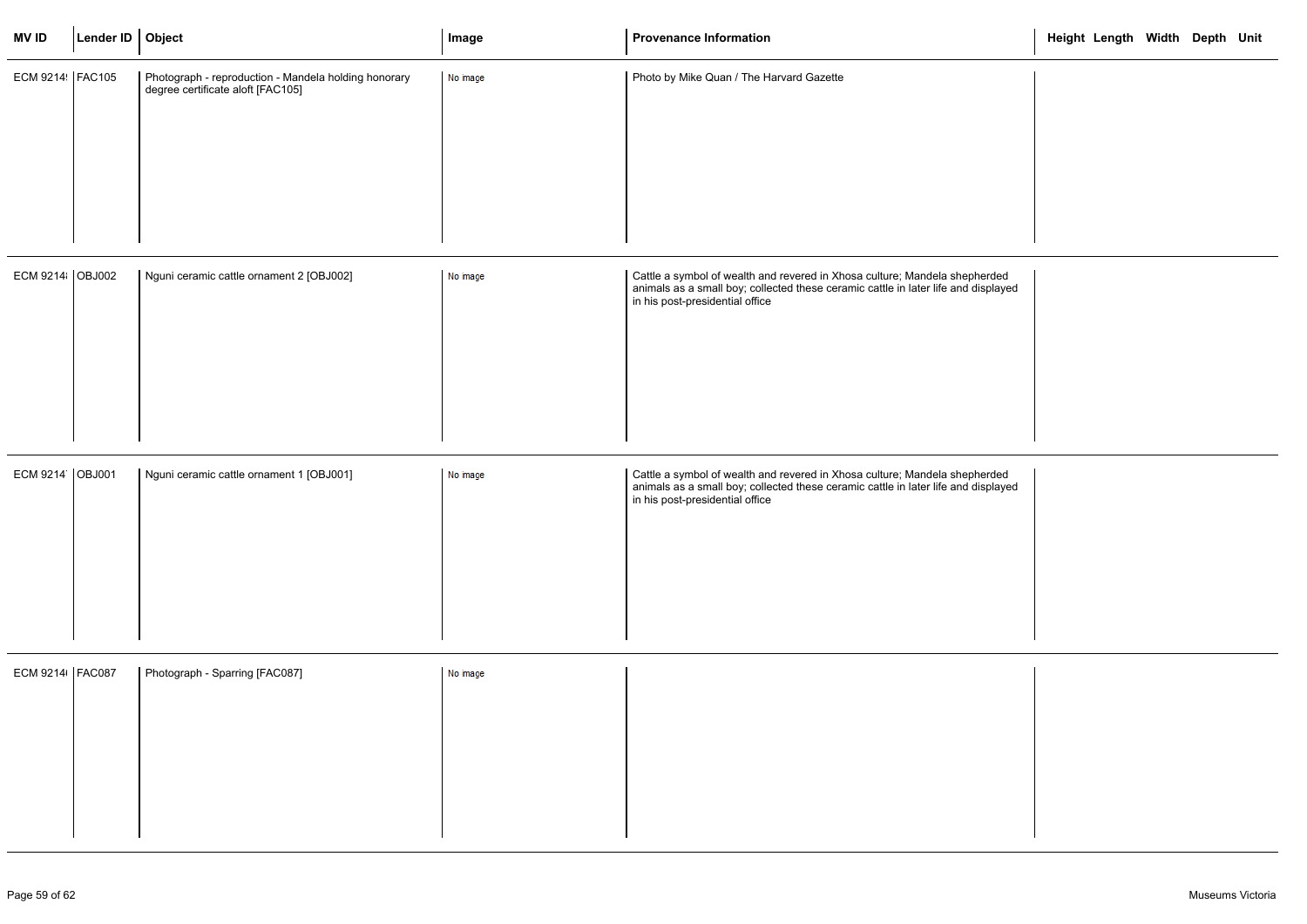| <b>MVID</b>      | Lender ID   Object |                                                                                       | Image    | <b>Provenance Information</b>                                                                                                                                    | Height Length Width Depth Unit |  |  |
|------------------|--------------------|---------------------------------------------------------------------------------------|----------|------------------------------------------------------------------------------------------------------------------------------------------------------------------|--------------------------------|--|--|
| ECM 9214 FAC086  |                    | Photograph - reproduction - Mandela boxing [FAC086]                                   | No image | Mayibuye Archive                                                                                                                                                 |                                |  |  |
| ECM 9214 FAC043  |                    | Supreme Courts of Africa Warrant of Committal, 1962, back<br>[FAC043]                 |          | Official form with handwritten entries; sentence information altered in red pen<br>from 5 years to life: front                                                   |                                |  |  |
| ECM 9214 FAC042  |                    | Supreme Courts of Africa Warrant of Committal, 1962, front  <br>[FAC042]              |          | Official form with handwritten entries; sentence information altered in red pen<br>from 5 years to life: front. Form dated 7/11/63                               |                                |  |  |
| ECM 9214. FAC007 |                    | 'I am prepared to die' speech typed up with 'handwritten<br>notes underneath [FAC007] | No image | Typewritten document, last page only, with handwritten comments added. This is<br>the speech NM actually delivered following his life sentence. Dated April 1964 |                                |  |  |

|                    | Height Length Width Depth Unit |  |  |
|--------------------|--------------------------------|--|--|
|                    |                                |  |  |
|                    |                                |  |  |
|                    |                                |  |  |
|                    |                                |  |  |
|                    |                                |  |  |
| d pen              |                                |  |  |
|                    |                                |  |  |
|                    |                                |  |  |
|                    |                                |  |  |
|                    |                                |  |  |
| d pen              |                                |  |  |
|                    |                                |  |  |
|                    |                                |  |  |
|                    |                                |  |  |
|                    |                                |  |  |
| d. This is<br>1964 |                                |  |  |
|                    |                                |  |  |
|                    |                                |  |  |
|                    |                                |  |  |
|                    |                                |  |  |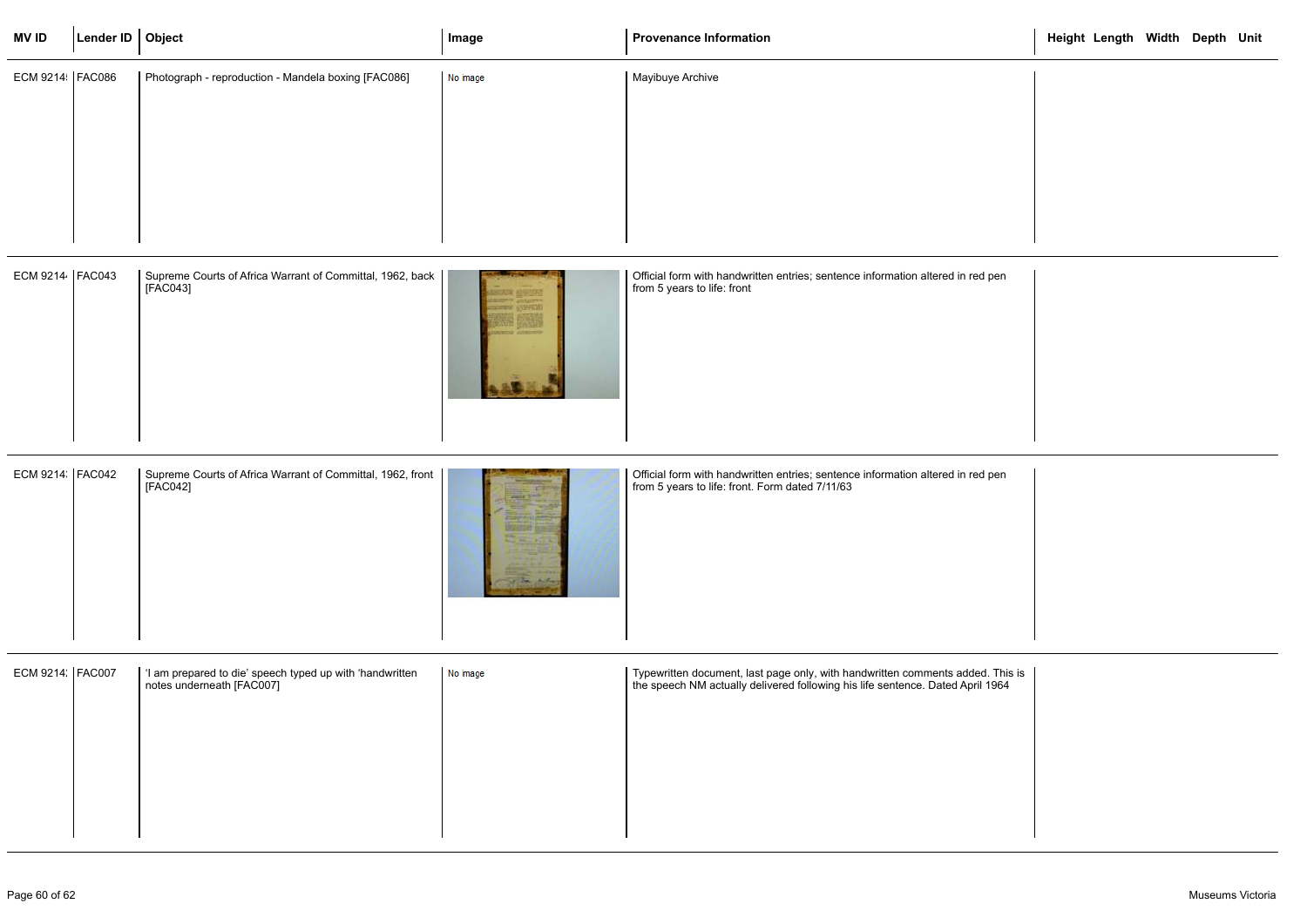| <b>MVID</b>       | Lender ID $\vert$ Object |                                                                                                                                                   | Image    | <b>Provenance Information</b>                                                                                                               | Height Length Width Depth Unit |
|-------------------|--------------------------|---------------------------------------------------------------------------------------------------------------------------------------------------|----------|---------------------------------------------------------------------------------------------------------------------------------------------|--------------------------------|
| ECM 9214   FAC003 |                          | ANC Youth league list of members - 1944 [FAC003]                                                                                                  | No image | Handwritten list of names and addresses, dated 24/2/1944; c.half a page of A4<br>lined notepaper; I page only                               |                                |
| ECM 9214 FAC103   |                          | Photograph - reproduction - Mandela in shirt RSA022O<br>[FAC103]Nelson Mandela visiting HIV/Aids Focus Group<br>meeting with Traditional Leaders, | No image | Nelson Mandela visiting HIV/Aids Focus Group meeting with Traditional Leaders,<br>in the East Cape, 2002 / NMF Photo/Oryx Media, Benny Gool |                                |
| ECM 9213 FAC002   |                          | Letter from Mandela to his daughter, accompanying family<br>tree [FAC002]                                                                         | No image | Letter to Zenani in Mandela's handwriting - written whilst at Victor Verster Prison                                                         |                                |
| ECM 9213 FAC001   |                          | Family tree written out for his daughter in 1989 [FAC001]                                                                                         | No image | Family tree to Zenani in Mandela's handwriting - written whilst at Victor Verster<br>Prison                                                 |                                |

|          | Height Length Width Depth Unit |  |  |
|----------|--------------------------------|--|--|
| of A4    |                                |  |  |
|          |                                |  |  |
|          |                                |  |  |
|          |                                |  |  |
|          |                                |  |  |
| .eaders, |                                |  |  |
|          |                                |  |  |
|          |                                |  |  |
|          |                                |  |  |
|          |                                |  |  |
| r Prison |                                |  |  |
|          |                                |  |  |
|          |                                |  |  |
|          |                                |  |  |
|          |                                |  |  |
| 'erster  |                                |  |  |
|          |                                |  |  |
|          |                                |  |  |
|          |                                |  |  |
|          |                                |  |  |